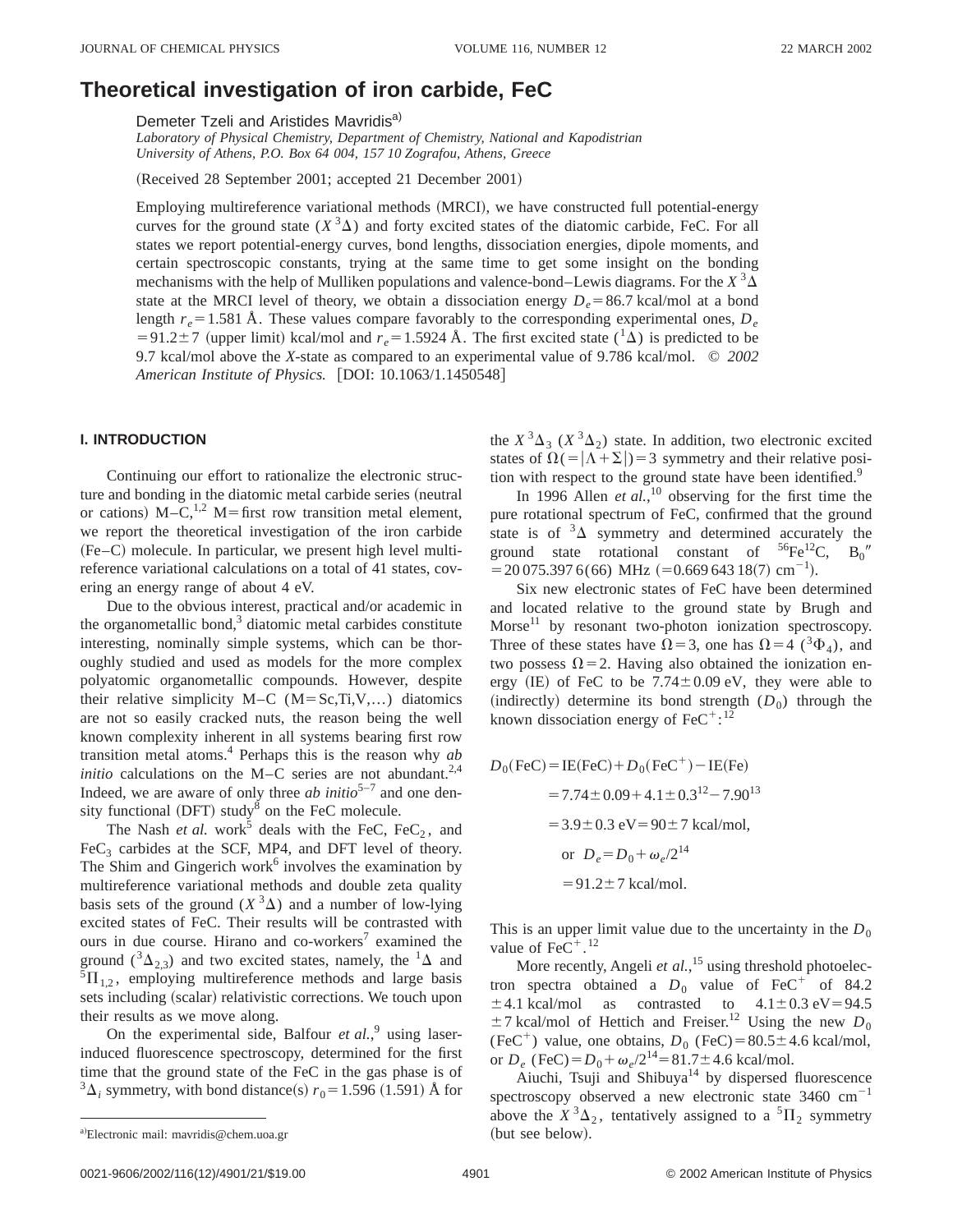Finally, Leung and co-workers<sup>16</sup> by laser infrared spectroscopy, they found the spin–orbit splitting between the  $X^{3}\Delta_{2}$  and  $X^{3}\Delta_{3}$  states to be 329.809 cm<sup>-1</sup>.

We presently report the theoretical examination of 41 states of the FeC diatomic correlating adiabatically to  $C(^{3}P)$ +Fe( $a^{5}D$ , $a^{5}F$ , $a^{3}F$ , $a^{3}H$ ). In particular, the groundstate atoms  $C({}^{3}P) + \text{Fe}(^{5}D)$  give rise to 27 states i.e.,  $3\Sigma^+$ [1],  $3\Sigma^-$ [2],  $3\Pi$ [3],  $3\Delta$ [2],  $3\Phi$ [1],  $5\Sigma^+$ [1],  $5\Sigma^-$ [2],  ${}^{5}\Pi[3], {}^{5}\Delta[2], {}^{5}\Phi[1], {}^{7}\Sigma^{+}[1], {}^{7}\Sigma^{-}[2], {}^{7}\Pi[3], {}^{7}\Delta[2],$ and  $^{7}\Phi[1]$ , all of which but the  $^{3}\Sigma^{+}[1]$ , have been computed. Moreover, three more states were computed,  ${}^{3}\Delta[2]$ and  ${}^{3}\Gamma[1]$ , correlating to  $C({}^{3}P)+Fe({}^{5}F)$ . We have also computed eleven out of the twelve singlets, namely,  ${}^{1}\Sigma^{+}[1]$ ,  ${}^{1}\Sigma^{-}[1], {}^{1}\Pi[3], {}^{1}\Delta[3], {}^{1}\Phi[2],$  and  ${}^{1}\Gamma[1]$  correlating to  $C({}^{3}P)$  + Fe( ${}^{3}F$ ), plus one <sup>1</sup>H (*Greek eta*) state correlating to  $C({}^{3}P)$ +Fe( ${}^{3}H$ ) fragments. Numbers in square brackets indicate the number of states in each particular symmetry.

Following the philosophy of our previous work on similar systems,  $1,2,17$  for all 41 states studied we report potentialenergy curves  $(PEC)$ , total energies  $(E)$ , binding energies  $(D_e)$ , bond distances  $(r_e)$ , dipole moments  $(\mu)$ , spectroscopic parameters and charge distributions. Emphasis has been given in deciphering the bonding process with the help of Mulliken populations and simple valence-bond–Lewis  $(vbL)$  diagrams.

In Sec. II we define the technical approach followed; in Sec. III we present some related atomic numerical results, our main body results are discussed in Sec. IV, and some final conclusion and comments are presented in Sec. V.

#### **II. TECHNICAL CONSIDERATIONS**

For the Fe atom the ANO basis set of Bauschlicher<sup>18</sup>  $(20s15p10d6f4g)$  has been used but without the *g* functions; for the C atom the correlation consisted basis of triple-*z* quality of Dunning,<sup>19</sup> cc-pVTZ=(10*s*5*p*2*d*1*f*) was employed. Both sets were generally contracted to  $[(7s6p4d3f)_{Fe}/(4s3p2d1f)_{C}]$ , thus containing 96 spherical Gaussian functions. However, and in order to monitor our results, three out of the 41 examined states, namely the ground  $(X^3\Delta)$ , and the first two excited states  $({}^1\Delta, {}^3\Sigma^-)$ , were re-examined using the complete Bauschlicher basis  $(+g)$  and the cc-pVQZ for the carbon atom contracted to  $[(7s6p4d3f2g)_{Fe}/(5s4p3d2f1g)_{C}]$ , numbering 139 functions ("large basis").

We are confronted here with an inherently multireference system of 12 "valence" (active) electrons; therefore, the only methodology that can cope with such a system, particularly if one wishes to construct full potential-energy curves (PEC) and a multitude of excited states, is a complete active space self consistent field  $(CASSCF)$ +configuration  $interaction$   $(CI)$  approach, specifically,  $CASSCF + single$ + double replacements = MRCI. Twelve valence electrons  $(3d<sup>6</sup>4s<sup>2</sup>$  on Fe $+2s<sup>2</sup>2p<sup>2</sup>$  on C) were distributed to 10 orbitals (one 4*s* and five  $3d$ 's on Fe+one 2*s* and three 2*p*'s on C). Depending on the spin multiplicity and the spatial symmetry of the state, our reference  $space(s)$  (CAS) ranges from 268 ( $\sqrt{2}$ ) to 5220 ( $\sqrt{3}$ II) configuration functions (CF), with corresponding MRCI spaces ranging from 10 218 942 ( $\sqrt{2}$ ) to 66 339 660  $(^{3}\Sigma^{+})$  CFs. By applying the internal contraction (icMRCI) technique,<sup>20</sup> the number of CFs is reduced dramatically ranging from 310 000 to 1 210 000 CFs, thus making the calculations feasible and with tolerable losses in total energies. $17$  The corresponding numbers using the large basis set, for the  $X^3\Delta$  state for instance, are 160 182 461 CFs reduced to about 1 600 000 CFs upon enforcing the icMRCI approach. To estimate core  $(3s^23p^6)$  correlation effects, ic-MRCI calculations were performed out of the  $12e^-$  CASSCF spaces including the 8 Fe core electrons, with the small and the large basis sets, for the ground  $X^3\Delta$  state and for the first  $({}^{1}\Delta)$  and second  $({}^{3}\Sigma^{-})$  excited states and for a few points around the equilibrium. These calculations will be referred to as C-MRCI. It is of interest to mention that the number of  $CFs$  involved in the C-MRCI ( $icC-MRCI$ ) computations are 723 362 352 (15 500 000), and 1 757 617 193 (24 340 000) with the small and the large basis sets, respectively for the  $X^3\Delta$  and  $2^3\Sigma^-$  states. These numbers rationalize our choice of the basis set, ''small,'' and valence correlation approach for obtaining potential-energy curves for more than 40 FeC states.

All calculations were done under  $C_{2\nu}$  symmetry constraints, nevertheless care was taken for our CASSCF wave functions to posses the correct axial angular momentum symmetry, i.e.,  $|\Lambda| = 0(\Sigma^{\pm})$ , 1 ( $\Pi$ ), 2 ( $\Delta$ ), 3 ( $\Phi$ ), 4 ( $\Gamma$ ), and 5 (H). This means that  $\Delta$  and  $\Gamma$  states are linear combinations of  $A_1$  and  $A_2$  symmetries,  $\Pi$ ,  $\Phi$ , and H states are combinations of  $B_1$  and  $B_2$  symmetries, while  $\Sigma^+$  and  $\Sigma^-$  states correspond to the  $A_1$  and  $A_2$  symmetry species, respectively. Of course, MRCI wave functions do not display, in general, pure (spatial) angular momentum symmetry, but rather  $A_1$  $(\text{or } A_2)$  and  $B_1$  (or  $B_2$ ). With the exception of the ground, the first and second excited states, the state average  $(SA)$ approach<sup>21</sup> was applied for all other states.

Finally, for the  $X^3\Delta$  state coupled cluster calculations were done, with  $(C-CCSD(T))$  and without  $(CCSD(T))$  the  $3s<sup>2</sup>3p<sup>6</sup>$  Fe core electrons. However, we were able to converge these (T) calculations using only CASSCF orbitals to construct the (single) reference function. Lastly, the basis set superposition error (BSSE) was estimated for the ground state by the usual Boys–Bernardi approach.<sup>22</sup>

Due to the relatively large number of active electrons  $(12)$ , we encountered significant size-nonextensivity problems, 9–10 mh at the MRCI level and for all states; by including the Davidson correction<sup>23</sup> for unlinked clusters  $(+Q)$ , the nonextensivity error was almost vanished, dropping to an average of 0.3 mh.

All calculations were performed with the MOLPRO 2000 suite of codes.<sup>24</sup>

### **III. THE Fe AND C ATOMS**

Total energies of the Fe  ${}^5D$ ,  ${}^5F$ ,  ${}^3F$ , and C  ${}^3P$  terms, and energy splittings Fe( ${}^3F, {}^5F \leftarrow {}^5D$ ) at the spherically averaged CASSCF, MRCI, and MRCI+Q levels of theory are presented in Table I along with experimental values. $^{13}$  The agreement between theoretical and experimental values cannot be considered as particularly good, the differences being 0.176 and 0.180 eV or 20% and 12%, for the  $5F \leftarrow 5D$  and  ${}^{3}F\leftarrow {}^{5}D$  separations, respectively (MRCI). Although the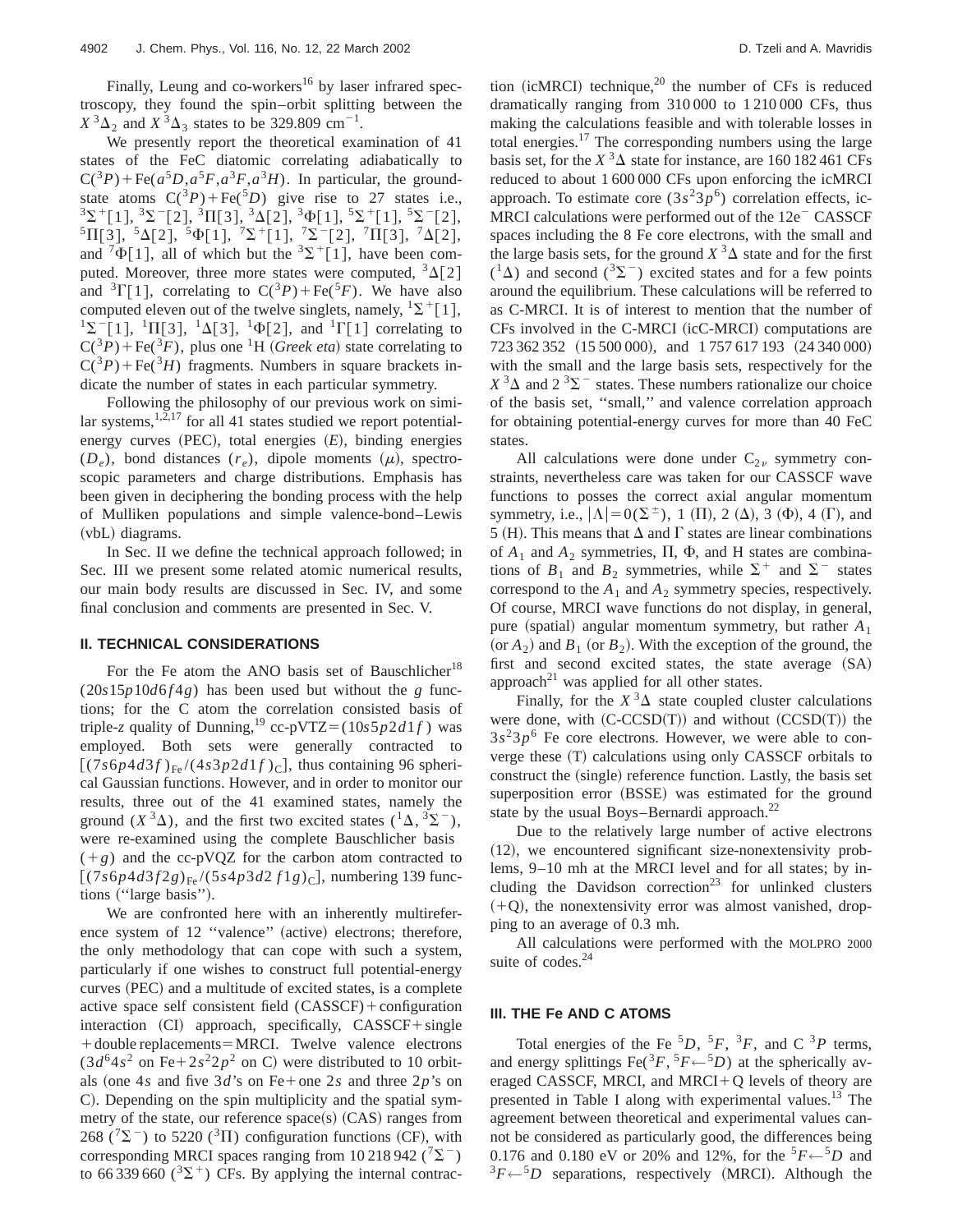TABLE I. Total energies (Hartree) of the Fe( ${}^5D$ ,  ${}^5F$ ,  ${}^3F$ ) and C( ${}^3P$ ) atoms, and atomic energy separations (eV) of Fe.

|                             |                | Fe            |               |                    |               |             |  |  |  |  |
|-----------------------------|----------------|---------------|---------------|--------------------|---------------|-------------|--|--|--|--|
| Method                      | 5D             | 5F            | 3p            | $5F \leftarrow 5D$ | ${}^3F-{}^5D$ | 3p          |  |  |  |  |
| CASSCF <sup>a,b</sup>       | $-1262.44314$  | $-1262.35705$ | $-1262.35105$ | 2.342              | 2.506         | $-37.70402$ |  |  |  |  |
| $MRCI^{c,b}$                | $-1262.63209$  | $-1262.59347$ | $-1262.57077$ | 1.051              | 1.668         | $-37.77947$ |  |  |  |  |
| $MRCI + O^b$                | $-1262.6468$   | $-1262.6129$  | $-1262.5855$  | 0.92               | 1.67          | $-37.7823$  |  |  |  |  |
| CASSCF/large <sup>a,d</sup> | $-1262.44314$  | $-1262.35705$ | $-1262.35105$ | 2.342              | 2.506         | $-37.70560$ |  |  |  |  |
| $MRCI/large^{c,d}$          | $-1262.642.44$ | $-1262,60594$ | $-1262.58377$ | 0.993              | 1.597         | $-37.78493$ |  |  |  |  |
| $MRCI + O/larged$           | $-1262.6578$   | $-1262.6259$  | $-1262.5993$  | 0.87               | 1.59          | $-37.7879$  |  |  |  |  |
| $Expt.$ <sup>e</sup>        |                |               |               | 0.875              | 1.488         |             |  |  |  |  |

<sup>a</sup>Spherically averaged CASSCF with 5 determinants (<sup>5</sup>D), 7 determinants (<sup>5</sup>F, <sup>3</sup>F), 3 determinants (<sup>3</sup>P).

 ${}^{b}$ Basis set [7*s*6*p*4*d*3*f*/<sub>Fe</sub> cc-pVTZ/<sub>C</sub>]. <sup>c</sup>Internally contracted MRCI.

<sup>d</sup>Basis set  $[7s6p4d3f2g/r_e$  cc-pVQZ/<sub>C</sub>].

Reference 13.

Davidson correction improves significantly, the former leaves the latter intact.

### **IV. RESULTS AND DISCUSSIONS**

Table II gives total energies  $(E)$ , equilibrium distances  $(r_e)$ , dissociation energies  $(D_e)$  with respect to the adiabatic products, dipole moments  $(\mu)$ , Mulliken charges  $(q)$ , harmonic frequencies and anharmonic corrections ( $\omega_e$ , $\omega_e$ x<sub>*e*</sub>), rotational vibrational couplings  $(\alpha_e)$ , centrifugal distortions  $(\bar{D}_{e})$ , and energy gaps  $(T_{e})$  at the CASSCF, icMRCI, and  $icMRCI+Q$  level of theory, of forty one states with spatialspin symmetries  $^{1,3,5,7}\Sigma^{\pm}$ ,  $^{1,3,5,7}\Pi$ ,  $^{1,3,5,7}\Delta$ ,  $^{1,3,5,7}\Phi$ ,  $^{1,3}\Gamma$  and <sup>1</sup>H. Subscripts *G* and L refer to global and local minima, respectively. Figure 1 shows relative energies of all states studied covering an energy range of 3.7 eV, while Fig. 2 presents the totality of PECs. Each excited state has been labeled with a serial number in front of the symmetry symbol revealing its absolute energy order with respect to the ground  $(X)$  state, and a number in parentheses indicating its absolute order within the same space–spin symmetry manifold. Figures 3–10 present separately the PECs, according to their spin multiplicity.

In the ensuing discussion we analyze first the triplets followed by the quintets, and then the septets; 26 of these states correlate to the ground-state atoms,  $Fe^{3}D+C^{3}P$ , while three states correlate to the first excited state of Fe,  ${}^{5}F(d^{7}s^{1})$ . Then we discuss the 11 singlets correlating to the second excited state of  $\text{Fe}({}^{3}F)(+C({}^{3}P))$ , and finally one <sup>1</sup>H state correlating to the sixth excited state of  $Fe(^{3}H)(+C(^{3}P)).$ 

# **A. Triplets:**  $X^3\Delta$ ,  $2^3\Sigma^-(1)$ ,  $5^3\Pi(1)$ ,  $7^3\Delta(2)$ ,  $8^{3}$ II(2), 16<sup>3</sup> $\sum$ <sup>-</sup>(2), 18<sup>3</sup> $\Phi$ (1), 20<sup>3</sup>II(3), 29<sup>3</sup> $\Delta$ (3), **33**<sup>3</sup> $\Delta$ (4), and 34<sup>3</sup> $\Gamma$ (1)

$$
X^{3}\Delta(\sim 0.81|(1/\sqrt{2})(1\sigma^{2}2\sigma^{2}3\sigma^{1}1\pi_{x}^{2}1\pi_{y}^{2})
$$
  
× $(1\delta_{+}^{2}1\delta_{-}^{1}+1\delta_{+}^{1}1\delta_{-}^{2})$ >= $|A_{1}\rangle + |A_{2}\rangle$ , CASSCF).

Notice that our orbital notation refers only to the 12 valence electrons, i.e., we do not number the doubly occupied six  $\sigma$  and four  $\pi$  "core" orbitals;  $|A_1\rangle + |A_2\rangle$  gives the spatial symmetry of the wave functions in  $C_{2\nu}$ , and the acronym "CASSCF" (or "MRCI") refers to the origin of the leading variational coefficient(s),  $0.81$  in the present case in the CASSCF wave function.

In agreement with the experimental results $9-11,14$  and recent *ab initio* calculations,<sup>6,7</sup> the ground state of FeC is of  ${}^{3}\Delta$ symmetry. As we can see from Table II moving from the MRCI, to C-MRCI, to MRCI/large, and to C-MRCI/large, the  $X^3 \Delta D_e$  value increases steadily, to a final value of 86.7 kcal/mol. Taking into account the BSSE correction  $(-0.4)$ kcal/mol) and scalar relativistic effects<sup>6</sup>  $(-2 \text{ kcal/mol})$ , our best estimate is  $D_e = 84.3$  kcal/mol, within the range of experimental values,  $91.2 \pm 7$  kcal/mol (upper limit),<sup>11</sup> and  $81.7 \pm 4.6$  kcal/mol.<sup>15</sup> Similarly our best C-MRCI/large basis  $r_e$ =1.581 Å, is in respectable agreement with the experimental value(s). Notice the shortening of  $r_e$  by about 0.01 Å when the Fe  $3s<sup>2</sup>3p<sup>6</sup>$  core electrons are included in the MRCI calculation.

At infinity the wave function can be described by the product  $|^{5}D; M = \pm 2\rangle_{\text{Fe}} \times |^{3}P; M = 0\rangle_{\text{C}}$ . As the two atoms come together, Fig. 3, and around 4.5 bohr, the  $X<sup>3</sup>\Delta$  state suffers an avoided crossing with the  $7<sup>3</sup>\Delta(2)$  state which correlates *diabatically* to  $\text{Fe}({}^5F) + \text{C}({}^3P)$ . As a result the *in situ* equilibrium atoms are of  $\text{Fe}({}^5F;M=\pm 2)+\text{C}({}^3P;M=0)$ character, and the bonding can be described pictorially by the following valence–bond–Lewis (vbL) icons



The above bonding diagram is in agreement with CASSCF Mulliken equilibrium atomic populations  $(Fe/C)$ ,

$$
4s^{0.84}4p_z^{0.22}3d_{z^2}^{1.21}3d_{xz}^{1.18}4p_x^{0.03}3d_{yz}^{1.18}4p_y^{0.03}(3d_{x^2-y^2}3d_{xy})^{3.00/}
$$
  

$$
2s^{1.82}2p_z^{0.87}2p_x^{0.78}2p_y^{0.78}.
$$

Clearly we have two  $\pi$  bonds (1.18+0.03+0.78=1.99 e<sup>-</sup>)  $\times$ 2 and one  $\sigma$ , the latter caused by the transfer of 0.7 e<sup>-</sup> from the Fe  $3d_z$  to the  $2p_z$  orbital of the C atom. The extra  $\sim$ 0.2 e<sup>-</sup> of C 2 $p<sub>z</sub>$  are pumped from the 2*s* orbital. The final result is a genuine triple bond, with a total transfer of 0.29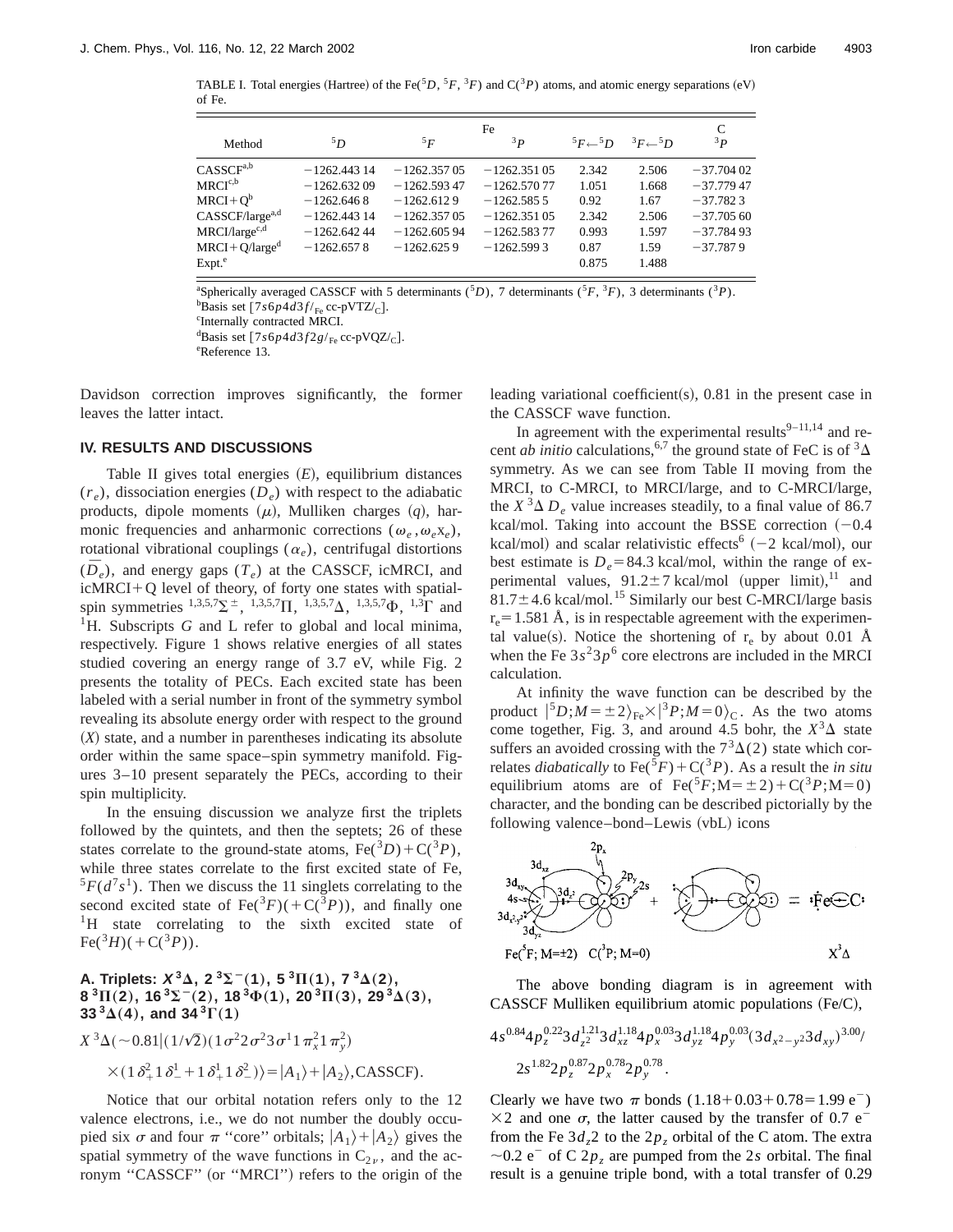TABLE II. Absolute energies *E* (Hartree), bond lengths  $r_e$  (Å), binding energies  $D_e$  (kcal/mol), harmonic frequencies and anharmonic correction  $\omega_e$ ,  $\omega_e x_e$  $^{2}$  (cm<sup>-1</sup>), rotational vibrational couplings  $\alpha_e$  (cm<sup>-1</sup>), centrifugal distortions  $\overline{D}_e$ (cm<sup>-1</sup>), Mulliken charges on C  $q_c$ , dipole moments  $\mu$  (Debye) and energy differences  $T_e$  (kcal/mol), at CASSCF, MRCI,<sup>a</sup> and MRCI+Q<sup>b</sup> level. Experimental and other theoretical results are also included.

| State <sup>c</sup>    | Methods                                 | $-E$                      | $r_e\,$                | $D_e\,$                     | $\omega_e$                   | $\omega_e x_e$             |               | $\alpha_e(10^{-3})$ $\bar{D}_e(10^{-7})$ | $-q_c$           | $\mu$     | $T_{\it e}$     |
|-----------------------|-----------------------------------------|---------------------------|------------------------|-----------------------------|------------------------------|----------------------------|---------------|------------------------------------------|------------------|-----------|-----------------|
| $X^3\Delta$           | CASSCF                                  | 1300.23382                | 1.640                  | $53.7(53.7^{\circ})$        | 622                          | $43\,$                     |               |                                          | 0.29             | 1.48      | $0.0\,$         |
|                       | <b>MRCI</b>                             | 1300.52803                | 1.605                  | $79.6(78.7^{\circ})$        | 810.1                        | 7.71                       | 8.02          | 17.7                                     | 0.23             | 1.34      | $0.0\,$         |
|                       | $MRCI + Q$                              | 1300.5540                 | 1.609                  | $80.4(79.5^{\circ})$        |                              |                            |               |                                          |                  |           | $0.0\,$         |
|                       | CCSD(T)                                 | 1300.551 68               | 1.583                  | 76.1                        | 892                          |                            |               |                                          |                  |           |                 |
|                       | $C-MRCId$                               | 1300.813 66               | 1.596                  | 81.3                        | 834                          |                            |               |                                          | 0.24             | 1.28      |                 |
|                       | $C-MRCI+Qd$                             | 1300.8707                 | 1.598                  | 84.2                        |                              |                            |               |                                          |                  |           |                 |
|                       | $C-CCSD(T)d$                            | 1300.88108                | 1.569                  | 76.7                        | 958                          |                            |               |                                          |                  |           |                 |
|                       | CASSCF/large <sup>e</sup>               | 1300.23638                | 1.635                  | $54.2(54.2^{\circ})$        | 631.4                        | 40.9                       | 21.9          | 26.2                                     | 0.21             | 1.49      |                 |
|                       | MRCI/large <sup>e</sup>                 | 1300.549 54               | 1.593                  | $83.5(83.1^{\circ})$        | 840.8                        | 7.34                       | 7.61          | 17.2                                     | 0.13             | 1.34      |                 |
|                       | $MRCI + Q/largee$                       | 1300.5771                 | 1.596                  | $84.7(84.2^{\circ})$        |                              |                            |               |                                          |                  |           |                 |
|                       | C-MRCI/larged,e                         | 1300.88141                | 1.581                  | 86.7                        | 877                          |                            |               |                                          | 0.13             | 1.25      |                 |
|                       | $C-MRCI+Q/large^{d,e}$                  | 1300.9450                 | 1.582                  | 90.5                        |                              |                            |               |                                          |                  |           |                 |
|                       | $\mathbf{MP4}/\mathbf{SCF}^\mathrm{f}$  |                           | 1.92                   | 95.5                        |                              |                            |               |                                          |                  |           |                 |
|                       | $\operatorname{DFT/LDA}^{\mathrm{f}}$   |                           | 1.54                   | 143.2                       |                              |                            |               |                                          |                  |           |                 |
|                       | $\text{DFT}/\text{NL}^\text{f}$         |                           | 1.57                   | 107.0                       |                              |                            |               |                                          |                  |           |                 |
|                       | DFT/LDA <sup>g</sup>                    |                           | 1.565                  | 155.6                       |                              |                            |               |                                          |                  |           |                 |
|                       | MRCI <sup>h</sup>                       |                           | 1.589                  | 66.4                        | 848                          |                            |               |                                          |                  | 1.855     |                 |
|                       | $MRCI + rel^{h,i}$                      |                           | 1.585                  | 64.3                        | 859                          | $-4.5$                     |               |                                          |                  |           |                 |
|                       | $MRCI + Q^{j}$                          |                           | 1.5931                 | 81.9                        | 866.0                        | 8.7                        | $\,8\,$       | 16.2                                     |                  | 1.30      |                 |
|                       | $MRCI + Q + rel^{j,i,k}$                |                           | 1.5907                 | 81.2                        | 871.5                        | 9.0                        | $\,8\,$       | 16.1                                     |                  | 1.29      |                 |
|                       | $MRCI+Q+relj,i,l$                       |                           | 1.5912                 | 80.0                        | 868.8                        | 9.0                        | 8             | 16.2                                     |                  | 1.29      |                 |
|                       | Expt. <sup>k</sup>                      |                           | $1.596^{\rm m}$        | $91.2 \pm 7^{p,q}$          | $862.9 \pm 6.2$ <sup>s</sup> | $7.5 \pm 0.8$ <sup>s</sup> |               |                                          |                  |           |                 |
|                       | Expt. <sup>k</sup>                      |                           | $1.59621$ <sup>n</sup> | $81.7 \pm 4.6$ <sup>r</sup> | $\sim 804^t$                 |                            |               |                                          |                  |           |                 |
|                       | $Expt.$ <sup>1</sup>                    |                           | $1.591^{\rm m}$        |                             | $866.6 \pm 8.2$ <sup>s</sup> | $8.3\pm1.5^{\rm s}$        |               |                                          |                  |           |                 |
|                       | Expt. <sup>1</sup>                      |                           | $1.59239$ <sup>n</sup> |                             |                              |                            |               |                                          |                  |           |                 |
| $1^1\Delta(1)$        | CASSCF                                  | 1300.21780                | 1.607                  | 99.0                        | 786.9                        | 13.4                       | 10.1          | 18.7                                     | 0.23             | 1.00      | 10.0            |
|                       | MRCI                                    | 1300.51247                | 1.585                  | 107.4                       | 881.5                        | 6.34                       | 6.77          | 16.1                                     | 0.18             | 0.94      | 9.8             |
|                       | $MRCI + Q$                              | 1300.5390                 | 1.590                  | 109                         |                              |                            |               |                                          |                  |           | 9.4             |
|                       | CASSCF/large <sup>e</sup>               | 1300.220 49               | 1.603                  | 99.6                        | 792.4                        | 13.5                       | 1.01          | 1.87                                     | 0.13             | 1.01      | 10.0            |
|                       | MRCI/large <sup>e</sup>                 | 1300.534 43               | 1.575                  | 110.0                       | 906.8                        | 6.37                       | 6.51          | 1.58                                     | 0.07             | 0.92      | 9.5             |
|                       | $MRCI + Q/largee$                       | 1300.5625                 | 1.578                  | 112                         |                              |                            |               |                                          |                  |           | 9.1             |
|                       | C-MRCI/large <sup>d,e</sup>             | 1300.86597                | 1.566                  | 111.0                       | 954                          |                            |               |                                          | 0.07             | 0.80      | 9.7             |
|                       | C-MRCI+Q/larged,e                       | 1300.9299                 | 1.567                  | 114                         |                              |                            |               |                                          |                  |           | 9.5             |
|                       | MRCI <sup>h</sup>                       |                           | 1.572                  |                             | 933                          |                            |               |                                          |                  | 1.51      | 9.88            |
|                       | $MRCI + rel^{h,i}$                      |                           | 1.567                  |                             | 962                          | $-16.2$                    |               |                                          |                  |           | 10.63           |
|                       | $MRCI + Q^{j}$                          |                           | 1.5778                 |                             | 907.4                        | 6.3                        | $\sqrt{6}$    | 15.6                                     |                  | 0.87      | 9.22            |
|                       | $MRCI + Q + rel^{j,i}$                  |                           | 1.5733                 |                             | 922.8                        | 6.5                        | 6             | 15.4                                     |                  | 0.85      | 10.01           |
|                       | Expt.                                   |                           | $1.595^{\rm m}$        |                             |                              |                            |               |                                          |                  |           | $10.74^{\rm u}$ |
|                       | Expt. <sup>s</sup>                      |                           | 1.5739                 |                             | $938 \pm 21$                 | $8.9 \pm 5.0$              |               |                                          |                  |           | 9.786           |
| $2^{3} \Sigma^{-}(1)$ | CASSCF                                  | 1300.211 25               | 1.735                  | 39.0                        | 555.4                        | 41.9                       | 21.7          | 23.6                                     | 0.27             | 1.10      | 14.2            |
|                       | <b>MRCI</b>                             | 1300.511 64               | 1.694                  | 69.1                        | 788.9                        | $-0.1$                     | 2.90          | 13.5                                     | 0.20             | 1.16      | 10.3            |
|                       | $MRCI + Q$<br>CASSCF/large <sup>e</sup> | 1300.5431                 | 1.693<br>1.731         | 74                          |                              |                            |               |                                          |                  | 1.10      | 6.9             |
|                       | MRCI/large <sup>e</sup>                 | 1300.21309<br>1300.530 90 | 1.686                  | 39.4<br>71.7                | 564.2<br>798.2               | 43.4<br>$-1.7$             | 21.4<br>3.15  | 23.4<br>13.6                             | 0.23<br>$0.16\,$ | 1.17      | 14.6<br>11.7    |
|                       | $MRCI + Q/largee$                       | 1300.5638                 | 1.684                  | 76                          |                              |                            |               |                                          |                  |           | 8.3             |
|                       | C-MRCI/large <sup>d,e</sup>             | 1300.85881                | 1.675                  | 72.4                        | 835                          |                            |               |                                          | 0.15             | 1.00      | 14.1            |
|                       | $C-MRCI+Q/large^{d,e}$                  | 1300.9277                 | 1.670                  | $80\,$                      |                              |                            |               |                                          |                  |           | 10.8            |
|                       | MRCI <sup>h</sup>                       |                           | 1.688                  |                             | 722                          |                            |               |                                          |                  | 1.948     | 15.2            |
|                       | $\rm MRCI + rel^{h,i}$                  |                           | 1.672                  |                             | 761                          | 0.3                        |               |                                          |                  |           | 10.98           |
| $3^{5}\Pi(1)$         | CASSCF                                  | 1300.19607                | 2.002                  | 30.2                        |                              |                            |               |                                          | 0.45             | 2.66      | 23.7            |
|                       | <b>MRCI</b>                             | 1300.488 14               | 1.689                  | 54.6                        | 707.1                        | 1.61                       | $-1.75$       | 16.9                                     | 0.33             | 2.44      | 25.1            |
|                       | $MRCI + Q$                              | 1300.5201                 | 1.656                  | 59.2                        |                              |                            |               |                                          |                  |           | 21.2            |
|                       | DFT/LDA <sup>g</sup>                    |                           | 1.628                  | 138                         |                              |                            |               |                                          |                  |           | 17.6            |
|                       | MRCI <sup>h</sup>                       |                           | 1.643                  |                             | 823                          |                            |               |                                          |                  | 2.773     | 32.0            |
|                       | $MRCI + rel^{h,i}$                      |                           | 1.637                  |                             | 848                          | $-27.4$                    |               |                                          |                  |           | 31.1            |
|                       | $MRCI + Q^{j}$                          |                           | 1.6514                 |                             | 830.9                        | 4.5                        | 5             | 14.2                                     |                  | 2.42      | 21.5            |
|                       | $MRCI + Q + rel^{j,i,v}$                |                           | 1.6459                 |                             | 852.4                        | 4.8                        | $\mathfrak s$ | 13.7                                     |                  | 2.41      | 20.6            |
|                       | $MRCI + Q + rel^{j,i,w}$                |                           | 1.6466                 |                             | 850.0                        | 4.8                        | 5             | 13.8                                     |                  | 2.42      | 20.7            |
| $4^{5}\Delta(1)$      | CASSCF                                  | 1300.211 01               | 2.009                  | 39.7                        |                              |                            |               |                                          |                  | 0.45 2.36 | 14.3            |
|                       |                                         |                           |                        |                             |                              |                            |               |                                          |                  |           |                 |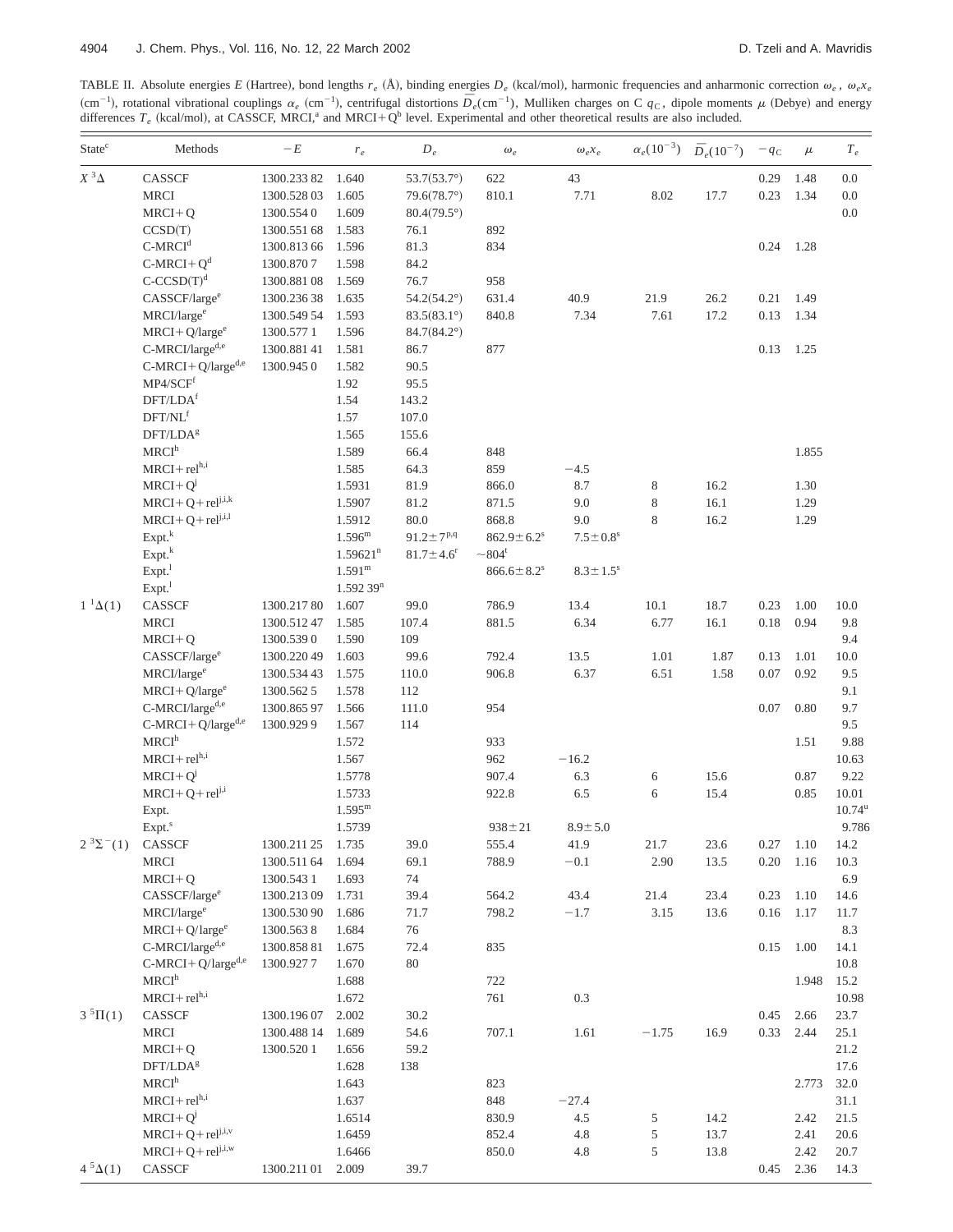| TABLE II. (Continued.) |  |
|------------------------|--|
|------------------------|--|

| <b>State</b> <sup>c</sup> | Methods              | $-E$        | $r_{e}$           | $D_e$   | $\omega_e$  | $\omega_e x_e$    | $\alpha_e(10^{-3})$ | $\bar{D}_e(10^{-7})$ | $-q_c$   | $\mu$ | $T_{e}% ^{r}=\sum_{r}\left\vert r\right\vert ^{2}$ |
|---------------------------|----------------------|-------------|-------------------|---------|-------------|-------------------|---------------------|----------------------|----------|-------|----------------------------------------------------|
|                           | MRCI                 | 1300.48285  | 1.884             | 51.3    | 552.7       | 1.73              | 3.65                | 14.5                 | 0.36     | 1.67  | 28.3                                               |
|                           | $MRCI + Q$           | 1300.5082   | 1.861             | 51.6    |             |                   |                     |                      |          |       | 28.7                                               |
|                           | MRCI <sup>h</sup>    |             | 1.900             |         | 559         |                   |                     |                      |          | 1.732 | 22.5                                               |
|                           | $MRCI + relh,i$      |             | 1.897             |         | 562         | $-5.2$            |                     |                      |          |       | 22.5                                               |
| $5^3\Pi(1)$               | CASSCF               | 1300.19299  | 2.045             | 28.3    |             |                   |                     |                      | 0.49     | 3.42  | 25.6                                               |
|                           | <b>MRCI</b>          | 1300.473 08 | 1.854             | 45.1    | 510.4       | 1.97              | 4.75                | 18.8                 | 0.37     | 2.62  | 34.5                                               |
|                           | $MRCI+Q$             | 1300.5023   | 1.814             | 47.9    |             |                   |                     |                      |          |       | 32.5                                               |
|                           | MRCI <sup>h</sup>    |             | 1.933             |         | 373         |                   |                     |                      |          | 3.245 | 44.3                                               |
|                           | $MRCI + rel^{h,i}$   |             | 1.937             |         | 384         | 5                 |                     |                      |          |       | 43.8                                               |
| $6^{5} \Sigma^{-}(1)$     | CASSCF               | 1300.192 10 | 2.025             | 28.0    |             |                   |                     |                      | 0.44     | 2.36  | 26.2                                               |
|                           | <b>MRCI</b>          | 1300.471 05 | 1.883             | 43.9    | 552.7       | 4.44              | 3.14                | 14.6                 | 0.33     | 1.71  | 35.8                                               |
|                           | $MRCI + Q$           | 1300.500 6  | 1.864             | 46.9    |             |                   |                     |                      |          |       | 33.5                                               |
|                           | MRCI <sup>h</sup>    |             | 1.911             |         | 555         |                   |                     |                      |          | 2.116 | 23.5                                               |
| $7^3\Delta(2)$            | CASSCF               | 1300.187    | $2.0\,$           | 25      |             |                   |                     |                      |          |       | 29                                                 |
|                           | <b>MRCI</b>          | 1300.46785  | 1.791             | 42.0    | 716         | 8                 |                     |                      | 0.27     | 1.38  | 37.8                                               |
|                           | $MRCI + Q$           | 1300.4960   | 1.776             | 43.9    |             |                   |                     |                      |          |       | 36.4                                               |
|                           | MRCI <sup>h</sup>    |             | 1.860             |         | 833         |                   |                     |                      |          | 1.952 | 40.0                                               |
|                           | Expt. <sup>k,m</sup> |             | 1.713             |         |             |                   |                     |                      |          |       |                                                    |
|                           | $Expt.^{l,m}$        |             | 1.693             |         |             |                   |                     |                      |          |       |                                                    |
|                           | Expt. <sup>p</sup>   |             | 1.75264(26)       |         | 732(2)      | 4.1(2)            | 4.489               |                      |          |       | 37.84                                              |
| $8^{3}\Pi(2)$             | CASSCF               | 1300.16260  | 1.906             | 9.06    |             |                   |                     |                      | 0.42     | 2.80  | 44.7                                               |
|                           | <b>MRCI</b>          | 1300.46134  | 1.684             | 37.8    | 948.2       | 62.0              | 13.6                | 9.73                 | 0.31     | 2.50  | 41.8                                               |
|                           | $MRCI + Q$           | 1300.4930   | 1.676             | 41.9    |             |                   |                     |                      |          |       | 38.3                                               |
|                           | Expt. <sup>x,y</sup> |             | $1.621\,45(12)^p$ |         | $910.8^{p}$ | 14.9 <sup>p</sup> |                     |                      |          |       | $37.28^{p,u}$                                      |
|                           | Expt. <sup>z,y</sup> |             |                   |         |             |                   |                     |                      |          |       | $37.6^{\rm u}$                                     |
| 9 $^7\Delta(1)$           | CASSCF               | 1300.199 13 | 2.084             | 32.3    |             |                   |                     |                      | 0.47     | 2.42  | 21.8                                               |
|                           | <b>MRCI</b>          | 1300.46079  | 2.035             | 37.4    | 546.8       | 5.31              | 5.16                | 9.51                 | 0.41     | 2.13  | 42.2                                               |
|                           | $MRCI + Q$           | 1300.4838   | 2.035             | 36.3    |             |                   |                     |                      |          |       | 44.1                                               |
|                           | MRCI <sup>h</sup>    |             | 2.036             |         | 557         |                   |                     |                      |          | 2.417 | 19.2                                               |
| $10^{7} \Pi(1)$           | CASSCF               | 1300.18682  | 2.091             | 24.4    |             |                   |                     |                      | 0.48     | 2.67  | 29.5                                               |
|                           | <b>MRCI</b>          | 1300.453 64 | 2.006             | 32.9    | 437.5       | 6.63              | 1.25                | 13.7                 | 0.41     | 2.39  | 46.7                                               |
|                           | $MRCI + Q$           | 1300.4785   | 1.991             | 33.0    |             |                   |                     |                      |          |       | 47.4                                               |
|                           | MRCI <sup>h</sup>    |             | 1.997             |         | 481         |                   |                     |                      |          | 2.799 | 33.6                                               |
| $11^{1} \Pi(1)$           | CASSCF               | 1300.16295  | 1.918             | 67.1    |             |                   |                     |                      | 0.41     | 2.11  | 44.5                                               |
|                           | MRCI                 | 1300.45287  | 1.741             | 70.9    | 692.6       | 8.43              | 5.83                | 14.8                 | 0.27     | 1.64  | 47.2                                               |
|                           | $MRCI+Q$             | 1300.4838   | 1.717             | 74.4    |             |                   |                     |                      |          |       | 44.1                                               |
|                           | MRCI <sup>h</sup>    |             | 1.718             |         | 704         |                   |                     |                      |          | 2.302 | 58.3                                               |
| $12^{5} \Sigma^{-}(2)$    | CASSCF               | 1300.15978  | 1.925             | 7.9     |             |                   |                     |                      | 0.42     | 2.04  | 46.5                                               |
|                           | <b>MRCI</b>          | 1300.45197  | 1.802             | 32.0    | 782.7       | 0.75              | 3.98                | 9.44                 | $0.30\,$ | 1.41  | 47.7                                               |
|                           | $MRCI+Q$             | 1300.4828   | 1.784             | 35.7    |             |                   |                     |                      |          |       | 44.7                                               |
| $13^{7} \Sigma^{-}(1)$    | CASSCF               | 1300.18249  | 2.103             | 21.9    |             |                   |                     |                      | 0.47     | 2.60  | 32.2                                               |
|                           | <b>MRCI</b>          | 1300.44904  | 2.040             | 30.1    | 489.3       | 3.03              | 3.21                | 11.5                 | 0.40     | 2.31  | 49.6                                               |
|                           | $MRCI + Q$           | 1300.4748   | 2.032             | 30.7    |             |                   |                     |                      |          |       | 49.7                                               |
|                           | MRCI <sup>h</sup>    |             | 2.053             |         | 502         |                   |                     |                      |          | 2.858 | 36.3                                               |
| $141\Gamma(1)$            | CASSCF               | 1300.14625  | 1.643             | 56.6    |             |                   |                     |                      | 0.23     | 0.91  | 54.9                                               |
|                           | MRCI                 | 1300.445 00 | 1.641             | 66.1    | 898.0       | 4.66              | 4.56                | 12.7                 | $0.18\,$ | 0.96  | 52.1                                               |
|                           | $MRCI+Q$             | 1300.4757   | 1.643             | 69.5    |             |                   |                     |                      |          |       | 49.1                                               |
| $15^5\Delta(2)$           | CASSCF               | 1300.17155  | 2.027             | 15.5    |             |                   |                     |                      | 0.43     | 2.14  | 39.1                                               |
|                           | <b>MRCI</b>          | 1300.443 53 | 1.952             | 26.8    | 629.0       | 36.0              | 3.58                | 9.07                 | 0.34     | 1.79  | 53.0                                               |
|                           | $MRCI + Q$           | 1300.4690   | 1.942             | 27.0    |             |                   |                     |                      |          |       | 53.3                                               |
| $16^{3} \Sigma^{-}(2)$    | CASSCF               | 1300.15394  | 1.834             | $4.2\,$ |             |                   |                     |                      | 0.39     | 1.43  | 50.1                                               |
|                           | <b>MRCI</b>          | 1300.44243  | 1.799             | 26.0    | 663         |                   |                     |                      | 0.27     | 0.61  | 53.7                                               |
|                           | $MRCI+Q$             | 1300.4733   | 1.766             | 29.7    |             |                   |                     |                      |          |       | 50.6                                               |
| $175\Pi(2)$               | CASSCF               | 1300.15896  | 2.003             | 7.3     |             |                   |                     |                      | 0.42     | 2.23  | 47.0                                               |
|                           | <b>MRCI</b>          | 1300.43987  | 1.806             | 24.3    | 703         | 71.5              | 1.12                | 10.3                 | 0.31     | 1.72  | 55.3                                               |
|                           | $MRCI+Q$             | 1300.4691   | 1.781             | 27.0    |             |                   |                     |                      |          |       | 53.3                                               |
| $18^{3}\Phi(1)$           | CASSCF               | 1300.13495  | 1.897             | $-8.1$  |             |                   |                     |                      | 0.25     | 1.80  | 62.0                                               |
|                           | <b>MRCI</b>          | 1300.439 36 | 1.795             | 23.9    | 675.5       | 6.51              | 5.62                | 13.0                 | 0.18     | 1.46  | 55.7                                               |
|                           | $MRCI+Q$             | 1300.4724   | 1.791             | 29.1    |             |                   |                     |                      |          |       | 51.2                                               |
| $19^{1}\Sigma^{+}(1)$     | CASSCF               | 1300.129 09 | 1.681             | 45.8    |             |                   |                     |                      | 0.26     | 1.53  | 65.7                                               |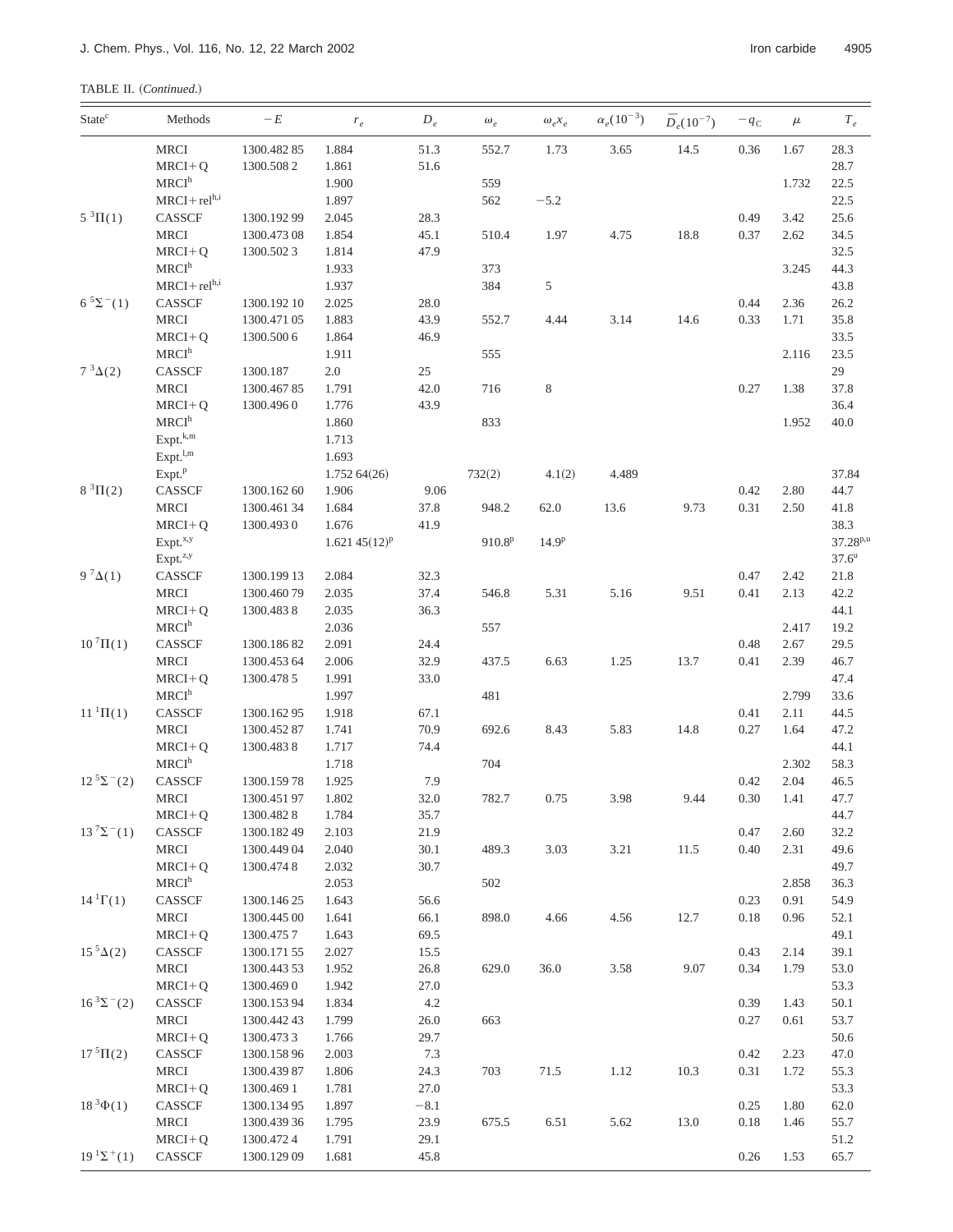TABLE II. (Continued.)

| State <sup>c</sup>         | Methods                        | $-E$        | $r_e$ | $D_e$   | $\omega_e$ | $\omega_e x_e$ | $\alpha_e (10^{-3})$ | $\bar{D}_e(10^{-7})$ | $-q_c$ | $\mu$ | $T_e$        |
|----------------------------|--------------------------------|-------------|-------|---------|------------|----------------|----------------------|----------------------|--------|-------|--------------|
|                            | MRCI                           | 1300.438 48 | 1.660 | 61.8    | 863.2      | 3.99           | 4.30                 | 12.8                 | 0.21   | 1.51  | 56.2         |
|                            | $MRCI+Q$                       | 1300.4713   | 1.658 | 66.6    |            |                |                      |                      |        |       | 51.9         |
| $20^{3} \Pi(3)$            | CASSCF                         | 1300.132 40 | 1.952 | $-8.5$  |            |                |                      |                      | 0.26   | 1.93  | 63.6         |
|                            | <b>MRCI</b>                    | 1300.435 61 | 1.813 | 22.1    | 650.4      | 6.75           | 5.58                 | 13.2                 | 0.19   | 1.53  | 58.0         |
|                            | $MRCI+Q$                       | 1300.4687   | 1.808 | 27.0    |            |                |                      |                      |        |       | 53.5         |
| $21^{1} \Sigma^{-}(1)$     | CASSCF                         | 1300.150 29 | 2.005 | 59.8    |            |                |                      |                      | 0.44   | 1.95  | 52.4         |
|                            | <b>MRCI</b>                    | 1300.43279  | 1.817 | 58.6    | 567.0      | 4.03           | 14.0                 | 17.1                 | 0.27   | 0.43  | 59.8         |
|                            | $MRCI + Q$                     | 1300.4653   | 1.767 | 62.9    |            |                |                      |                      |        |       | 55.6         |
| $22^{7}\Delta(2)$          | CASSCF                         | 1300.167 05 | 2.113 | 12.7    |            |                |                      |                      | 0.46   | 2.49  | 41.9         |
|                            | <b>MRCI</b>                    | 1300.430 97 | 2.081 | 18.9    | 565.5      | 2.95           | 3.62                 | 7.67                 | 0.39   | 2.29  | 60.9         |
|                            | $MRCI+Q$                       | 1300.4547   | 2.08  | 18.0    |            |                |                      |                      |        |       | 62.3         |
| $23^{5} \Sigma^{+}(1)$     | CASSCF                         | 1300.138 54 | 2.021 | $-5.7$  |            |                |                      |                      | 0.45   | 2.75  | 59.8         |
|                            | <b>MRCI</b>                    | 1300.428 68 | 1.854 | 17.3    | 567.4      | 10.4           | 6.40                 | 15.2                 | 0.35   | 1.99  | 62.3         |
|                            | $MRCI+Q$                       | 1300.4602   | 1.829 | 21.5    |            |                |                      |                      |        |       | 58.8         |
| $24\,{}^{5}\Pi_{G}(3)$     | $\ensuremath{\mathsf{CASSCF}}$ | 1300.145 17 | 2.162 | $-0.5$  |            |                |                      |                      | 0.40   | 2.91  | 55.6         |
|                            | <b>MRCI</b>                    | 1300.42794  | 1.946 | 17.2    | 658.3      | 48.8           | 9.50                 | 7.97                 | 0.39   | 2.51  | 62.8         |
|                            | $MRCI + Q$                     | 1300.4573   | 1.950 | 19.8    |            |                |                      |                      |        |       | 60.7         |
| $24\,{}^{5}\Pi_{L}(3)$     | CASSCF                         | 1300.143 12 | 1.954 | $-1.8$  |            |                |                      |                      | 0.45   | 2.78  | 56.9         |
|                            | <b>MRCI</b>                    | 1300.4208   | 1.69  | 13      |            |                |                      |                      | 0.34   | 2.04  | 67           |
|                            | $MRCI+Q$                       | 1300.4535   | 1.68  | 17      |            |                |                      |                      |        |       | 63           |
| $25^{7} \Pi(2)$            | CASSCF                         | 1300.157 66 | 2.090 | 6.5     |            |                |                      |                      | 0.46   | 2.39  | 47.8         |
|                            | <b>MRCI</b>                    | 1300.427 11 | 2.019 | 16.3    | 567.1      | 13.9           | 4.32                 | 9.13                 | 0.37   | 2.02  | 63.4         |
|                            | $MRCI + Q$                     | 1300.4525   | 2.009 | 16.5    |            |                |                      |                      |        |       | 63.7         |
| $26^{5}\Phi(1)_{G}$        | CASSCF                         | 1300.11753  | 1.699 | $-19.0$ |            |                |                      |                      | 0.38   | 2.34  | 73.0         |
|                            | <b>MRCI</b>                    | 1300.42678  | 1.695 | 16.0    | 1240       |                |                      |                      | 0.33   | 2.23  | 63.5         |
|                            | $MRCI+Q$                       | 1300.4607   | 1.693 | 21.7    |            |                |                      |                      |        |       | 58.5         |
| $26^{5}\Phi(1)_{L}$        | CASSCF                         | 1300.14588  | 2.153 | $-1.3$  |            |                |                      |                      | 0.40   | 2.86  | 55.2         |
|                            | <b>MRCI</b>                    | 1300.422 20 | 2.031 | 13.1    | 466        |                |                      |                      | 0.31   | 1.84  | 66.4         |
|                            | $MRCI+Q$                       | 1300.4487   | 2.007 | 14.2    |            |                |                      |                      |        |       | 66.1         |
| $27^{7} \Sigma^{+}(1)$     | $\ensuremath{\mathsf{CASSCF}}$ | 1300.12182  | 1.865 | $-16.2$ |            |                |                      |                      | 0.47   | 2.34  | 70.3         |
|                            | <b>MRCI</b>                    | 1300.42588  | 1.766 | 15.5    | 766.8      | 13.5           | 9.14                 | $10.1\,$             | 0.37   | 2.31  | 64.1         |
|                            | $MRCI + Q$                     | 1300.4611   | 1.758 | 22.1    |            |                |                      |                      |        |       | 58.3         |
| $28^{7} \Sigma^{-}(2)$     | CASSCF                         | 1300.155 06 | 2.100 | 4.9     |            |                |                      |                      | 0.47   | 2.51  | 49.4         |
|                            | <b>MRCI</b>                    | 1300.424 00 | 2.023 | 14.5    | 570.2      | 3.47           | 3.85                 | 8.92                 | 0.39   | 2.04  | 65.3         |
|                            | $MRCI+Q$                       | 1300.4502   | 2.006 | 15.2    |            |                |                      |                      |        |       | 65.2         |
| $29^{3}\Delta(3)$          | CASSCF                         | 1300.11606  | 1.837 | 21.5    |            |                |                      |                      | 0.34   | 1.73  | 73.9         |
|                            | <b>MRCI</b>                    | 1300.41688  | 1.780 | 33.7    | 812        | 53             |                      |                      | 0.26   | 1.35  | 69.7         |
|                            | $MRCI + Q$                     | 1300.4482   | 1.78  | 38.6    |            |                |                      |                      |        |       | 66.4         |
| $30\,{}^{7}\Pi(3)_{\rm G}$ | MRCI                           | 1300.415 19 | 1.850 | 9.25    | 881        |                |                      |                      | 0.32   | 1.75  | 70.8         |
|                            | $MRCI+Q$                       | 1300.4465   | 1.865 | 13.1    |            |                |                      |                      |        |       | 67.5         |
| $30^{7} \Pi(3)_{L}$        | CASSCF                         | 1300.143 30 | 2.230 | $-1.7$  |            |                |                      |                      | 0.40   | 2.97  | 56.8         |
|                            | <b>MRCI</b>                    | 1300.41438  | 2.186 | 8.74    | 444.7      | 2.70           | 3.47                 | 9.19                 | 0.34   | 2.35  | 71.4         |
|                            | $MRCI+Q$                       | 1300.4396   | 2.192 | $8.8\,$ |            |                |                      |                      |        |       |              |
| $31^{7}\Phi(1)$            | CASSCF                         |             | 2.230 | $-2.9$  |            |                |                      |                      | 0.40   | 2.97  | 71.8<br>56.8 |
|                            |                                | 1300.143 27 |       |         |            |                |                      |                      |        |       |              |
|                            | MRCI                           | 1300.414 35 | 2.184 | 8.20    | 440.2      | 3.35           | 3.17                 | 9.46                 | 0.34   | 2.35  | 71.4         |
|                            | $MRCI+Q$                       | 1300.439 5  | 2.191 | 8.4     |            |                |                      |                      |        |       | 71.8         |
| $32^{1}\Delta(2)$          | $\ensuremath{\mathsf{CASSCF}}$ | 1300.109 69 | 1.798 | 33.7    |            |                |                      |                      | 0.30   | 1.43  | 77.9         |
|                            | MRCI                           | 1300.41240  | 1.740 | 45.8    | 820.0      | 3.43           | 3.34                 | 10.6                 | 0.24   | 1.14  | 72.6         |
|                            | $MRCI + Q$                     | 1300.444 1  | 1.729 | 49.6    |            |                |                      |                      |        |       | 68.9         |
|                            | Expt <sup>m</sup>              |             | 1.740 |         |            |                |                      |                      |        |       |              |
| $33^{3}\Delta(4)$          | CASSCF                         | 1300.10726  | 1.809 | 16.6    |            |                |                      |                      | 0.38   | 2.17  | 79.4         |
|                            | <b>MRCI</b>                    | 1300.407 24 | 1.774 | 28.0    | 808        | $-9.0$         |                      |                      | 0.29   | 1.81  | 75.8         |
|                            | $MRCI+Q$                       | 1300.4388   | 1.753 | 32.9    |            |                |                      |                      |        |       | 72.3         |
| $34^{3} \Gamma(1)$         | CASSCF                         | 1300.10399  | 1.837 | 13.9    |            |                |                      |                      | 0.38   | 2.14  | 81.5         |
|                            | <b>MRCI</b>                    | 1300.403 76 | 1.798 | 25.5    |            |                |                      |                      | 0.29   | 1.74  | 78.0         |
|                            | $MRCI+Q$                       | 1300.4344   | 1.793 | 30.1    |            |                |                      |                      |        |       | 75.0         |
| $35^1H(1)$                 | CASSCF                         | 1300.10758  | 1.809 | 35      |            |                |                      |                      | 0.40   | 2.19  | 79.2         |
|                            | MRCI                           | 1300.401 51 | 1.685 | 62.4    | 751.3      | $8.08\,$       | 5.59                 | 15.4                 | 0.29   | 1.81  | 79.4         |
|                            | $MRCI+Q$                       | 1300.4296   | 1.680 | 65      |            |                |                      |                      |        |       | 78.1         |
| $36^{1} \Pi(2)$            | CASSCF                         | 1300.104 02 | 1.960 | 31.4    |            |                |                      |                      | 0.42   | 2.35  | 81.4         |
|                            | MRCI                           | 1300.399 86 | 1.711 | 38.0    | 730.2      | 2.70           | 1.85                 | 14.8                 | 0.27   | 1.45  | 80.4         |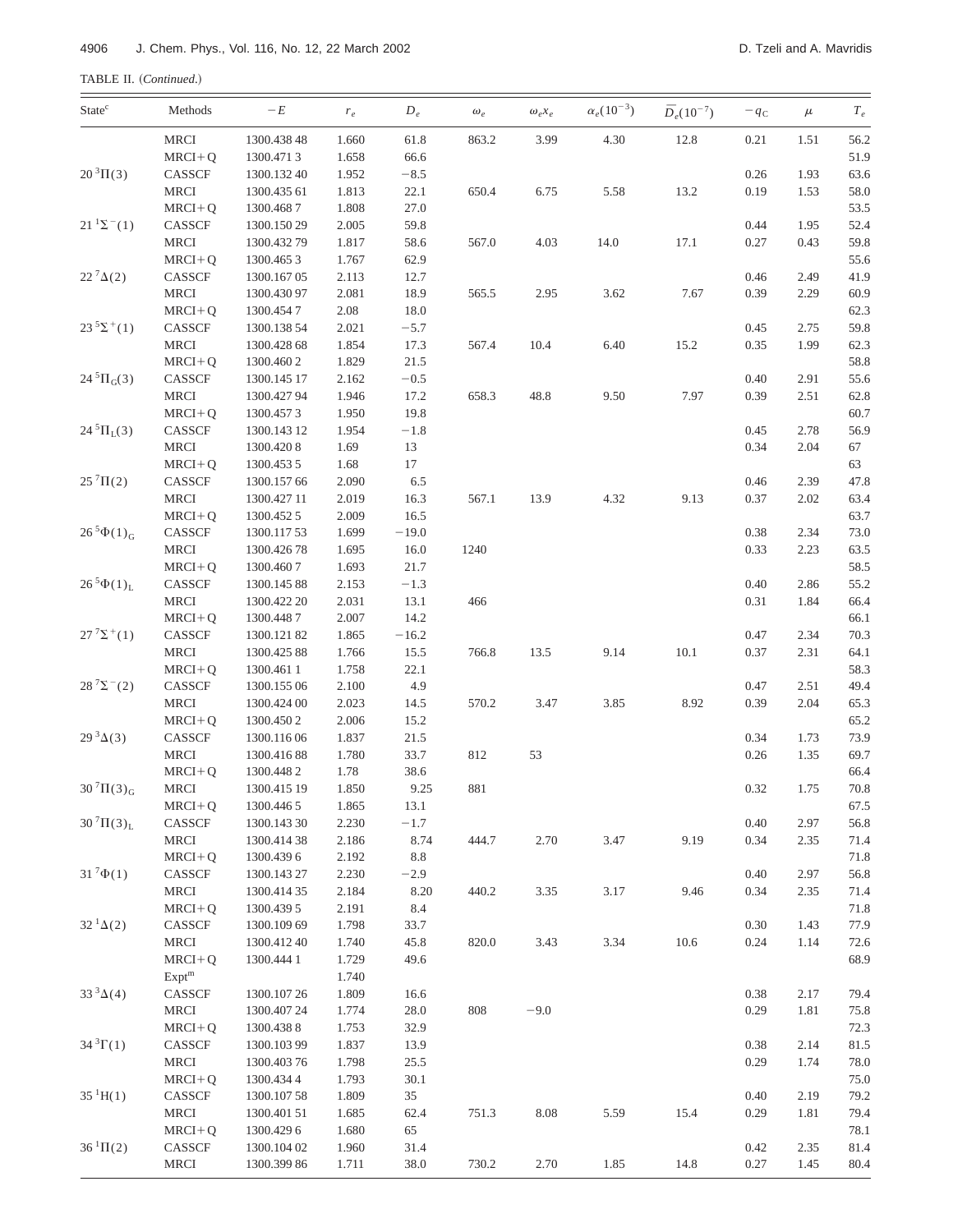TABLE II. (Continued.)

| State <sup>c</sup>  | Methods       | $-E$        | $r_e$ | $D_e$ | $\omega_e$ | $\omega_e x_e$ | $\alpha_e(10^{-3})$ | $\bar{D}_e(10^{-7})$ | $-q_c$ | $\mu$ | $T_e$ |
|---------------------|---------------|-------------|-------|-------|------------|----------------|---------------------|----------------------|--------|-------|-------|
|                     | $MRCI + Q$    | 1300.4305   | 1.704 | 41.0  |            |                |                     |                      |        |       | 77.5  |
| $37^{1}\Phi(1)_{G}$ | CASSCF        | 1300.10592  | 1.957 | 31.3  |            |                |                     |                      | 0.42   | 2.29  | 80.3  |
|                     | <b>MRCI</b>   | 1300.39672  | 1.756 | 35.7  | 1011       |                |                     |                      | 0.25   | 1.60  | 82.4  |
|                     | $MRCI + O$    | 1300.428.5  | 1.745 | 39.7  |            |                |                     |                      |        |       | 78.8  |
| $37^{1}\Phi(1)_{I}$ | <b>MRCI</b>   | 1300.39583  | 1.694 | 35.1  | 691        |                |                     |                      | 0.29   | 1.7   | 83.0  |
| $38^{1}\Phi(2)$     | <b>CASSCF</b> | 1300.095 56 | 1.863 | 25.8  |            |                |                     |                      | 0.36   | 2.01  | 86.8  |
|                     | <b>MRCI</b>   | 1300.395 68 | 1.724 | 35.5  |            |                |                     |                      | 0.29   | 1.7   | 83.1  |
|                     | $MRCI + O$    | 1300.4251   | 1.706 | 37.8  |            |                |                     |                      |        |       | 80.9  |
| $39^{1} \Pi(3)$     | <b>CASSCF</b> | 1300.09291  | 1.965 | 24.4  |            |                |                     |                      | 0.41   | 2.32  | 88.4  |
|                     | <b>MRCI</b>   | 1300.39292  | 1.731 | 33.6  | 810.3      | 6.97           | 6.65                | 11.2                 | 0.26   | 1.59  | 84.8  |
|                     | $MRCI + O$    | 1300.4248   | 1.713 | 37.5  |            |                |                     |                      |        |       | 81.1  |
| $40^{1}\Delta(3)$   | CASSCF        | 1300.1005   | 1.88  | 28    |            |                |                     |                      | 0.41   | 2.2   | 84    |
|                     | <b>MRCI</b>   | 1300.388 10 | 1.820 | 30.6  | 630.3      | 13.7           | 5.82                | 13.7                 | 0.32   | 1.63  | 87.8  |
|                     | $MRCI + O$    | 1300.4179   | 1.790 | 33.2  |            |                |                     |                      |        |       | 85.4  |

a Internally contracted MRCI.

 $b + Q$  refers to the multireference Davidson correction.

c The numbers in parentheses refer to the ordering of states according to energy within the same symmetry manifold.

<sup>d</sup>Core  $3s^23p^6$  of Fe atom included at the MRCI.

<sup>e</sup>Large basis set,  $[7s6p4d3f2g]_{Fe}/cc-pVQZ/c$ .

 ${}^{\text{f}}$ Reference 5, MP4 (or DFT), no specification of the state.

g Reference 8; it is only reported that the ground state is a triplet, the spatial angular momentum is not specified.

<sup>h</sup>Reference 6, MRCI/[8*s*6*p*3*d*1*f*/<sub>Fe</sub>4*s*3*p*1*d*/<sub>C</sub>].

Scalar relativistic corrections included.

<sup>i</sup>Reference 7, MRCI+Q/[8*s*7*p5d*3*f* 2*g*/<sub>Fe</sub>aug-cc-pVQZ/<sub>c</sub>].<br><sup>k 3</sup> $\Delta$ <sub>3</sub>.<br><sup>13</sup> $\Delta$ <sub>2</sub>. mReference 9.

n Reference 10.

 ${}^{\circ}D_e$  values corrected for BSSE.<br>PReference 11

Reference 11.

<sup>q</sup>The *D<sub>e</sub>* value has been extracted using the  $D_0(\text{FeC}^+)$  value of Ref. 12. The *D*<sub>0</sub> value has been extracted using the *D*<sub>0</sub> (FeC<sup>+</sup>) value of Ref. 15. <sup>r</sup>The  $D_e$  value has been extracted using the  $D_0$ (FeC<sup>+</sup>) value of Ref. 15. Reference 14.  ${}^{t}\Delta G_{1/2}$ ,  $\Delta G_{1/2} \cong \omega_e - 2 \omega_e x_e$ .<br><sup>u</sup>Reference 17 Reference 17.  $\begin{array}{l} {\bf v} \, {\bf 5} \, {\bf \Pi}_{1} \, . \\ {\bf w} \, {\bf 5} \, {\bf \Pi}_{2} \, . \\ {\bf x} \, {\bf 3} \, \Phi_{4} \, . \end{array}$ <sup>y</sup>Our results suggest that this experimentally assigned <sup>3</sup> $\Phi(1)$  state could be the <sup>3</sup> $\Pi(2)$  state.

 $z^3\Phi_3$ .

 $(0.23)$  e<sup>-</sup> at the CASSCF (MRCI) level from Fe to C. Due to the avoided crossing previously mentioned, *diabatically*, the  $X^3\Delta$  state correlates to Fe(<sup>5</sup>F)+C(<sup>3</sup>P), therefore, with respect to these products, i.e., the internal bond strength is,  $86.7 + \Delta E({}^5F \leftarrow {}^5D) = 109.6$  kcal/mol (Table I) at the C-MRCI/large level. Clearly, and for obvious reasons, the  $3d_{x^2-y^2}$  ( $\delta_+$ ) and  $3d_{xy}$  ( $\delta_-$ ) are nonbonding observer electrons and the same holds for all states studied.

$$
2^{3}\Sigma^{-}(1)(\sim)1\sigma^{2}2\sigma^{2}3\sigma^{1}[0.71(1\pi_{x}^{2}1\pi_{y}^{2})
$$
  
+0.20(1\pi\_{x}^{2}1\pi\_{y}^{1})+0.20(1\pi\_{x}^{1}2\pi\_{x}^{1}1\pi\_{y}^{2})  
-0.17(1\pi\_{x}^{2}2\pi\_{y}^{2})-0.17(2\pi\_{x}^{2}1\pi\_{y}^{2})]1\delta\_{+}^{1}1\delta\_{-}^{1}  
=|A<sub>2</sub>),MRCI).

We believe that this is the *second* excited state 10.3(6.9), or 14.1(10.8) kcal/mol above the *X* state at the MRCI(+Q) levels of theory, respectively, competing with the  ${}^{1}\Delta$  state whose corresponding energy distance(s) from the  $X$  state is 9.8(9.4), or 9.7(9.5) kcal/mol (vide infra), Table II, Figs. 1 and 3. With the exception of  $\mu$  our results are in relative agreement with those of Shim and Gingerich  $(SG)$ .<sup>6</sup> At infinity we start with the product wave function  $|^{5}D; M=0\rangle_{\text{Fe}}$  $\times$ |<sup>3</sup>*P*;*M*=0<sub>)</sub><sub>C</sub>, the character of which seems to be maintained along the internuclear distance despite its interaction with the  $16^3\Sigma^-(2)$  around 5.7 bohr. The strong multireference character of this state does not allow for a simple bonding description; we rather have two  $\pi$  and one  $\sigma$  bond, the latter caused by a transfer of 0.8  $e^-$  to the C 2 $p_z$  orbital from a  $(4s4p_53d_7s)^{4.0}$  hybrid on Fe, in accordance to the  $CASSCF$  population analysis  $(Fe/C)$ 

$$
4s^{1.24}4p_z^{0.24}3d_{z^2}^{1.62}3d_{xz}^{1.28}4p_x^{0.03}3d_{yz}^{1.28}4p_y^{0.03}3d_{x^2-y^2}^{1.00}3d_{xy}^{1.00}/\n 2s^{1.82}2p_z^{1.05}2p_x^{0.68}2p_y^{0.68}.
$$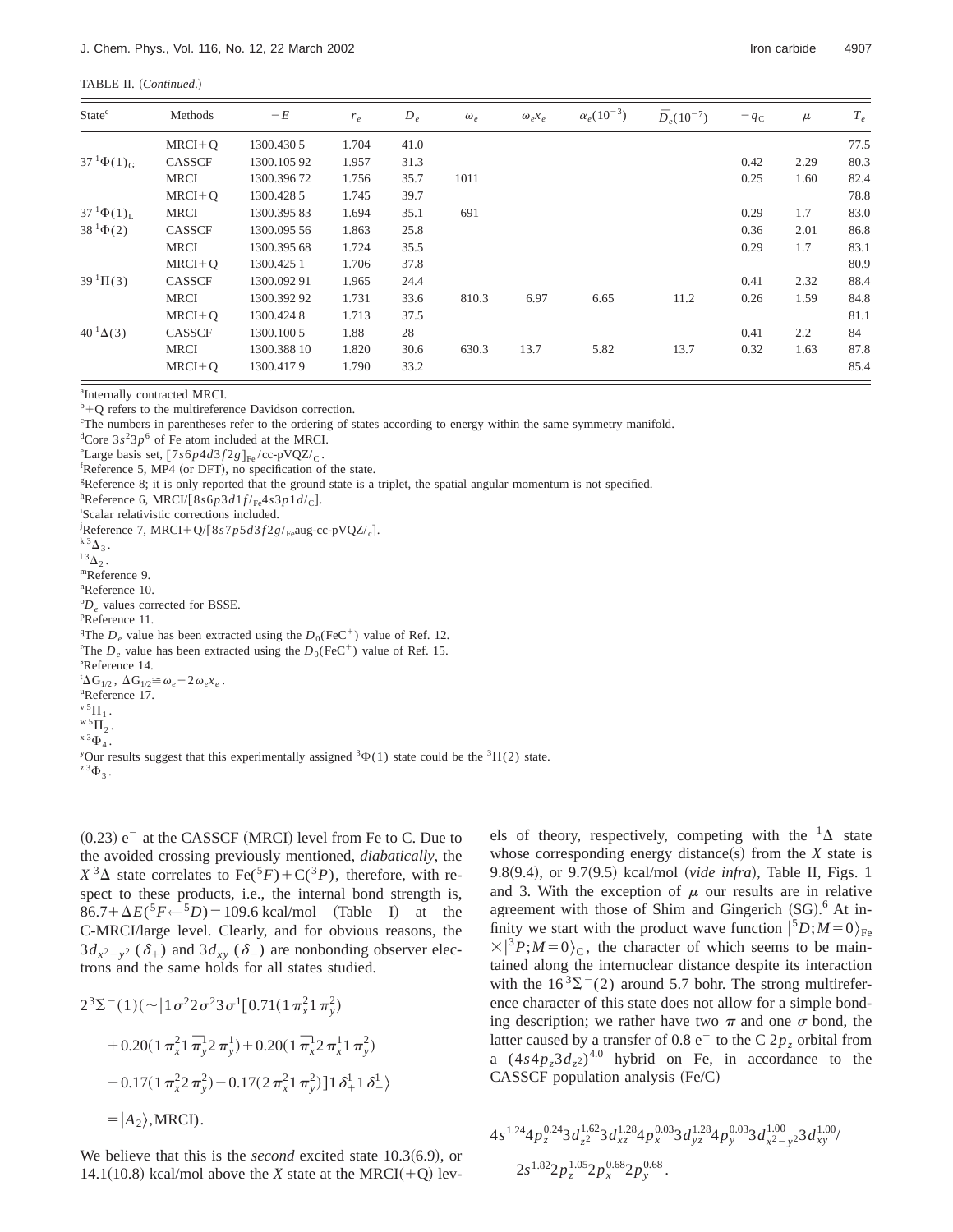

FIG. 1. Relative energy levels of the FeC at the MRCI/  $[7s6p4d3f/{\rm Fe}$  cc-pVTZ/<sub>C</sub>] level.

$$
5^{3}\Pi(1)(\sim |1\sigma^{2}2\sigma^{2}3\sigma^{1}1\delta_{+}^{1}[0.42(1\pi_{x}^{2}1\pi_{y}^{2}2\bar{\pi}_{y}^{1})
$$
  
+ 0.41(1\pi\_{x}^{1}2\bar{\pi}\_{x}^{1}1\pi\_{y}^{2}2\bar{\pi}\_{y}^{1}) - 0.19(2\pi\_{x}^{2}1\pi\_{y}^{2}2\bar{\pi}\_{y}^{1})]1\delta\_{-}^{1}  
+ |1\sigma^{2}2\sigma^{1}3\bar{\sigma}^{1}4\sigma^{1}1\delta\_{+}^{1}[0.25(1\pi\_{x}^{2}1\pi\_{y}^{2}2\bar{\pi}\_{y}^{1})  
+ 0.32(1\pi\_{x}^{1}2\bar{\pi}\_{x}^{1}1\pi\_{y}^{2}2\bar{\pi}\_{y}^{1})]1\delta\_{-}^{1} = |B\_{1}\rangle, \text{CASSCF}.

This is the lowest state of the  ${}^{3}$ H manifold 34.5 kcal/mol above the *X* state, Table II. Our results are at variance from the results of  $SG<sup>6</sup>$ . The PEC shown in Fig. 4 shows that it correlates to Fe  $({}^5D; M = \pm 1) + C({}^3P; M = 0)$ , maintaining this character up to the equilibrium  $(3.5 \text{ bohr})$ . However, there is an avoided crossing at  $3.05$  bohr (repulsive branch) with the  $8 \sqrt[3]{\text{II}(2)}$  state. Practically, the bonding can be described as  $\sigma^2 \pi^2$ , with the  $\sigma$  bond originating from a  $(4s4p<sub>7</sub>)$ <sup>1.92</sup> hybrid on Fe and 0.65 e<sup>-</sup> migrating from this hybrid to the  $2p<sub>z</sub>$  C orbital, as indicated by the CASSCF  $(B<sub>1</sub>$ symmetry) equilibrium atomic distributions,

$$
4s^{1.03}4p_z^{0.24}3d_{z^2}^{1.07}3d_{xz}^{1.08}4p_x^{0.04}3d_{yz}^{2.00}4p_y^{0.04}3d_{x^2-y^2}^{1.00}3d_{xy}^{1.00}/
$$
  

$$
2s^{1.82}2p_z^{0.83}2p_x^{0.88}2p_y^{0.94}.
$$

A total transfer of 0.5  $(0.37)$  e<sup>-</sup> is observed from Fe to C at the CASSCF (MRCI) level.

$$
7^{3}\Delta(2)(\sim|[0.38(1\sigma^{2}2\sigma^{1}3\sigma^{2})-0.24(1\sigma^{2}2\sigma^{1}3\bar{\sigma}^{1}4\sigma^{1})
$$
  
\n
$$
-0.18(1\sigma^{2}2\sigma^{2}3\sigma^{1})](1\pi_{x}^{2}1\pi_{y}^{2}1\delta_{+}^{1}1\delta_{-}^{1})\rangle
$$
  
\n
$$
+0.28|1\sigma^{2}2\sigma^{2}3\sigma^{1}(1\bar{\pi}_{x}^{1}2\pi_{x}^{1}1\pi_{y}^{2})
$$
  
\n
$$
+1\pi_{x}^{2}1\bar{\pi}_{y}^{1}2\pi_{y}^{1})1\delta_{+}^{2}1\delta_{-}^{1}\rangle=|A_{2}\rangle,MRCI).
$$



FIG. 2. Potential-energy curves of the 41 states of FeC system at the  $MRCI/[7s6p4d3f/_{Fe}$  cc-pVTZ/<sub>C</sub>] level of theory.

Table II reveals excellent agreement between theory and experiment<sup>11</sup> in the  $T_e$  value at the MRCI level, however, we predict an equilibrium distance 0.04 Å larger than the experimental one. Figure 3 depicts the  $7<sup>3</sup>\Delta(2)$  PEC with



FIG. 3. MRCI potential-energy curves of the triplets  $X^3\Delta$ ,  $2^3\Sigma^-(1)$ ,  $7^{3}\Delta(2)$ ,  $16^{3}\Sigma^{-}(2)$ ,  $29^{3}\Delta(3)$ ,  $33^{3}\Delta(4)$ ,  $34^{3}\Gamma(1)$ , and  $3\Sigma^{+}(1)$  of the FeC molecule. Dotted lines are referred to those parts of the  $16<sup>3</sup>\Sigma<sup>-</sup>(2)$ ,  $29^{3}\Delta(3)$ ,  $34^{3}\Gamma(1)$ , and  $3\Sigma^{+}(1)$  states that have not been calculated.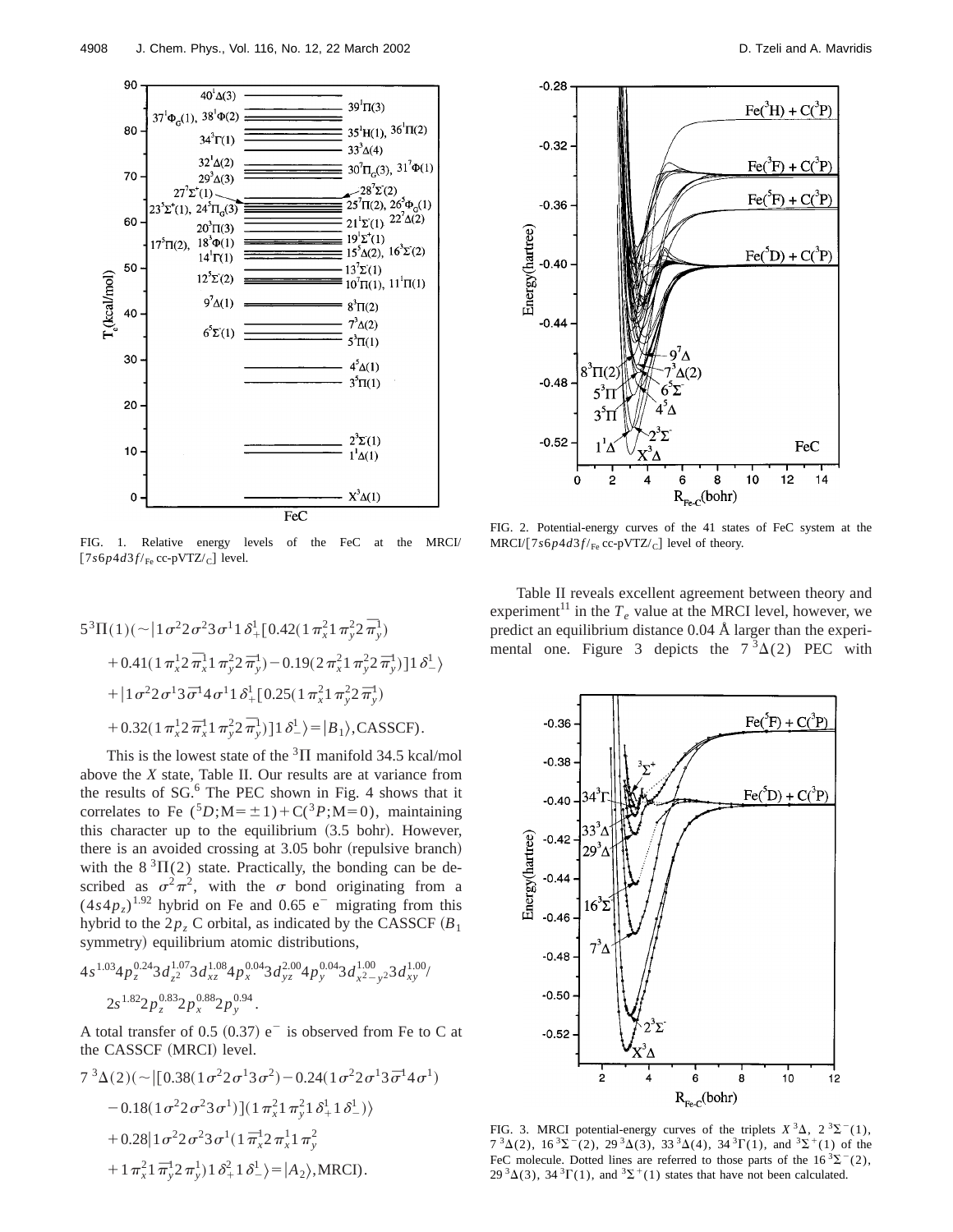asymptotic fragments Fe( ${}^5D$ ;M= $\pm 1$ )+C( ${}^3P$ ;M= $\pm 1$ ). Moving towards equilibrium the  ${}^3\Delta(2)$  state suffers an avoided crossing around 5 bohr with the 29<sup>3</sup> $\Delta$ (3) state; a second avoided crossing occurs at  $\sim$ 4.5 bohr with the *X*<sup>3</sup> $\Delta$ . As a result the *in situ* equilibrium atoms find themselves in Fe( ${}^{5}D$ ;M= $\pm 2$ ) + C( ${}^{3}P$ ;M=0). The equilibrium Mulliken MRCI distributions are

$$
4s^{1.01}4p_z^{0.24}3d_{z^2}^{1.15}3d_{xz}^{1.11}4p_x^{0.05}3d_{yz}^{1.11}4p_y^{0.05}3d_{x^2-y^2}^{1.98}3d_{xy}^{1.00}/2s^{1.71}2p_z^{0.85}2p_x^{0.84}2p_y^{0.84},
$$

suggesting two  $\pi$  bonds and one  $\sigma$  bond between a 4*s*4*p<sub>z</sub>*3*d<sub>z</sub>*2 hybrid on Fe and the empty 2*p<sub>z</sub>* of the carbon atom. Alternatively, we can say that about 0.6  $e^-$  are transferred from the Fe 4*s* to the C  $2p_z$  orbital, while 0.4  $e^-$  (0.24+0.15) are promoted from the 4*s* to the  $4p<sub>z</sub>$  and  $3d<sub>z</sub>2$  atomic functions.

$$
8^{3}\Pi(2)\left(\sim\left| \left[0.61(1\sigma^{2}2\sigma^{2}3\sigma^{1}1\overline{\delta}_{+}^{1})+0.19(1\sigma^{2}2\sigma^{1}3\sigma^{2}1\overline{\delta}_{+}^{1})-0.16(1\sigma^{2}2\sigma^{2}4\overline{\sigma}^{1}1\delta_{+}^{1})\right]\left(1\pi_{x}^{2}1\pi_{y}^{2}2\pi_{y}^{1}1\delta_{-}^{1}\right)\right) +\left|1\sigma^{2}2\sigma^{2}3\sigma^{1}1\delta_{+}^{1}1\pi_{x}^{2}[0.30(1\pi_{y}^{2}2\pi_{y}^{1}1\overline{\delta}_{-}^{1})+0.22(1\pi_{y}^{2}2\pi_{y}^{1}1\delta_{-}^{1})]\right\rangle -\left|1\sigma^{2}2\sigma^{2}3\sigma^{1}1\overline{\delta}_{+}^{1}[0.16(1\pi_{x}^{1}2\pi_{x}^{1}1\pi_{y}^{2}2\pi_{y}^{1}1\overline{\delta}_{-}^{1})+0.15(2\pi_{x}^{2}1\pi_{y}^{2}2\pi_{y}^{1}1\delta_{-}^{1})]\right\rangle +|1\sigma^{2}2\sigma^{1}3\sigma^{2}1\delta_{+}^{1}[0.15(1\pi_{x}^{1}2\pi_{x}^{1}1\pi_{y}^{2}2\pi_{y}^{1}1\delta_{-}^{1}),+0.14(1\pi_{x}^{2}1\pi_{y}^{2}2\pi_{y}^{1}1\overline{\delta}_{-}^{1})]\right\rangle =|B_{1}\rangle,MRCI).
$$

The PEC of this state, Fig. 4, experiences two avoided crossings, one at 4.5 bohr with an incoming  $20^3\Pi(3)$  state, and a second one just after the equilibrium at 3.05 bohr (*vide supra*) with the  $5 \text{ }^3\Pi(1)$  state. Therefore the equilibrium character of the  $8 \text{ }^{3}\Pi(2)$  state is that of the  $20 \text{ }^{3}\Pi(3)$ , which has already suffered an avoided crossing (vide supra), i.e., Fe(<sup>5</sup>*F*;M= $\pm$ 1)+C(<sup>3</sup>*P*;M=0). Adiabatically, the 8<sup>3</sup> $\Pi$ </sup>(2) state correlates to  $\text{Fe}({}^5D; M=\pm 2) + \text{C}({}^3P; M=\mp 1)$ . Our MRCI Mulliken equilibrium populations (in  $B_1$  symmetry)

$$
4s^{0.93}4p_z^{0.19}3d_{z^2}^{1.35}3d_{xz}^{1.31}4p_x^{0.04}3d_{yz}^{1.73}4p_y^{0.10}3d_{x^2-y^2}^{1.00}3d_{xy}^{1.00}/\_2s^{1.72}2p_z^{0.76}2p_x^{0.64}2p_y^{1.12},
$$



FIG. 4. MRCI potential-energy curves of the triplets  $5 \text{ }^3\Pi(1)$ ,  $8 \text{ }^3\Pi(2)$ ,  $18^{3}\Phi(1)$ , and  $20^{3}\Pi(3)$ , of the FeC molecule.

imply a  $\pi$  bond  $(3d_{xz} + 2p_x)$  in B<sub>1</sub> symmetry), and a  $\sigma$  bond caused by the transfer of 0.5 e<sup>-</sup> from the  $(4s4p_z3d_z2)^{3.0}$ hybrid on Fe to the  $2p<sub>z</sub>$  on C. A valence–bond–Lewis (vbL) diagram captures the above description



The bonding is similar to that of the  $5 \text{ }^{3} \Pi(1)$  state, the difference being that in the present state the  $\sigma$  bond is formed by a  $3d_z^2 \rightarrow 2p_z$  transfer, while in the  $5^3\Pi(1)$  state by a  $4s \rightarrow 2p_z$  transfer.

The MRCI  $D_e$  value with respect to the adiabatic products is 37.8 kcal/mol, while with respect to the diabatic fragments  $\text{Fe}(5F) + \text{C}(3P)$  (internal bond strength), we obtain  $37.8 + \Delta E({}^5F \leftarrow {}^5D) = 62.0$  kcal/mol.

$$
16^{3}\Sigma^{-}(2)(\sim |[0.43(1\sigma^{2}2\sigma^{2}3\bar{\sigma}^{1}4\sigma^{1})+0.26(1\sigma^{2}2\sigma^{1}3\sigma^{1}4\bar{\sigma}^{1})-0.17(1\sigma^{2}2\sigma^{2}3\sigma^{2})]
$$
  

$$
\times (1\pi_{x}^{2}1\pi_{y}^{2}1\delta_{+}^{1}1\delta_{-}^{1})\rangle-0.35|1\sigma^{2}2\sigma^{2}3\sigma^{1}4\sigma^{1}\times 1\pi_{x}^{2}1\pi_{y}^{2}1\delta_{+}^{1}1\bar{\delta}_{-}^{1}\rangle-0.19|1\sigma^{2}2\sigma^{2}3\bar{\sigma}^{1}4\sigma^{1}\times (1\pi_{x}^{1}2\pi_{x}^{1}1\pi_{y}^{2}+1\pi_{x}^{2}1\pi_{y}^{1}2\pi_{y}^{1})1\delta_{+}^{1}1\bar{\delta}_{-}^{1}\rangle-0.18|1\sigma^{2}2\sigma^{2}3\sigma^{1}4\sigma^{1}(1\bar{\pi}_{x}^{1}2\bar{\pi}_{x}^{1}1\pi_{y}^{2}+1\pi_{x}^{2}1\bar{\pi}_{y}^{1}2\bar{\pi}_{y}^{1})1\delta_{+}^{1}1\delta_{-}^{1}\rangle=|A_{2}\rangle, \text{CASSCF}).
$$

Figure 3 shows the MRCI PEC of the  $16<sup>3</sup>\Sigma$ <sup>-</sup>(2) state; notice the missing part of the PEC between 3.6 and 4.2 bohr due to severe problems of convergence in this region at the MRCI level. With respect to the adiabatic fragments  $Fe(^5D; M=\pm 1)+C(^3P; M=\mp 1)$  we predict a  $D_e$  $=$  26.0 kcal/mol,  $r_e$  = 1.799 Å at the MRCI level of theory.

An avoided crossing that should occur in the uncharted region 3.6–4.2 bohr with another (not calculated)  ${}^{3}\Sigma^{-}$  state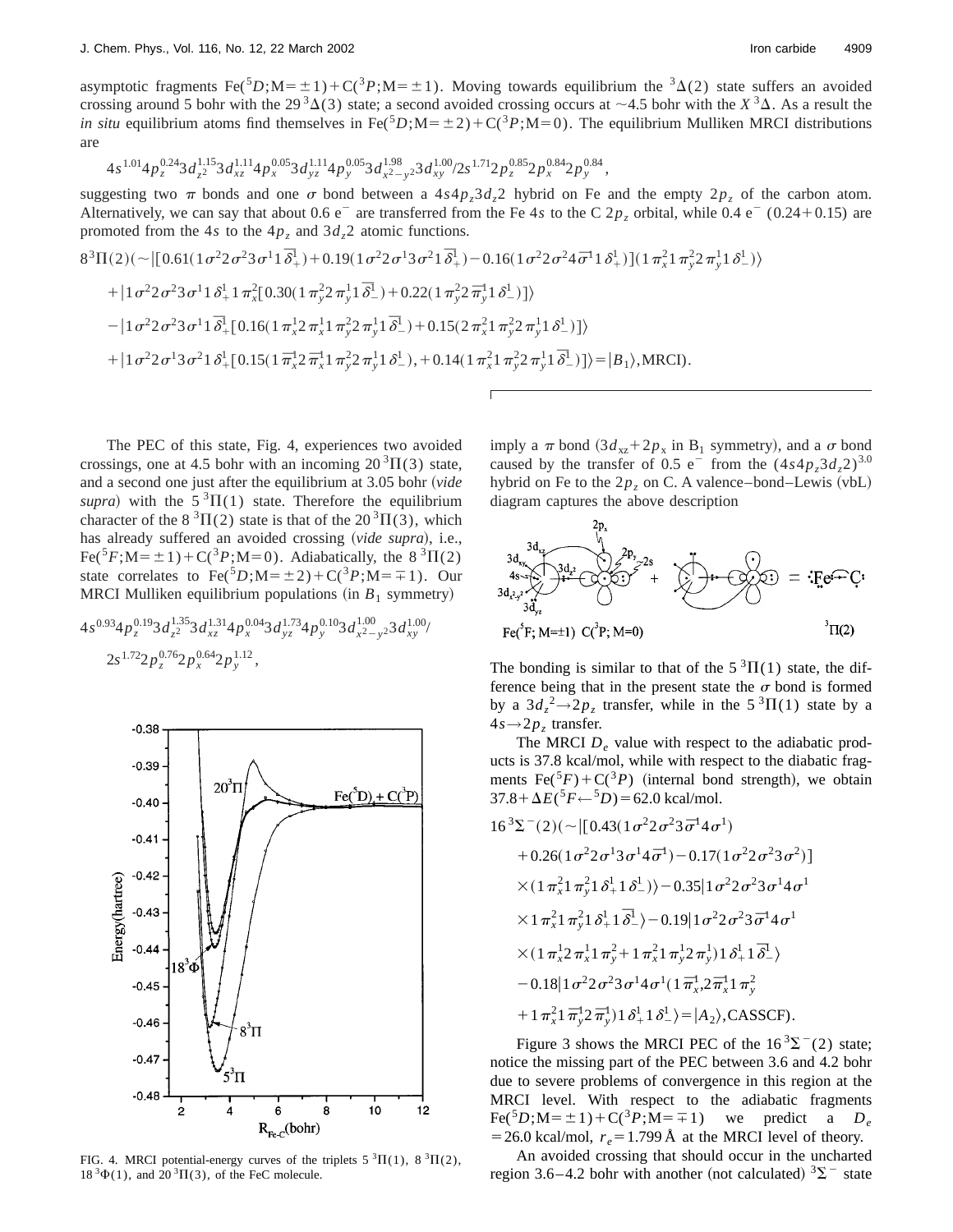changes the PEC's character, so at equilibrium the *in situ* atoms are  $\text{Fe}({}^5F;M=\pm 1)+C({}^3P;M=\mp 1)$ . Our CASSCF Mulliken equilibrium distributions are

$$
4s^{0.97}4p_z^{0.36}3d_{z^2}^{1.81}3d_{xz}^{1.20}4p_x^{0.03}3d_{yz}^{1.20}4p_y^{0.03}3d_{x^2-y^2}^{1.00}3d_{xy}^{1.00}/\_2s^{1.77}2p_z^{1.07}2p_x^{0.76}2p_y^{0.76}.
$$

Clearly, we have two  $\pi$  bonds and a charge transfer of 0.52  $e^-$  from the metal to the carbon atom along the  $\pi$  frame; as to the  $\sigma$  frame a 0.16 e<sup>-</sup> transfer from C to Fe is observed, but we cannot assert the existence of a  $\sigma$  bond. Pictorially

$$
3d_{2} \times 4s \times 3d_{2} = 4 \cdot \text{Fe-C}.
$$
  
Fe(<sup>5</sup>F; M=1)  $C_{1}^{3}P$ ; M=1)

with the  $3d_{x^2-y^2}(\delta_+)$ ,  $3d_{xy}(\delta_-)$ ,  $3d_{z^2}(3d_{\sigma})$  and  $2p_z$  electrons coupled into a triplet.

$$
18^{3}\Phi(1)(\sim |1\sigma^{2}2\sigma^{2}3\sigma^{2}[0.45(1\pi_{x}^{1}1\pi_{y}^{2}1\delta_{+}^{1}1\delta_{-}^{2})
$$
  
+1\pi\_{x}^{2}1\pi\_{y}^{1}1\delta\_{+}^{2}1\delta\_{-}^{1})  
+0.32(1\pi\_{x}^{1}1\pi\_{y}^{1}2\pi\_{y}^{1}1\delta\_{+}^{1}1\delta\_{-}^{2})  
+0.26(1\pi\_{x}^{1}2\pi\_{x}^{1}1\delta\_{+}^{1}\pi\_{y}^{1}1\delta\_{+}^{2}1\delta\_{-}^{1})-0.15  
\times(1\pi\_{x}^{1}2\pi\_{y}^{2}1\delta\_{+}^{1}1\delta\_{-}^{2}+2\pi\_{x}^{2}1\pi\_{y}^{1}1\delta\_{+}^{2}1\delta\_{-}^{1})]\rangle  
= |B\_{1}\rangle,CASSCF).

Adiabatically, this  ${}^{3}\Phi(1)$  state correlates to Fe ( ${}^{5}D;M$  $= \pm 2$ )+C(<sup>3</sup>*P*; $\pm 1$ ), Fig. 4. In conjunction with the CASSCF equilibrium population densities

$$
4s^{1.22}4p_z^{0.22}3d_{z^2}^{1.39}3d_{xz}^{0.98}4p_x^{0.02}3d_{yz}^{0.98}4p_y^{0.02}(3d_{x^2-y^2}3d_{xy})^{2.98}/
$$
  

$$
2s^{1.83}2p_z^{1.32}2p_x^{0.54}2p_y^{0.54},
$$

and the leading configurations, we can claim that the bonding is comprised of  $3/2 \pi$  bonds, and one  $\sigma$  bond  $(3\sigma$  orbital) due to the interaction of the  $(4s4p_z3d_z2)^{3.0}$  hybrid on Fe and the  $2p<sub>z</sub>$  orbital on C. A vbL icon consistent with the previous discussion is the following

4s: 
$$
3d_i
$$
  
Fe<sup>3</sup>D<sub>2</sub>: +  $\frac{3d_i}{2}$   
Fe<sup>3</sup>D; M=±2) C<sup>3</sup>P; M=±1)  $3\Phi(1)$ 

The existing experimental results for a  $3\Phi$  state<sup>11</sup> do not agree with our findings (Table II). As a matter of fact it seems that the experimental assignement is not correct. Considering the overall good to very good agreement with all other experimental results on this system, we believe that a re-evaluation of the experimental findings is in order.

 $20<sup>3</sup>\Pi(3)$ . The leading CFs are the same with those of the previously described  $18<sup>3</sup>\Phi(1)$  state, but with the (0.45,  $0.45, 0.32, 0.26$  vector of coefficients changed to  $(0.39, 0.32)$  $-0.39$ , 0.37,  $-0.29$ ). As the two atoms come together from infinity,  $\text{Fe}({}^5D; M=0) + \text{C}({}^3P; M=\pm 1)$ , an avoided crossing occurs at 5 bohr with a (not calculated)  ${}^{3}\Pi(4)$  state, imparting its character of Fe( ${}^5F$ ;M= $\pm 1$ ) + C( ${}^3P$ ;M=0) to the  ${}^{3}$ II(3) curve and resulting to a 7.4 kcal/mol barrier (Fig. 4). A second avoided crossing occurs at about 4.5 bohr with the  $8^{3}\Pi(2)$  state (*vide supra*). As a result of the second crossing the *in situ* equilibrium atoms are Fe(<sup>5</sup>D;M= $\pm$ 2)  $+C({}^{3}P;M=\pm 1)$ . Populations and bonding are identical with the  $18^3\Phi(1)$  state; numbers are presented in Table II.

$$
29^{3}\Delta(3)(\sim |[0.50(1\sigma^{2}2\sigma^{1}3\sigma^{2})
$$
  
\n
$$
-0.24(1\sigma^{2}2\sigma^{1}3\sigma^{1}4\sigma^{1})]1\pi_{x}^{2}1\pi_{y}^{2}1\delta_{+}^{1}1\delta_{-}^{2}\rangle
$$
  
\n
$$
+0.22|1\sigma^{2}2\sigma^{1}3\sigma^{1}(1\pi_{x}^{2}1\pi_{y}^{1}2\pi_{y}^{1})
$$
  
\n
$$
+1\pi_{x}^{1}2\pi_{x}^{1}1\pi_{y}^{2})1\delta_{+}^{1}1\delta_{-}^{2}\rangle-0.20|1\sigma^{2}2\sigma^{2}3\sigma^{1}
$$
  
\n
$$
\times(1\bar{\pi}_{x}^{1}2\pi_{x}^{1}1\pi_{y}^{2}+1\pi_{x}^{2}1\bar{\pi}_{y}^{1}2\pi_{y}^{1})1\delta_{+}^{1}1\delta_{-}^{2}\rangle
$$
  
\n
$$
=|A_{1}\rangle, \text{CASSCF)}
$$

and

$$
33^{3} \Delta(4) \left( \sim \left| 1 \sigma^{2} 2 \sigma^{1} 3 \sigma^{2} [0.46(1 \pi_{x}^{2} 1 \pi_{y}^{2}) - 0.22 \right. \right. \times \left. (1 \pi_{x}^{1} 2 \pi_{x}^{1} 1 \pi_{y}^{2} + 1 \pi_{x}^{2} 1 \pi_{y}^{1} 2 \pi_{y}^{1}) 1 \delta_{+}^{1} 1 \delta_{-}^{2} ] \right\rangle
$$
  
\n
$$
- 0.28 \left| 1 \sigma^{2} 2 \sigma^{2} 3 \bar{\sigma}^{1} (1 \pi_{x}^{2} 1 \pi_{y}^{1} 2 \pi_{y}^{1} + 1 \pi_{x}^{1} 2 \pi_{x}^{1} 1 \pi_{y}^{2}) 1 \delta_{+}^{1} 1 \delta_{-}^{2} \right\rangle
$$
  
\n
$$
+ 0.21 \left| 1 \sigma^{2} 2 \sigma^{1} 3 \sigma^{1} 4 \sigma^{1} 1 \pi_{x}^{2} 1 \pi_{y}^{2} 1 \bar{\delta}_{+}^{1} 1 \delta_{-}^{2} \right\rangle
$$
  
\n
$$
= |A_{1}\rangle, \text{ CassCF.}
$$

The PECs of the  ${}^{3}\Delta(3)$  and  ${}^{3}\Delta(4)$  states are shown in Fig. 3; they correlate to  $\text{Fe}({}^5F; M=\pm 2)+C({}^3P; M=0)$  and  $Fe({}^5F;M=\pm 1)+C({}^3P;M=\pm 1)$ , respectively. Severe technical difficulties did not allow the construction of the complete PECs. In particular, the parts 4.7–4.1 bohr of the  ${}^{3}\Delta(3)$ PEC, is missing. At the equilibrium the *in situ* atoms seem to be Fe(<sup>5</sup>*F*;M= $\pm$ 1, $\mp$ 3)+C(<sup>3</sup>*P*;M= $\pm$ 1) for the <sup>3</sup> $\Delta$ (3) and  $3\Delta(4)$  states, respectively. In both states, we think, the atoms are held together by two  $\pi$  and one  $\sigma$  bond.

$$
34^{3}\Gamma(1)(\sim |1\sigma^{2}2\sigma^{2}3\sigma^{1}[0.41(1\pi_{x}^{2}2\bar{\pi}_{x}^{1}1\pi_{y}^{1})
$$

$$
-0.39(1\bar{\pi}_{x}^{1}1\pi_{y}^{2}2\pi_{y}^{1})]1\delta_{+}^{2}1\delta_{-}^{1}
$$

$$
-0.19|1\sigma^{2}2\sigma^{2}3\bar{\sigma}^{1}(1\pi_{x}^{2}1\pi_{y}^{1}2\pi_{y}^{1}
$$

$$
+1\pi_{x}^{1}2\pi_{x}^{1}1\pi_{y}^{2})1\delta_{+}^{1}1\delta_{-}^{2}\rangle=|A_{1}\rangle, \text{ CASSCF}.
$$

This state correlates to  $\text{Fe}^{5}F$ ; M =  $\pm$  3) + C(<sup>3</sup>*P*; M =  $\pm$ 1). As Fig. 3 shows, we were unable to construct its complete PEC due to technical difficulties. As a matter of fact the PEC's part from 5.0 to 3.6 bohr is missing. Even around equilibrium our PEC is not ''smooth'' enough. It seems that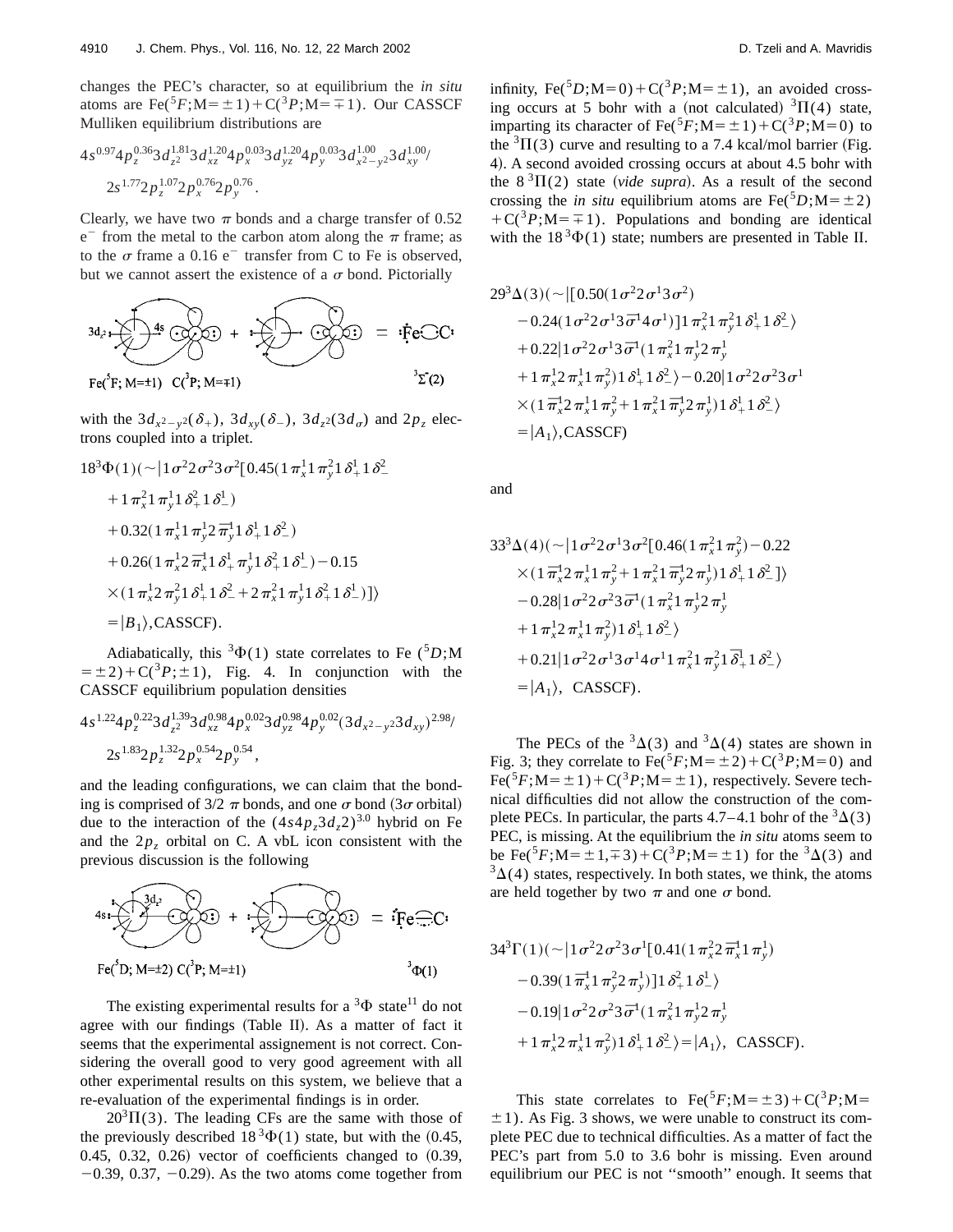



FIG. 5. MRCI potential-energy curves of the quintets  $3\text{ }^{5}\Pi(1)$ ,  $17\text{ }^{5}\Pi(2)$ ,  $24 \text{ }^{5}\Pi(3)$ , and  $26 \text{ }^{5}\Phi(1)$ .

FIG. 6. MRCI potential-energy curves of the quintets  $4\sqrt[5]{2}(1)$ ,  $6\sqrt[5]{2}^{-}(1)$ ,  $12 \, {}^5\Sigma^- (2)$ ,  $15 \, {}^5\Delta(2)$ , and  $23 \, {}^5\Sigma^+ (1)$ .

the *in situ* equilibrium atoms carry the same character with the asymptotic fragments and the bonding appears to consist of a  $1/2$   $\pi$  and one  $\sigma$  bond.

Finally, we would like to mention our unsuccessful efforts to compute a  ${}^{3}\Sigma^{+}(1)$  state. Its asymptotic fragments are Fe(<sup>5</sup>D;M= $\pm$ 1)+C(<sup>3</sup>*P*;M= $\mp$ 1), and we were only able to construct its PEC from infinity to 4.3 bohr and from  $3.4$  to  $2.5$  bohr (Fig. 3). However, we do not have any points close to equilibrium position, which we surmise to be at about 3.6 bohr.

# **B.** Quintets:  $3^{5} \Pi(1)$ ,  $4^{5} \Delta(1)$ ,  $6^{5} \Sigma^{-1}(1)$ ,  $12^{5} \Sigma^{-1}(2)$ ,  $15^{5}\Delta(2)$ ,  $17^{5}\Pi(2)$ ,  $23^{5}\Sigma^{+}(1)$ ,  $24^{5}\Pi(3)$ , and  $26^{5}\Phi(1)$

$$
3^{5}\Pi(1)(\sim |1\sigma^{2}2\sigma^{2}3\sigma^{1}[0.77(1\pi_{x}^{2})
$$

$$
-0.17(2\pi_{x}^{2})]1\pi_{y}^{2}2\pi_{y}^{1}1\delta_{+}^{1}1\delta_{-}^{1}\rangle=|B_{1}\rangle, \text{ MRCI)}.
$$

The asymptotic fragments are Fe( ${}^5D$ ; M= $\pm 1$ )  $+C({}^{3}P;M=0)$ . It seems that around 4 bohr an interaction takes place with the  $17<sup>5</sup>\Pi(2)$  state, which already had experienced an avoided crossing with the  $24\textsuperscript{5}\Pi(3)$  state. The result is a rather rough shaped  $3\text{ }^{5}\Pi(1)$  PEC around this region and the character transmission of the  $24\textsuperscript{5}\Pi(3)$  to the equilibrium region of the  $3<sup>5</sup>\Pi(1)$ , i.e., Fe(<sup>5</sup>*F*;M= $\pm$ 1)  $+C(^{3}P; M=0)$ ; see Fig. 5. The Mulliken MRCI densities  $(B_1$  symmetry)

$$
4s^{0.87}4p_z^{0.26}3d_{z^2}^{1.26}3d_{xz}^{1.37}4p_x^{0.04}3d_{yz}^{1.70}4p_y^{0.14}3d_{x^2-y^2}^{1.00}3d_{xy}^{1.00}
$$
  

$$
2s^{1.76}2p_z^{0.80}2p_x^{0.58}2p_y^{1.13},
$$

and the leading configuration(s) suggest the formation of a  $\pi$ bond  $(\pi_x$  in  $B_1$  symmetry), a transfer of 0.13 and a promotion of 0.14  $e^-$  from the 3 $d_{vz}$  to 2 $p_y$  and 4 $p_y$ , respectively, and the formation of a  $\sigma$  bond by transfer of 0.56 e<sup>-</sup> from the  $(3d_{7}z)^{2.0}$  of Fe to the empty  $2p_7$  orbital of C. We can draw the following bonding diagram

$$
4s \sum_{i=1}^{n} \frac{3d_i}{d_i} + \sum_{i=1}^{n} \frac{1}{2} \cdot \frac{1}{2} \cdot \frac{1}{2} = \frac{1}{2} \cdot \frac{1}{2} \cdot \frac{1}{2} \cdot \frac{1}{2} \cdot \frac{1}{2} = \frac{1}{2} \cdot \frac{1}{2} \cdot \frac{1}{2} \cdot \frac{1}{2} \cdot \frac{1}{2} = \frac{1}{2} \cdot \frac{1}{2} \cdot \frac{1}{2} \cdot \frac{1}{2} \cdot \frac{1}{2} = \frac{1}{2} \cdot \frac{1}{2} \cdot \frac{1}{2} \cdot \frac{1}{2} \cdot \frac{1}{2} = \frac{1}{2} \cdot \frac{1}{2} \cdot \frac{1}{2} \cdot \frac{1}{2} = \frac{1}{2} \cdot \frac{1}{2} \cdot \frac{1}{2} \cdot \frac{1}{2} = \frac{1}{2} \cdot \frac{1}{2} \cdot \frac{1}{2} \cdot \frac{1}{2} = \frac{1}{2} \cdot \frac{1}{2} \cdot \frac{1}{2} \cdot \frac{1}{2} = \frac{1}{2} \cdot \frac{1}{2} \cdot \frac{1}{2} \cdot \frac{1}{2} = \frac{1}{2} \cdot \frac{1}{2} \cdot \frac{1}{2} \cdot \frac{1}{2} = \frac{1}{2} \cdot \frac{1}{2} \cdot \frac{1}{2} \cdot \frac{1}{2} = \frac{1}{2} \cdot \frac{1}{2} \cdot \frac{1}{2} \cdot \frac{1}{2} = \frac{1}{2} \cdot \frac{1}{2} \cdot \frac{1}{2} \cdot \frac{1}{2} = \frac{1}{2} \cdot \frac{1}{2} \cdot \frac{1}{2} \cdot \frac{1}{2} = \frac{1}{2} \cdot \frac{1}{2} \cdot \frac{1}{2} \cdot \frac{1}{2} = \frac{1}{2} \cdot \frac{1}{2} \cdot \frac{1}{2} = \frac{1}{2} \cdot \frac{1}{2} \cdot \frac{1}{2} = \frac{1}{2} \cdot \frac{1}{2} \cdot \frac{1}{2} = \frac{1}{2} \cdot \frac{1}{2} \cdot \frac{1}{2} = \frac{1}{2} \cdot \frac{1}{2} \cdot \frac{1}{2} = \frac{1}{2} \cdot
$$

With the exception of  $\omega_e$  our results are in agreement with the results of Hirano and co-workers, $\frac{7}{1}$  but in disagreement with the findings of  $SG^6$  (Table II). Certainly the DFT  $D_e$  result of 138 kcal/mol<sup>8</sup> is flatly wrong, as is clear from our  $D_e$ =54.6 (59.2) kcal/mol at the MRCI(+Q) level of theory. Finally, the recent experimental assignment to a  ${}^{5}$  $\Pi$ state,<sup>14</sup> 3460 cm<sup>-1</sup> (9.89 kcal/mol) above the *X* state, is questionable; instead this transition points to the  $1^1\Delta$  state, the first excited state of the FeC species; see Table II (vide infra).

$$
4^{5}\Delta(1)(\sim |1\sigma^{2}2\sigma^{2}3\sigma^{1}[0.38(1\pi_{x}^{2}1\pi_{y}^{1}2\pi_{y}^{1}+1\pi_{x}^{1}2\pi_{x}^{1}1\pi_{y}^{2})
$$
  
\n
$$
-0.23(2\pi_{x}^{2}1\pi_{y}^{1}2\pi_{y}^{1}+1\pi_{x}^{1}2\pi_{x}^{1}2\pi_{y}^{2})
$$
  
\n
$$
+0.21(1\pi_{x}^{1}2\pi_{x}^{1}1\pi_{y}^{1}2\pi_{y}^{1})]1\delta_{+}^{1}1\delta_{-}^{2}
$$
  
\n
$$
+0.28|1\sigma^{2}2\sigma^{1}3\sigma^{1}4\sigma^{1}1\pi_{x}^{2}2\pi_{y}^{2}1\delta_{+}^{1}1\delta_{-}^{2}
$$
  
\n
$$
+0.17|1\sigma^{2}2\sigma^{1}3\sigma^{1}4\sigma^{1}(1\pi_{x}^{1}2\pi_{x}^{1}1\pi_{y}^{2})
$$
  
\n
$$
+1\pi_{x}^{2}1\pi_{y}^{1}2\pi_{y}^{1})1\delta_{+}^{1}1\delta_{-}^{2}
$$
  
\n
$$
+1\pi_{x}^{2}1\pi_{y}^{1}2\pi_{y}^{1})1\delta_{+}^{1}1\delta_{-}^{2}
$$
  
\n
$$
=|A_{1}\rangle, \text{ CassCF.}
$$

In  $A_2$  the  $1 \delta_+^1 1 \delta_-^2$  distribution becomes  $1 \delta_+^2 1 \delta_-^1$ .

Asymptotically we have  $|4^5\Delta(1)\rangle = |^5D; M=\pm 2\rangle_{\text{Fe}}$  $\times$ |<sup>5</sup>D;M=0)<sub>C</sub>, with the corresponding PEC shown in Fig. 6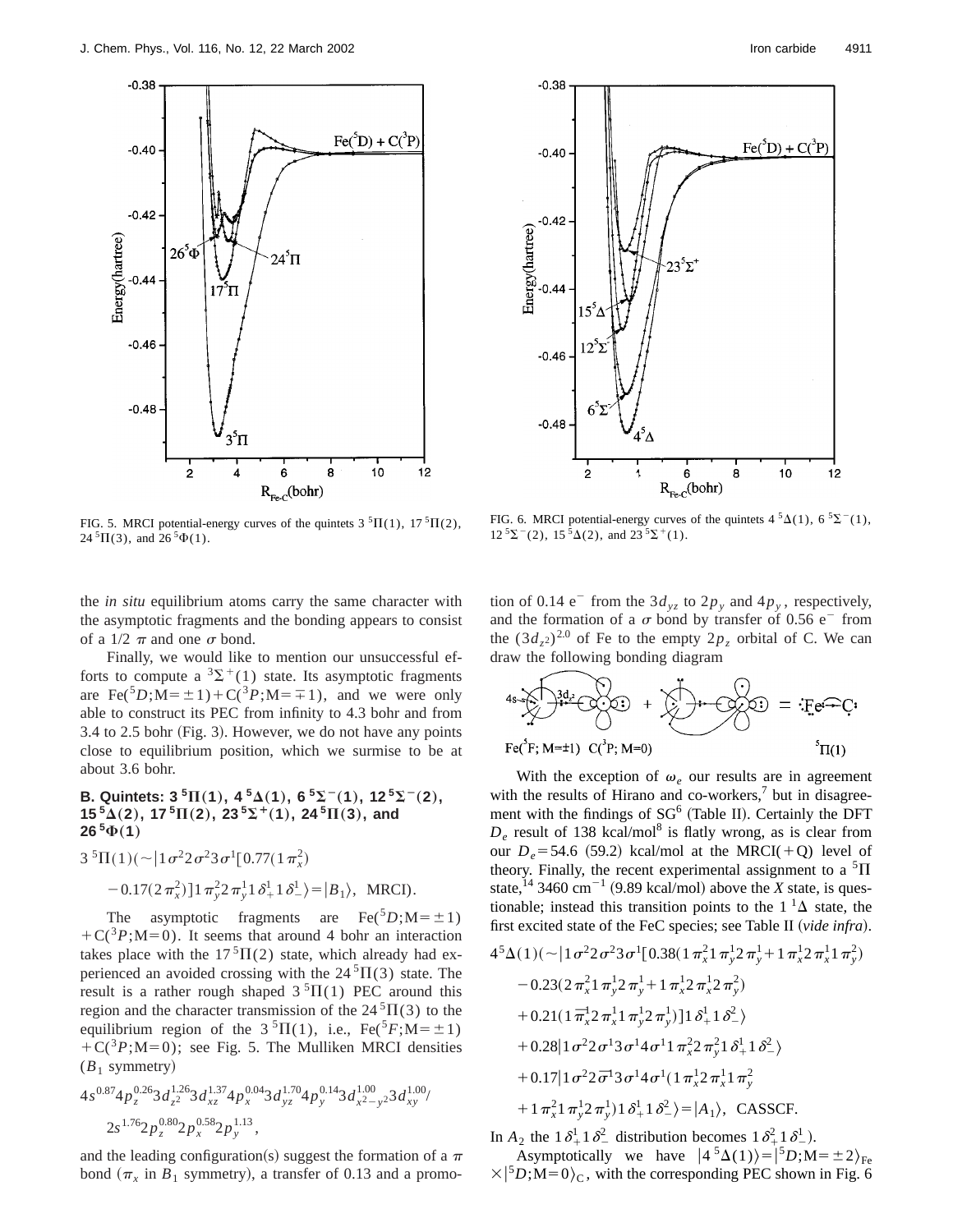and numerical results presented in Table II along with the results of SG.<sup>6</sup> The CASSCF Mulliken population analysis  $(A_1$  symmetry)

$$
4s^{0.95}4p_z^{0.34}3d_{z^2}^{1.07}3d_{xz}^{1.05}4p_x^{0.04}3d_{yz}^{1.05}4p_y^{0.04}3d_{x^2-y^2}^{1.00}3d_{xy}^{2.00}/
$$
  

$$
2s^{1.78}2p_z^{0.86}2p_x^{0.90}2p_y^{0.90}
$$

in conjunction with the CFs shown in the above-mentioned, suggests the following vbL icon  $(A_1$  symmetry)

$$
3\sigma^{1} \sum_{\mathbf{i}} \sum_{\mathbf{i}} \frac{3\sigma^{2}}{2\sigma^{2}} \underbrace{(3\cdot 2\cdot 2)}_{\mathbf{i}} + \underbrace{3\cdot 2\cdot 2}_{\mathbf{i}} \underbrace{3\cdot 2\cdot 2}_{\mathbf{i}} = \underbrace{3\cdot 2\cdot 2}_{\mathbf{i}} = \underbrace{3\cdot 2\cdot 2}_{\mathbf{i}}.
$$

or a  $\pi$  bond with  $\sim 0.2$  e<sup>-</sup> migrating from C to Fe via the  $\pi$ frame, and a  $\sigma$  dative bond originating from the Fe  $(4s4p<sub>z</sub>3d<sub>z</sub>)<sup>3.0</sup>$  hybrid; 0.64 e<sup>-</sup> are transferred from this hybrid to the empty  $2p_z$  C orbital.

$$
6^{5}\Sigma^{-}(1)(\sim)1\sigma^{2}2\sigma^{2}3\sigma^{2}[0.40(1\pi_{x}^{2}1\pi_{y}^{1}2\pi_{y}^{1} + 1\pi_{x}^{1}2\pi_{x}^{1}1\pi_{y}^{2})
$$
  
+1 $\pi_{x}^{1}2\pi_{x}^{1}1\pi_{y}^{2}$   
-0.24(2 $\pi_{x}^{2}1\pi_{y}^{1}2\pi_{y}^{1} + 1\pi_{x}^{1}2\pi_{x}^{1}2\pi_{y}^{2})$   
+0.18(1 $\bar{\pi}_{x}^{1}2\pi_{x}^{1}1\pi_{y}^{1}2\pi_{y}^{1})1\delta_{+}^{1}1\delta_{-}^{1}$   
-0.25|1 $\sigma^{2}2\sigma^{1}3\sigma^{1}4\sigma^{1}1\pi_{x}^{2}2\pi_{y}^{2}1\delta_{+}^{1}1\delta_{-}^{1}$   
-0.20|1 $\sigma^{2}2\sigma^{2}3\sigma^{2}1\pi_{x}^{1}2\pi_{x}^{1}1\pi_{y}^{1}2\pi_{y}^{1}1\delta_{+}^{1}1\delta_{-}^{1}$   
=|A<sub>2</sub>⟩, CASSCF).

This state traces its ancestry to  $Fe^{5}D; M=0$ )  $+C(^{3}P; M=0)$  as shown in Fig. 6. In Table II our results are contrasted with the results of  $SG<sub>0</sub><sup>6</sup>$  where we observe significant differences, particularly between the  $\mu$  (1.71 versus 2.12) D), and  $T_e$  (35.8 versus 23.5 kcal/mol) values.

The equilibrium CASSCF atomic Mulliken distributions are

$$
4s^{1.08}4p_z^{0.32}3d_{z^2}^{1.95}3d_{xz}^{1.06}4p_x^{0.04}3d_{yz}^{1.06}4p_y^{0.04}3d_{x^2-y^2}^{1.00}3d_{xy}^{1.00}/\n 2s^{1.79}2p_z^{0.85}2p_x^{0.89}2p_y^{0.89}.
$$

We can claim that the atoms are held together by a  $\pi$  and a  $\sigma$ bond; the latter is due to a transfer of  $0.64$  e<sup>-</sup> from a  $(4s4p_z)^{2.0}$  hybrid on Fe to the empty  $2p_z$  orbital of carbon. In pictures

5S2~2!~;u1s22s23s14s<sup>1</sup> 1<sup>d</sup> <sup>2</sup> ! @0.51~1<sup>p</sup>*<sup>x</sup>* <sup>p</sup>*<sup>y</sup>* <sup>d</sup> <sup>1</sup> <sup>1</sup>*¯* #& 0.18~1<sup>p</sup>*<sup>x</sup>* <sup>p</sup>*<sup>y</sup>* <sup>p</sup>*<sup>y</sup>* 1<sup>p</sup>*<sup>x</sup>* <sup>p</sup>*<sup>x</sup>* <sup>p</sup>*<sup>y</sup>* !1<sup>d</sup> <sup>1</sup> <sup>d</sup> <sup>2</sup> u@0.26~1s22s23s2!10.18~1s22s23*¯*s14s1!#

$$
\times (1 \pi_x^2 1 \pi_y^1 2 \pi_y^1 + 1 \pi_x^1 2 \pi_x^1 1 \pi_y^2) 1 \delta_+^1 1 \delta_-^1
$$
  
=  $|A_2\rangle$ , CASSCF).

The adiabatic fragments are Fe( ${}^5D$ ;M= $\pm 1$ )+C( ${}^3P$ ;M  $=\pm 1$ ; as we move toward the equilibrium and around 4.8 bohr, an avoided crossing occurs with a (not calculated)  $5\Sigma$ <sup>-</sup>(3) state correlating to Fe(<sup>5</sup>*F*;M= $\pm$ 1)+C(<sup>3</sup>*P*;M=  $\pm$ 1), Fig. 6, transferring its character at the same time to the equilibrium atoms. The CASSCF populations,

$$
4s^{1.01}4p_z^{0.38}3d_{z^2}^{1.65}3d_{xz}^{1.23}4p_x^{0.03}3d_{yz}^{1.23}4p_y^{0.03}3d_{x^2-y^2}^{1.00}3d_{xy}^{1.00}/\n 2s^{1.80}2p_z^{1.13}2p_x^{0.74}2p_y^{0.74},
$$

in conjunction with the leading CFs reveal two  $\pi$  bonds and a *repulsive*  $\sigma$  interaction. The bonding is succinctly represented in the vbL icon that follows

$$
3d_{\alpha_2} \sum_{\mathbf{F} \in (\mathbf{F}; \mathbf{M}=\mathbf{1})} 4\mathbf{s} \cdot (3\mathbf{C} \cdot \mathbf{C}) + \sum_{\mathbf{F} \in (\mathbf{F}; \mathbf{M}=\mathbf{1})} 2\mathbf{s} \cdot \mathbf{C} \cdot \mathbf{C}
$$
\n
$$
F_{\mathbf{F}}(\mathbf{F}; \mathbf{M}=\mathbf{1}) \quad S_{\mathbf{F}}(\mathbf{C}) = \mathbf{i} \mathbf{F} \mathbf{C} \cdot \mathbf{C}
$$
\n
$$
15^5 \Delta(2)(\sim |[0.28(1\sigma^2 2\sigma^2 3\sigma^1) - 0.20(1\sigma^2 2\sigma^1 3\sigma^1 4\sigma^1)
$$
\n
$$
+ 0.18(1\sigma^2 2\sigma^2 4\sigma^1)](1\pi_x^2 1\pi_y^1 2\pi_y^1
$$
\n
$$
+ 1\pi_x^1 2\pi_x^1 1\pi_y^2) 1\delta_x^1 1\delta_x^2 + |[0.27(1\sigma^2 2\sigma^1 3\sigma^2)
$$
\n
$$
- 0.17(1\sigma^2 2\sigma^1 3\sigma^1 4\sigma^1)]1\pi_x^1 2\pi_x^1 1\pi_y^1 2\pi_y^1 1\delta_x^1 1\delta_x^2
$$
\n
$$
- 0.19|1\sigma^2 2\sigma^1 3\sigma^1 4\sigma^1 1\pi_x^2 1\pi_y^1 2\pi_y^1 + 1\sigma_x^1 2\pi_y^1 2\pi_y^2
$$
\n
$$
- 0.17|1\sigma^2 2\sigma^1 3\sigma^2 (2\pi_x^2 1\pi_y^1 2\pi_y^1 + 1\pi_x^1 2\pi_x^1 2\pi_y^2)
$$
\n
$$
\times 1\delta_x^1 1\delta_x^2 \rangle = |A_1\rangle, \text{ CassCF.}
$$

As we approach from infinity  $[Fe^{5}D;M=\pm1)$  $+C(^{3}P; M=\pm 1)$ ] toward equilibrium, Fig. 6, the <sup>5</sup> $\Delta$ (2) suffers an avoided crossing at  $4.5$  bohr with the (not calculated)  ${}^5\Delta(3)$  state, the latter correlating to Fe( ${}^5F; M = \pm 2$ )  $+C(^{3}P; M=0)$ . An "interaction" also occurs with the lower  $4<sup>5</sup>\Delta(1)$  state at about 4 bohr. The CASSCF populations and bonding are similar to that of the  $4<sup>5</sup>\Delta(1)$  state (*vide supra*), i.e., a  $\pi$  and a  $\sigma$  bond keep the two atoms together.

$$
17^{5}\Pi(2)(\sim |[0.54(1\sigma^{2}2\sigma^{1}3\sigma^{2})-0.27(1\sigma^{2}2\sigma^{1}3\bar{\sigma}^{1}4\sigma^{1})
$$
  
\n
$$
-0.17(1\sigma^{2}2\sigma^{2}4\sigma^{1})]\mathbf{1}\pi_{x}^{2}\mathbf{1}\pi_{y}^{2}\mathbf{2}\pi_{y}^{1}\mathbf{1}\delta_{+}^{1}\mathbf{1}\delta_{-}^{1}
$$
  
\n
$$
+[0.25(1\sigma^{2}2\sigma^{2}3\bar{\sigma}^{1}1\pi_{x}^{1}2\pi_{x}^{1})
$$
  
\n
$$
-0.17(1\sigma^{2}2\sigma^{1}3\sigma^{2}2\pi_{x}^{2})]\mathbf{1}\pi_{y}^{2}\mathbf{2}\pi_{y}^{1}\mathbf{1}\delta_{+}^{1}\mathbf{1}\delta_{-}^{1}
$$
  
\n
$$
-|1\sigma^{2}2\sigma^{1}3\sigma^{2}1\pi_{x}^{1}\mathbf{2}\pi_{x}^{1}\mathbf{1}\pi_{y}^{2}\mathbf{2}\pi_{y}^{1}[0.22(1\bar{\delta}_{+}^{1}\mathbf{1}\delta_{-}^{1})
$$
  
\n
$$
+0.19(1\delta_{+}^{1}\mathbf{1}\bar{\delta}_{-}^{1})]\rangle=|B_{1}\rangle, \text{ MRCI)}.
$$

The adiabatic fragments are Fe( ${}^5D$ ;M= $\pm 2$ )+C( ${}^3P$ ;M  $=\pm 1$ ). Moving to the left from infinity an avoided crossing takes place with the  $24^{5}\Pi(3)$  state at 4.4 bohr; a second avoided crossing occurs around 4 bohr with the  $3\sqrt[5]{\Pi(1)}$ state; see Fig. 5. Due to the two consecutive avoided crossing the *in situ* equilibrium atoms are  $\text{Fe}({}^{5}D; M=\pm1)$  $+C({}^{3}P; M=0)$ . The MRCI Mulliken populations (symmetry  $B_1$ ) are

$$
4s^{1.08}4p_z^{0.24}3d_{z^2}^{1.14}3d_{xz}^{1.18}4p_x^{0.06}3d_{yz}^{1.86}4p_y^{0.09}3d_{x^2-y^2}^{1.00}3d_{xy}^{1.00}/\_2s^{1.68}2p_z^{0.80}2p_x^{0.76}2p_y^{1.03}.
$$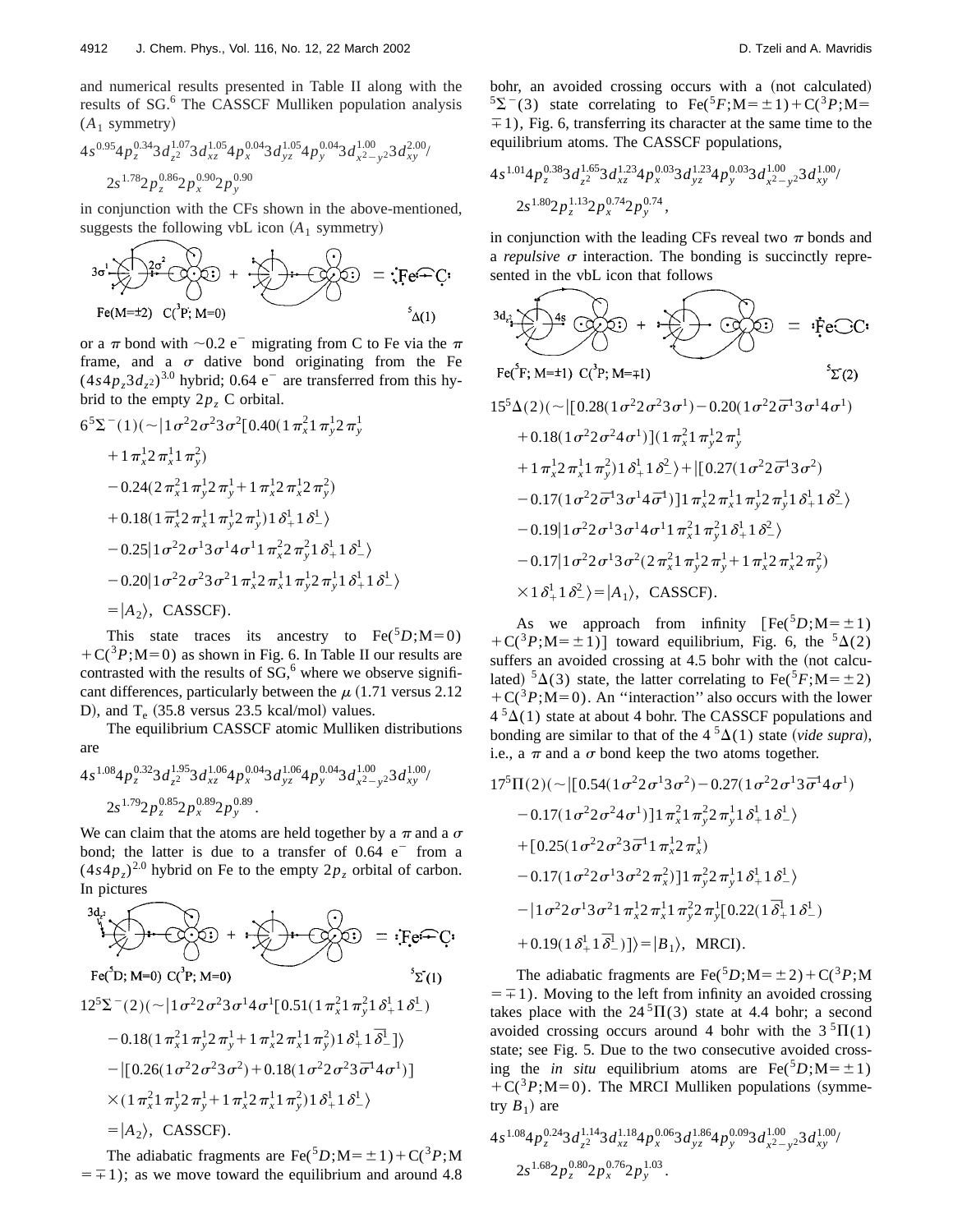The bonding is similar to that of the  $3\text{ }^{5}\Pi(1)$  state, the difference being that in the present state the  $\sigma$  bond is due a  $4s^2$ (Fe) $\rightarrow$ 2 $p_z$ (C) instead of  $3d_{z^2}$ (Fe) $\rightarrow$ 2 $p_z$ (C) electron transfer.

$$
23^{5}\Sigma^{+}(1)(\sim)1\sigma^{2}2\sigma^{2}3\sigma^{1}\{[0.34(1\,\pi_{x}^{1}2\,\pi_{x}^{1}1\,\pi_{y}^{2}-1\,\pi_{x}^{2}1\,\pi_{y}^{1} + 27\,\pi_{y}^{1}) + 0.18(1\,\pi_{x}^{1}2\,\pi_{x}^{1}1\,\pi_{y}^{1}2\,\pi_{y}^{1})]1\,\delta_{+}^{1}1\,\delta_{-}^{2}
$$

$$
+ 0.34(1\,\pi_{x}^{1}1\,\pi_{y}^{2}2\,\pi_{y}^{1} - 1\,\pi_{x}^{2}2\,\pi_{x}^{1}1\,\pi_{y}^{1})1\,\delta_{+}^{1}1\,\delta_{-}^{1}\}
$$

$$
= |A_{1}\rangle, \text{ MRCI)}.
$$

At infinity we have  $\text{Fe}({}^{5}D; M=\pm 1)+C({}^{3}P; M=\mp 1)$ . As we approach the PEC's minimum and around 4.5 bohr, an avoided crossing takes place with the higher (not calculated)  $5\Sigma^+(2)$  state resulting to a barrier of 2 kcal/mol with respect to the asymptotic products  $(Fig. 6)$ , and a character change of the *in situ* equilibrium atoms to  $\text{Fe}^{5}F$ ; M= $\pm$ 1) + C(<sup>3</sup>*P*; M  $=\pm 1$ ). Our MRCI atomic Mulliken populations and leading CFs

$$
4s^{0.93}4p_z^{0.26}3d_{z^2}^{1.15}3d_{xz}^{1.11}4p_x^{0.07}3d_{yz}^{1.11}4p_y^{0.07}3d_{x^2-y^2}^{1.46}3d_{xy}^{1.46}/
$$
  

$$
2s^{1.79}2p_z^{0.89}2p_x^{0.81}2p_y^{0.82}
$$

imply a  $\sigma$  and a  $\pi$  bond as shown in the bonding diagram

$$
\sum_{\text{Fe}^{\circ}(F; M=±1)} \text{CO}^{(3)}(F; M=±1)} + \sum_{\text{Fe}^{\circ}(F; M=±1)} \text{CO}^{(3)}(F; M=±1)} \text{CO}^{(3)}(F; M=±1)} = \sum_{\text{Fe}^{\circ}(F; M=±1)} \text{CO}^{(3)}(F; M=±1)} \text{CO}^{(3)}(F; M=±1)} \text{CO}^{(3)}(F; M=±1)}.
$$

The cause of the  $\sigma$  bond is a 0.3 e<sup>-</sup> transfer from the  $p_z$ orbital on C to the  $(4s4p<sub>z</sub>3d<sub>z</sub>)<sup>2.0</sup>$  hybrid on Fe; to the opposite direction and via the  $\pi$  frame 0.63 e<sup>-</sup> migrate from the Fe to C giving rise to the  $\pi$  bond.

$$
24^{5}\Pi(3)(\sim |1\sigma^{2}2\sigma^{2}3\sigma^{1}[0.45(1\pi_{x}^{1}2\pi_{x}^{1}1\pi_{y}^{2}2\pi_{y}^{1})
$$
  
+ 0.33(1\pi\_{x}^{2}1\pi\_{y}^{1}2\pi\_{y}^{2}) - 0.32(1\pi\_{x}^{2}1\pi\_{y}^{2}2\pi\_{y}^{1})]1\delta\_{+}^{1}1\delta\_{-}^{1}  
- |1\sigma^{2}2\sigma^{1}3\sigma^{1}4\sigma^{1}[0.27(1\pi\_{x}^{2}1\pi\_{y}^{2}2\pi\_{y}^{1}1\delta\_{+}^{1}1\delta\_{-}^{1})  
- 0.24(1\pi\_{x}^{1}2\pi\_{x}^{1}1\pi\_{y}^{2}2\pi\_{y}^{1}1\delta\_{+}^{1}1\delta\_{-}^{1})]\rangle = |B\_{1}\rangle,

MRCI, global (G) minimum).

This is a complicated state whose PEC, shown in Fig. 5, suffers multiple avoided crossings. Moving from infinity,  $Fe({}^{5}D; M=0) + C({}^{3}P; M=\pm 1)$ , toward equilibrium, the first avoided crossing occurs at 4.8 bohr with an incoming (not calculated) <sup>5</sup> $\Pi$  state correlating to Fe(<sup>5</sup>*F*;M= $\pm$ 1)  $+C({}^{3}P; M=0)$ , and giving rise to a barrier of 4.2 kcal/mol with respect to the asymptote. Moving further to the left, a second avoided crossing takes place at 4.4 bohr with the  $17 \text{ }^{5}\Pi(2)$  state (*vide supra*) correlating to Fe( $^{5}D$ ;M= $\pm 2$ )  $+C({}^{3}P;M=\pm 1)$ . At 3.9 bohr a third avoided crossing intervenes with a  ${}^{5}\Pi$  state of unknown lineage; in addition, it interacts with the previously mentioned  $17<sup>5</sup>\Pi(2)$  state at about 3.7 bohr. Therefore, at the  $(G)$  minimum the identities of the *in situ* atoms are not clear. Perhaps we can say that the bonding is of  $\sigma^2 \pi^2$  character. Passing equilibrium,  $r_e$ = 3.677 bohr, the  $24\textsuperscript{5}$  T(3) state suffers a fourth avoided crossing at 3.25 bohr with another  ${}^{5}$  $\Pi$  state of, also unknown origin, resulting to a formal (L) minimum at  $r_e = 3.19$  bohr, Fig. 5.

$$
26^5 \Phi(1)(\sim 0.56 | 1 \sigma^2 2 \sigma^1 3 \sigma^1 1 \pi_x^2 (2 \pi_x^1 1 \pi_y^2 1 \delta_+^1 1 \delta_-^2 + 1 \pi_y^2 2 \pi_y^1 1 \delta_+^2 1 \delta_-^1)
$$
  
=  $|B_1\rangle$ , CASSCF, global (G) minimum).

This state correlates to  $\text{Fe}^{5}D$ ;M= $\pm 2$ )+C(<sup>3</sup>*P*;M=  $\pm$ 1), maintaining this character up to the first local (L) minimum,  $r_e$  = 3.838 bohr, Fig. 5, and  $D_e$  = 13.1 kcal/mol; see Table II. Due to an avoided crossing at 3.5 bohr with the (not calculated) <sup>5</sup> $\Phi$ (2) state correlating to Fe(<sup>5</sup>*F*;M= $\pm$ 3)  $+C(^{3}P; M=0)$ , these atomic characters are transferred to the global (G) minimum at  $r_e = 3.203$  bohr. The MRCI atomic populations of the L and G minima are given below:

L: 
$$
4s^{1.03}4p_z^{0.43}3d_{z^2}^{1.08}3d_{xz}^{1.04}4p_x^{0.03}3d_{yz}^{1.04}4p_y^{0.03}3d_{x^2-y^2}^{1.49}3d_{xy}^{1.49}/
$$
  
\n $2s^{1.81}2p_z^{1.47}2p_x^{0.50}2p_y^{0.50}$   
\nG:  $4s^{0.79}4p_z^{0.16}3d_{z^2}^{0.86}3d_{xz}^{1.35}4p_x^{0.09}3d_{yz}^{1.35}4p_y^{0.09}3d_{x^2-y^2}^{1.48}3d_{xy}^{1.48}/$   
\n $2s^{1.69}2p_z^{0.56}2p_x^{1.00}2p_y^{1.00}$ .

Notice the totally different distributions of the C atom between the L and G "isomers" characteristic of the  $M = \pm 1$ , and  $M=0$  carbon terms, respectively; corresponding differences in the metal are not so distinct. With the help of the populations and leading CFs, the following bonding diagrams can be drawn for the L and G minima, respectively



The previous diagrams imply  $3/2 \pi$  bonds and a strong  $\sigma$ interaction in the L case, and a  $\pi$  and 1/2  $\sigma$  bond in the G case.

### **C. Septets:**  $9^{7}\Delta(1)$ ,  $10^{7}\Pi(1)$ ,  $13^{7}\Sigma^{-}(1)$ ,  $22^{7}\Delta(2)$ ,  $25^{7}\Pi(2)$ ,  $27^{7}\Sigma^{+}(1)$ ,  $28^{7}\Sigma^{-}(2)$ ,  $30^{7}\Pi(3)$ , and  $31^{7}\Phi(1)$

 $9^{7}\Delta(1)$ ,  $22^{7}\Delta(2)$ . Asymptotically, these two states are described by the product wave functions  $|{}^5D; M = \pm 2\rangle$  $\times$ |<sup>3</sup>*P*;M=0) and  $|$ <sup>5</sup>*D*;M= $\pm$ 1) $\times$ |<sup>3</sup>*P*;M= $\pm$ 1), respectively, with their PECs given in Fig. 7. The equilibrium CASSCF leading CFs (symmetry  $A_1$ ) for the 9<sup>7</sup> $\tilde{\Delta}(1)$  state are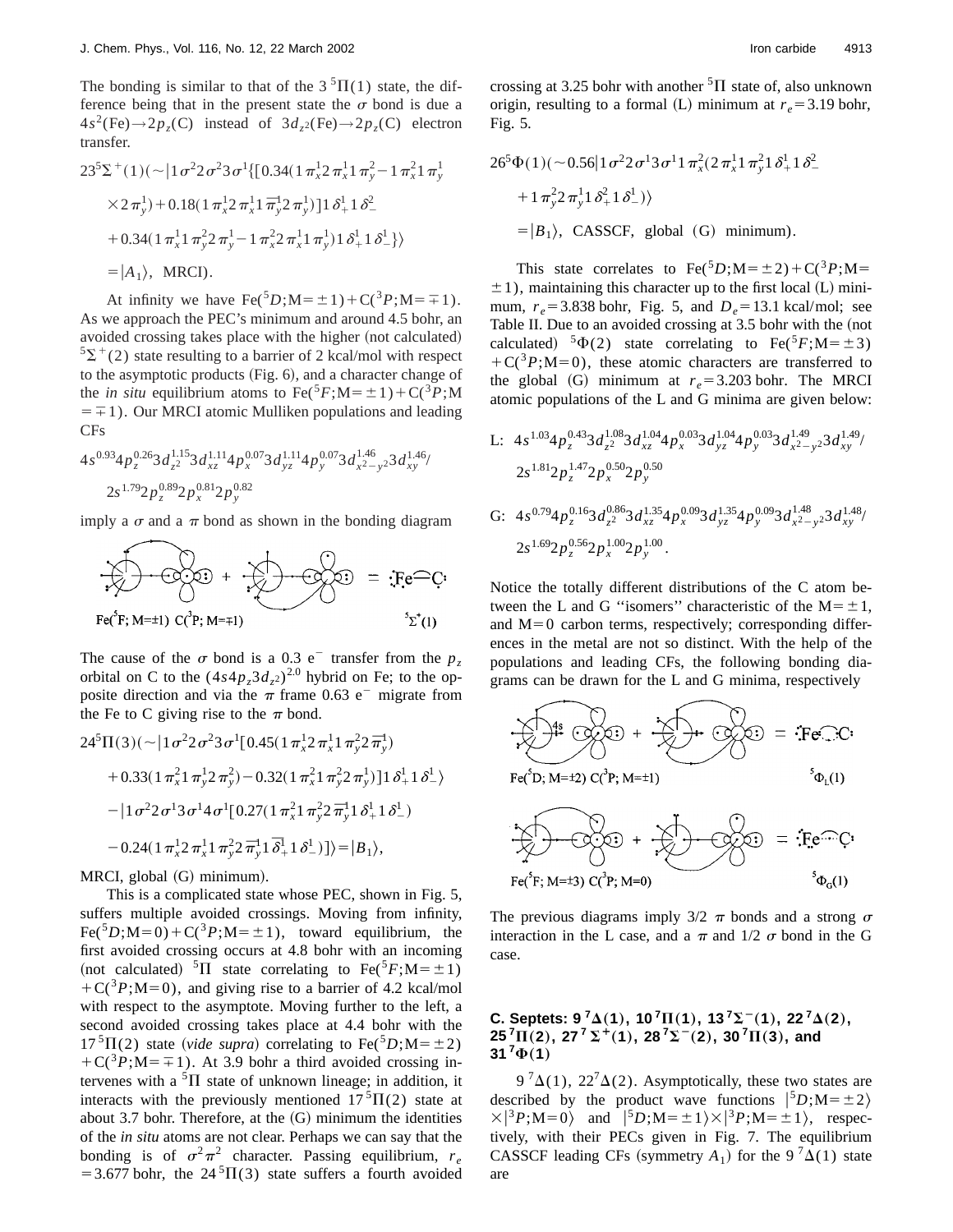$$
9^{7}\Delta(1)(\sim |[0.56(1\sigma^{2}2\sigma^{1}3\sigma^{2})-0.29(1\sigma^{2}2\sigma^{1}4\sigma^{2})-0.21(1\sigma^{2}2\sigma^{1}3\bar{\sigma}^{1}4\sigma^{1})-0.12(1\sigma^{2}2\sigma^{1}3\sigma^{1}4\bar{\sigma}^{1})-0.11(1\sigma^{2}2\sigma^{2}3\sigma^{1})]\mathbf{1}\pi_{x}^{1}2\pi_{x}^{1}1\pi_{y}^{1}2\pi_{y}^{1}1\delta_{+}^{1}1\delta_{-}^{2}\rangle+|1\sigma^{2}2\sigma^{1}3\sigma^{1}4\sigma^{1}\{[-0.39(1\pi_{x}^{2}1\pi_{y}^{1}2\pi_{y}^{1}+1\pi_{x}^{1}2\pi_{x}^{1}1\pi_{y}^{2})+0.27(2\pi_{x}^{2}1\pi_{y}^{1}2\pi_{y}^{1}+1\pi_{x}^{1}2\pi_{x}^{1}2\pi_{y}^{2})-0.09(1\pi_{x}^{1}2\pi_{x}^{1}1\pi_{y}^{1}2\pi_{y}^{1})]\delta_{+}^{1}1\delta_{-}^{2}+0.24(1\pi_{x}^{1}2\pi_{x}^{1}1\pi_{y}^{1}2\pi_{y}^{1}1\bar{\delta}_{+}^{1}1\delta_{-}^{2})\}).
$$

For the  $22^{7}\Delta(2)$  state the CFs are the same, but the corresponding vector coefficients are  $0.58, -0.27, 0.39, 0.23$ , 0.19, 0.24,  $-0.17$ ,  $-0.20$ , and  $-0.26$ . The *repulsive character* of the  $22^{7}\Delta(2)$  state, Fig. 7, is interrupted at 4.7 bohr where an avoided crossing occurs with an incoming  ${}^{7}\Delta$  state, possibly correlating to Fe<sup>+</sup> (<sup>6</sup>*D*;M= $\pm$ 2)+C<sup>-</sup>(<sup>4</sup>*S*), (experimentally) 6.2 eV higher than the ground-state neutral atoms. The ionic character is imparted to the equilibrium of this state  $(r_e = 2.081 \text{ Å}$ , Table II), and perhaps to the 9<sup>7</sup> $\Delta(1)$ state through an interaction between the two  ${}^{7}\Delta$  states around 4.5 bohr. The atomic CASSCF populations of the two states are practically identical, those of the  $9<sup>7</sup> \Delta(1)$  being

$$
4s^{0.97}4p_z^{0.38}3d_{z^2}^{1.04}3d_{xz}^{1.02}4p_x^{0.04}3d_{yz}^{1.02}4p_y^{0.04}3d_{x^2-y^2}^{1.00}3d_{xy}^{2.00}/
$$
  

$$
2s^{1.76}2p_z^{0.85}2p_x^{0.93}2p_y^{0.93}.
$$

The bonding for both states can be described pictorially by the following superposition of vbL icons, indicating in essence the formation of a single  $\sigma$  bond and the transfer of about  $0.5 e^-$  from Fe to C

$$
\frac{1}{2} \left( \frac{1}{2} + \frac{1}{2} \frac{1}{2} \right) + \frac{1}{2} \left( \frac{1}{2} + \frac{1}{2} \right) + \frac{1}{2} \left( \frac{1}{2} \right) = \frac{1}{2}e - C
$$

 $\boldsymbol{\Lambda}^7$ 

Fe( ${}^{5}D$ ; M= $\pm$ 2) C( ${}^{3}P$ ; M=0) Fe<sup>+</sup>( ${}^{6}D$ ; M= $\pm$ 2) C<sup>-( ${}^{4}S$ </sup>)



FIG. 7. MRCI potential-energy curves of the septets  $9^{7}\Delta(1)$ ,  $13^{7}\Sigma^{-}(1)$ ,  $22^{7}\Delta(2)$ ,  $27^{7}\Sigma^{+}(1)$ , and  $28^{7}\Sigma^{-}(2)$ .

While the  $r_e$ ,  $\omega_e$ , and  $\mu$  values of SG<sup>6</sup> are in relative good agreement with ours (Table II), there is complete disagreement between the  $T_e$  values, the present one being twice as large.

$$
10^7\Pi(1)(\sim \left[ [0.53(1\sigma^2 2\sigma^2 3\sigma^1) + 0.26(1\sigma^2 2\sigma^1 3\bar{\sigma}^1 4\sigma^1) \right]
$$
  
\n
$$
\times 1 \pi_x^1 2 \pi_x^1 1 \pi_y^2 2 \pi_y^1 1 \delta_x^1 1 \delta_x^1
$$
  
\n
$$
- |1 \sigma^2 2 \sigma^1 3 \sigma^1 4 \sigma^1 1 \pi_x^1 \left[ [0.45(2\bar{\pi}_x^1 1 \pi_y^2 2\pi_y^1) + 0.34(2\pi_x^1 1 \pi_y^2 2\bar{\pi}_y^1) \right] 1 \delta_x^1 1 \delta_x^1
$$
  
\n
$$
- 2 \pi_x^1 1 \pi_y^2 2 \pi_y^1 [0.39(1\bar{\delta}_x^1 1 \delta_x^1) + 0.21(1\delta_x^1 1\bar{\delta}_x^1)] \rangle
$$
  
\n
$$
= |B_1\rangle, \text{CASSCF.}
$$

Asymptotically, we have  $\text{Fe}^{5}D$ ;  $M = \pm 1$ ) +  $\text{C}^{3}P$ ; M  $=0$ ) and this character is conserved up to the equilibrium; the PEC is shown in Fig. 8. An avoided crossing exists in the repulsive part of the PEC around 3.1 bohr with the  $25 \textsuperscript{7}{\Pi(2)}$ (vide infra). The CASSCF atomic distributions are the following

$$
4s^{1.00}4p_z^{0.34}3d_{z^2}^{1.05}3d_{xz}^{1.03}4p_x^{0.04}3d_{yz}^{2.00}4p_y^{0.04}3d_{x^2-y^2}^{1.00}3d_{xy}^{1.00}/\_2s^{1.78}2p_z^{0.82}2p_x^{0.92}2p_y^{0.94}.
$$



FIG. 8. MRCI potential-energy curves of the septets  $10^7\Pi(1)$ ,  $25^7\Pi(2)$ ,  $30^{7} \Pi(3)$ , and  $31^{7} \Phi(1)$ .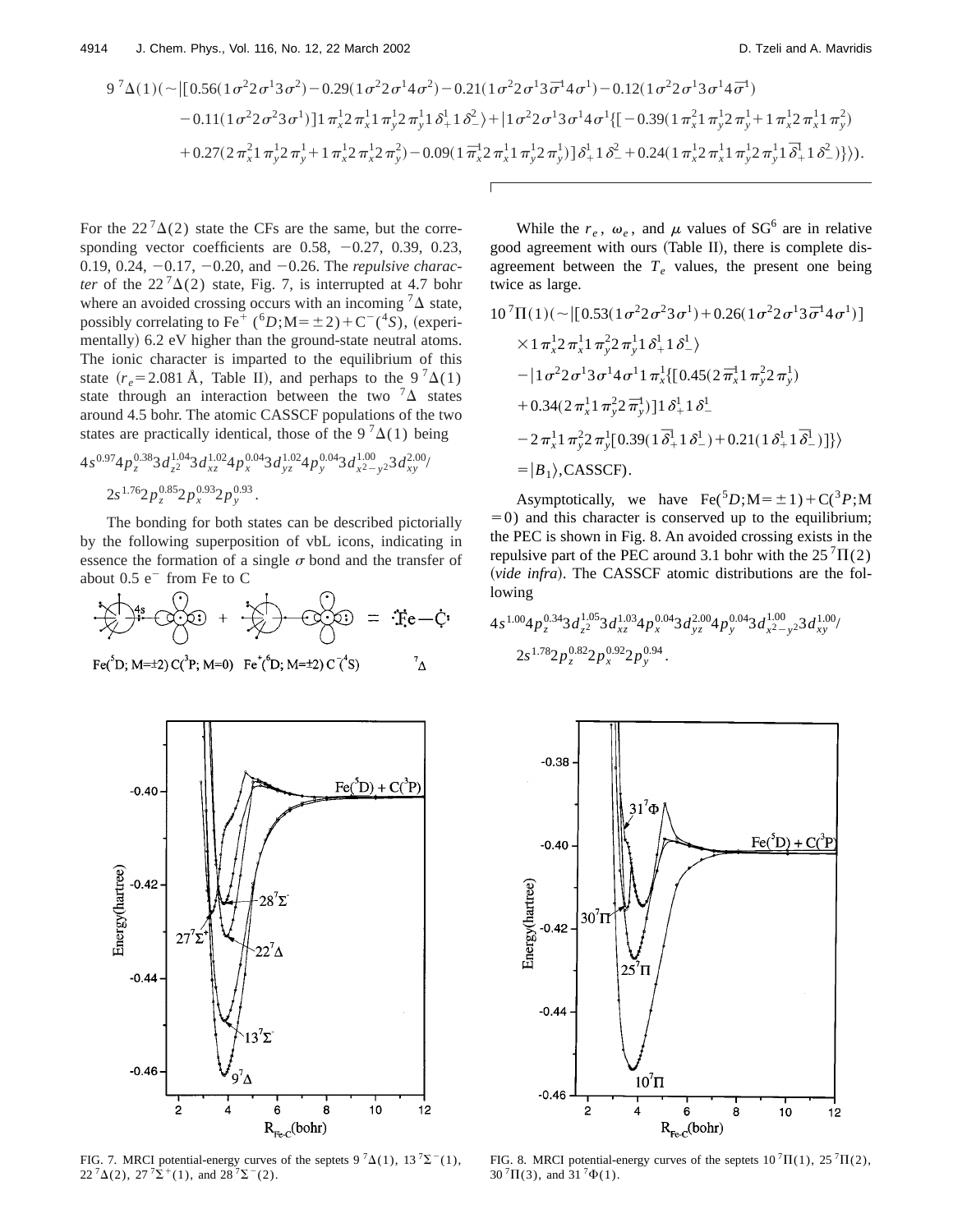$$
\sum_{\mathbf{r}} \mathbf{e}^{\mathbf{r}} \mathbf{e}^{\mathbf{r}} \mathbf{e}^{\mathbf{r}} \mathbf{e}^{\mathbf{r}} \mathbf{e}^{\mathbf{r}} \mathbf{e}^{\mathbf{r}} \mathbf{e}^{\mathbf{r}} \mathbf{e}^{\mathbf{r}} \mathbf{e}^{\mathbf{r}} \mathbf{e}^{\mathbf{r}} \mathbf{e}^{\mathbf{r}} \mathbf{e}^{\mathbf{r}} \mathbf{e}^{\mathbf{r}} \mathbf{e}^{\mathbf{r}} \mathbf{e}^{\mathbf{r}} \mathbf{e}^{\mathbf{r}} \mathbf{e}^{\mathbf{r}} \mathbf{e}^{\mathbf{r}} \mathbf{e}^{\mathbf{r}} \mathbf{e}^{\mathbf{r}} \mathbf{e}^{\mathbf{r}} \mathbf{e}^{\mathbf{r}} \mathbf{e}^{\mathbf{r}} \mathbf{e}^{\mathbf{r}} \mathbf{e}^{\mathbf{r}} \mathbf{e}^{\mathbf{r}} \mathbf{e}^{\mathbf{r}} \mathbf{e}^{\mathbf{r}} \mathbf{e}^{\mathbf{r}} \mathbf{e}^{\mathbf{r}} \mathbf{e}^{\mathbf{r}} \mathbf{e}^{\mathbf{r}} \mathbf{e}^{\mathbf{r}} \mathbf{e}^{\mathbf{r}} \mathbf{e}^{\mathbf{r}} \mathbf{e}^{\mathbf{r}} \mathbf{e}^{\mathbf{r}} \mathbf{e}^{\mathbf{r}} \mathbf{e}^{\mathbf{r}} \mathbf{e}^{\mathbf{r}} \mathbf{e}^{\mathbf{r}} \mathbf{e}^{\mathbf{r}} \mathbf{e}^{\mathbf{r}} \mathbf{e}^{\mathbf{r}} \mathbf{e}^{\mathbf{r}} \mathbf{e}^{\mathbf{r}} \mathbf{e}^{\mathbf{r}} \mathbf{e}^{\mathbf{r}} \mathbf{e}^{\mathbf{r}} \mathbf{e}^{\mathbf{r}} \mathbf{e}^{\mathbf{r}} \mathbf{e}^{\mathbf{r}} \mathbf{e}^{\mathbf{r}} \mathbf{e}^{\mathbf{r}} \mathbf{e}^{\mathbf{r}} \mathbf{e}^{\mathbf{r}} \mathbf{e}^{\mathbf{r}} \mathbf{e}^{\mathbf
$$

Again, a strong disagreement is observed between our *Te* value and the value of  $SG^6$  (Table II).

$$
13^{7}\Sigma^{-}(1)\left(\sim\left[\left[0.63(1\sigma^{2}2\sigma^{2}3\sigma^{2})-0.30(1\sigma^{2}2\sigma^{2}4\sigma^{2})\right]\right]\right.\times1\pi_{x}^{1}2\pi_{x}^{1}1\pi_{y}^{1}2\pi_{y}^{1}1\delta_{+}^{1}1\delta_{-}^{1}\right)\n-|1\sigma^{2}2\sigma^{2}3\sigma^{1}4\sigma^{1}[0.37(1\pi_{x}^{1}2\pi_{x}^{1}1\pi_{y}^{2}+1\pi_{x}^{2}1\pi_{y}^{1}2\pi_{y}^{1})\n-0.25(1\pi_{x}^{1}2\pi_{x}^{1}2\pi_{y}^{2}+2\pi_{x}^{2}1\pi_{y}^{1}2\pi_{y}^{1}11\delta_{+}^{1}1\delta_{-}^{1}\n-0.21(1\pi_{x}^{1}2\pi_{x}^{1}1\pi_{y}^{1}2\pi_{y}^{1}\delta_{+}^{1}1\delta_{-}^{1})\}\rangle=|A_{2}\rangle,\text{CASSCF}).
$$

The asymptotic description is Fe( ${}^5D$ ;M=0)+C( ${}^3P$ ;M  $=0$ ), and the same character prevails in the equilibrium, Fig. 7. The atomic Mulliken equilibrium distributions,

$$
4s^{1.05}4p_z^{0.35}3d_{z^2}^{1.98}3d_{xz}^{1.03}4p_x^{0.04}3d_{yz}^{1.03}4p_y^{0.04}3d_{x^2-y^2}^{1.00}3d_{xy}^{1.00}
$$
  

$$
2s^{1.78}2p_z^{0.83}2p_x^{0.93}2p_y^{0.93},
$$

clearly indicate the formation of a  $\sigma$  bond with a concomitant transfer of 0.6  $e^-$  from a  $(4s4p<sub>z</sub>)<sup>2.0</sup>$  hybrid on Fe to the empty  $2p<sub>z</sub>$  orbital of C, while  $\sim 0.1$  e<sup>-</sup> are moving back from C to Fe through the  $\pi$  frame. Pictorially,

$$
\sum_{\mathbf{F} \in (\mathbf{D}; \, \mathbf{M} = 0)} \mathbf{C}(\mathbf{D}; \mathbf{M} = 0) = \mathbf{F} \mathbf{e} + \mathbf{C} \mathbf{F}
$$

Finally, as in the previously described 9  ${}^{7}\Delta(1)$  and 10  ${}^{7}\Pi(1)$ states, our  $T_e$  value is at variance with the corresponding  $T_e$ value of the SG work $<sup>6</sup>$  (Table II).</sup>

$$
25^{7}\Pi(2)(\sim |[0.49(1\sigma^{2}2\sigma^{1}3\sigma^{2})+0.42(1\sigma^{2}2\sigma^{1}3\sigma^{1}4\bar{\sigma}^{1})
$$
  
+ 0.35(1\sigma^{2}2\sigma^{2}3\sigma^{1})-0.30(1\sigma^{2}2\sigma^{1}4\sigma^{2})  
- 0.21(1\sigma^{2}2\sigma^{2}4\sigma^{1})]1\pi\_{x}^{1}2\pi\_{x}^{1}1\pi\_{y}^{2}2\pi\_{y}^{1}1\delta\_{+}^{1}1\delta\_{-}^{1}  
-  $|1\sigma^{2}2\sigma^{1}3\sigma^{1}4\sigma^{1}\{[0.28(1\bar{\pi}_{x}^{1}2\pi_{x}^{1})-0.20(1\pi_{x}^{1}2\bar{\pi}_{x}^{1})]\}$   
 $\times 1\pi_{y}^{2}2\pi_{y}^{1}1\delta_{+}^{1}1\delta_{-}^{1} + 1\pi_{x}^{1}2\pi_{x}^{1}1\pi_{y}^{2}2\pi_{y}^{1}[0.28(1\delta_{+}^{1}1\bar{\delta}_{-}^{1})+ 0.24(1\bar{\delta}_{+}^{1}1\delta_{-}^{1})]\}\rangle=|B_{1}\rangle, \text{CASSCF}).$ 

As we move from infinity,  $Fe^{5}D$ ;  $M = \pm 2$ ) +  $C^{3}P$ ; M  $=\pm 1$ ), the 25<sup>7</sup>II(2) suffers its first avoided crossing at about 4.5 bohr with the 30<sup>7</sup> $\Pi$ (3) state, therefore acquiring at equilibrium the latter's character,  $\text{Fe}({}^5F; \text{M}=\pm 1)$  $+C({}^{3}P; M=0)$ ; see Fig. 8. In the PEC's repulsive part a second avoided crossing occurs around 3.4 bohr again with the 30<sup>7</sup> $\Pi$ (3) state, imparting its character to the 25<sup>7</sup> $\Pi$ (2) state,  $\text{Fe}^{5}F$ ; M=0) + C(<sup>3</sup>*P*; M= $\pm$ 1), and finally, a third avoided crossing takes place at 3.0 bohr with both  $10^7\Pi(1)$ and  $30^7\Pi(3)$  states. Our equilibrium CASSCF atomic populations are practically the same with those of  $10<sup>7</sup>\Pi(1)$  (see above-mentioned), indicating the formation of a  $\sigma$  bond caused by the transfer of  $0.6 \text{ e}^-$  from the hybrid  $(3d<sub>z</sub>24p<sub>z</sub>)<sup>2.0</sup>$  on Fe to the empty  $2p<sub>z</sub>$  orbital of carbon. Also,  $\sim$ 0.1 e<sup>-</sup> are fed back to the Fe atom via the  $\pi$  nonbonding frame.

$$
27^{7} \Sigma^{+}(1) (\sim 0.84 | 1 \sigma^{2} 2 \sigma^{1} 3 \sigma^{1} 1 \pi_{x}^{2} 2 \pi_{x}^{1} 1 \pi_{y}^{2} 2 \pi_{y}^{1} 1 \delta_{+}^{1} 1 \delta_{-}^{1})
$$
  
= |A<sub>1</sub>), MRCI).

The asymptotic products are Fe( ${}^5D$ ;M= $\pm 1$ )  $+C({}^{3}P;M=\pm 1)$ . As we move to the left, the PEC presents a Pauli repulsive interaction with a maximum at 4.5 bohr and a height of 3.4 kcal/mol; see Fig. 7. The following vbL icon explains what is meant

$$
\begin{array}{c}\n\begin{array}{c}\n\searrow \\
\searrow \\
\searrow\n\end{array} \begin{array}{c}\n\searrow \\
\searrow \\
\searrow\n\end{array} \begin{array}{c}\n\searrow \\
\searrow \\
\searrow\n\end{array} \begin{array}{c}\n\searrow \\
\searrow \\
\searrow\n\end{array} \begin{array}{c}\n\searrow \\
\searrow \\
\searrow\n\end{array} \begin{array}{c}\n\searrow \\
\searrow \\
\searrow\n\end{array} \begin{array}{c}\n\searrow \\
\searrow \\
\searrow\n\end{array} \begin{array}{c}\n\searrow \\
\searrow \\
\searrow\n\end{array} \begin{array}{c}\n\searrow \\
\searrow \\
\searrow\n\end{array} \begin{array}{c}\n\searrow \\
\searrow \\
\searrow\n\end{array} \begin{array}{c}\n\searrow \\
\searrow \\
\searrow\n\end{array} \begin{array}{c}\n\searrow \\
\searrow \\
\searrow\n\end{array} \begin{array}{c}\n\searrow \\
\searrow \\
\searrow\n\end{array} \begin{array}{c}\n\searrow \\
\searrow \\
\searrow \\
\searrow\n\end{array} \begin{array}{c}\n\searrow \\
\searrow \\
\searrow \\
\searrow\n\end{array} \begin{array}{c}\n\searrow \\
\searrow \\
\searrow \\
\searrow\n\end{array} \begin{array}{c}\n\searrow \\
\searrow \\
\searrow \\
\searrow \\
\searrow\n\end{array} \begin{array}{c}\n\searrow \\
\searrow \\
\searrow \\
\searrow \\
\searrow\n\end{array}
$$

Between 4.5 and 3.8 bohr an attractive interaction sets in due to a transfer of  $0.25 e^-$  (at 4.2 bohr) to the  $2p$ , C orbital from the  $4s^2$  of Fe, with a synchronous promotion of 0.40  $e^$ to the  $4p<sub>z</sub>$  of the Fe atom. At 3.8 bohr an avoided crossing occurs with the (not calculated)  ${}^{7}\Sigma^{+}(2)$  state correlating to  $Fe({}^5F; M=0) + C({}^3P; M=0)$ . Notice the change of the M values from  $(\pm 1, \mp 1)$  to  $(0, 0)$ , resulting to a favorable for  $\sigma$ bonding electronic distribution. The Mulliken MRCI equilibrium atomic populations

$$
4s^{0.86}4p_z^{0.21}3d_{z^2}^{0.89}3d_{xz}^{1.71}4p_x^{0.10}3d_{yz}^{1.71}4p_y^{0.10}3d_{x^2-y^2}^{1.01}3d_{xy}^{1.01}/
$$
  
 
$$
2s^{1.69}2p_z^{0.47}2p_x^{1.08}2p_y^{1.08}.
$$

and the leading CFs at equilibrium dictate the following bonding picture

$$
\sum_{\mathbf{F} \in (\mathbf{F}; \, \mathbf{M} = 0)}^{\mathbf{F}} \mathbf{C}(\mathbf{F}; \mathbf{M}) = \mathbf{F} \mathbf{F} \mathbf{F} \mathbf{F} \mathbf{F}(\mathbf{F}; \mathbf{M} = 0) \qquad \mathbf{F} \mathbf{F}(\mathbf{F}; \mathbf{M} = 0) \qquad \mathbf{F} \mathbf{F}(\mathbf{F}; \mathbf{M} = 0)
$$

suggesting a formal  $1/2 \sigma$  bond. From Table II we read that at  $r_e$ =1.766 Å,  $D_e$ =15.5 kcal/mol with respect to the adiabatic products, or, diabatically, the internal bond strength is  $15.5 + \Delta E({}^5F \leftarrow {}^5D) = 39.7$  kcal/mol.

$$
28^{7}\Sigma^{-}(2)(\sim |[0.56(1\sigma^{2}2\sigma^{2}3\sigma^{2})+0.39(1\sigma^{2}2\sigma^{2}3\bar{\sigma}^{1}4\sigma^{1})+0.27(1\sigma^{2}2\sigma^{2}3\sigma^{1}4\bar{\sigma}^{1})-0.24(1\sigma^{2}2\sigma^{2}4\sigma^{2})]\mathbf{1}\pi_{x}^{1}2\pi_{x}^{1}\mathbf{1}\pi_{y}^{1}2\pi_{y}^{1}\mathbf{1}\delta_{+}^{1}\mathbf{1}\delta_{-}^{1}\rangle+|1\sigma^{2}2\sigma^{2}3\sigma^{1}4\sigma^{1}\{[0.30(1\pi_{x}^{2}1\pi_{y}^{1}2\pi_{y}^{1}+1\pi_{x}^{1}2\pi_{x}^{1}1\pi_{y}^{2})-0.20(2\pi_{x}^{2}1\pi_{y}^{1}2\pi_{y}^{1}+1\pi_{x}^{1}2\pi_{y}^{2})]\mathbf{1}\delta_{+}^{1}\mathbf{1}\delta_{-}^{1}-0.27(1\pi_{x}^{1}2\pi_{x}^{1}1\pi_{y}^{1}2\pi_{y}^{1}1\delta_{+}^{1}\mathbf{1}\bar{\delta}_{-}^{1})\}\rangle=|A_{2}\rangle, \text{CASSCF}).
$$

Notice that the leading configurations of the  $13^{7}\Sigma^{-}(1)$ state described previously and the present one are the same. The asymptotic products are given by the product wave function  $|{}^5D; M = \pm 1\rangle_{\text{Fe}} \times |{}^3P; M = \pm 1\rangle_{\text{C}}$ , but the situation at equilibrium is not clear. An avoided crossing takes place at 4.5 bohr, Fig. 7, but we do not understand where the intervening  ${}^{7}\Sigma^{-}(3)$  state correlates to, therefore, we do not know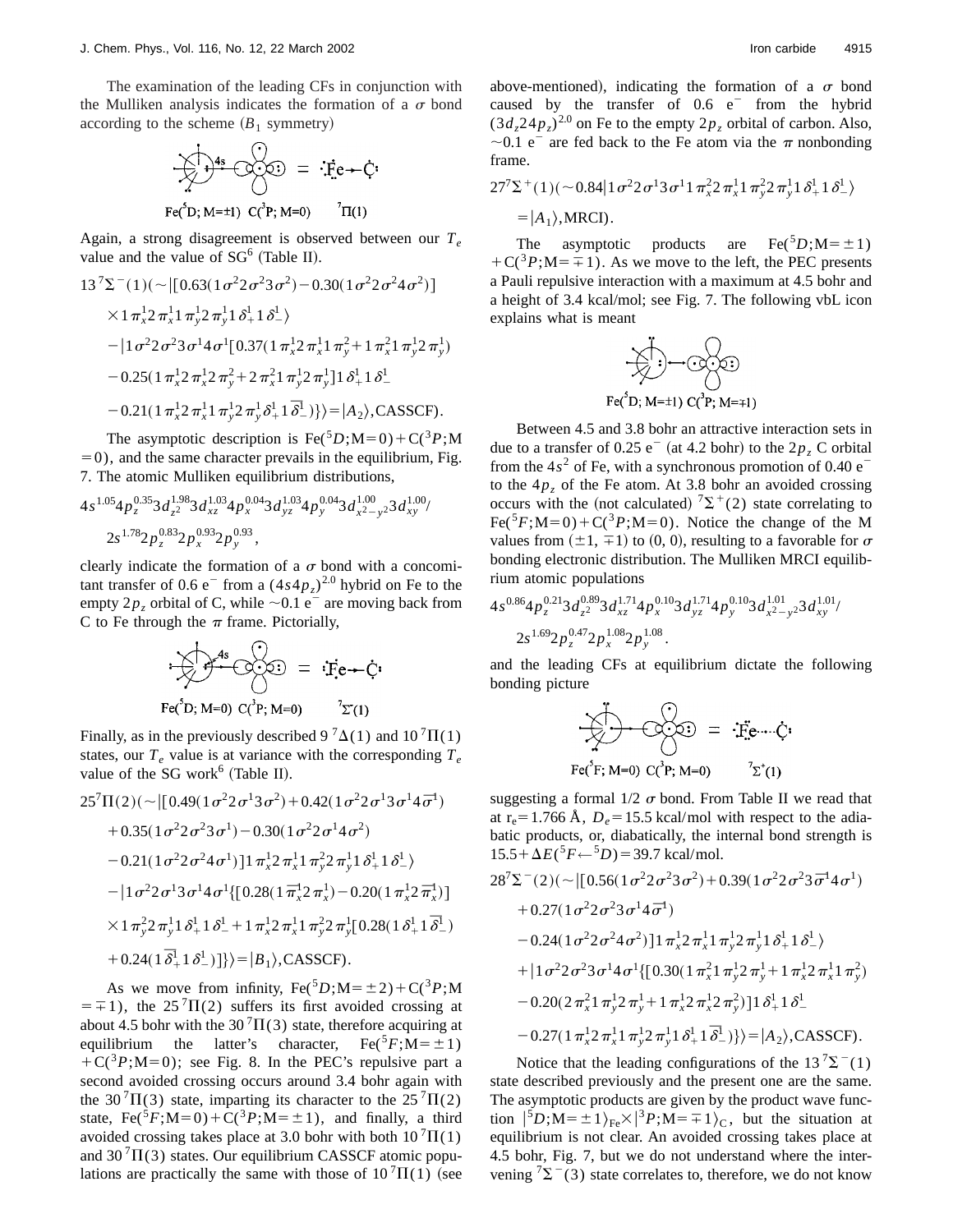the equilibrium atomic characters. Besides the numerical findings presented in Table II, nothing much can be said about the bonding of this state.

 $30^{7}\Pi(3)$ . This is a rather complicated state with two minima, a local  $(L)$  and a global  $(G)$  one (see Fig. 8), and five avoided crossings along its PEC. The L and G leading equilibrium CFs are

L: 
$$
0.67|1\sigma^2 2\sigma^2 3\sigma^1 4\sigma^1 1 \pi_x^1 (1 \pi_y^1 2 \pi_y^1 1 \delta_+^1 1 \delta_-^2
$$
  
\n $-2\pi_x^1 1 \pi_y^1 1 \delta_+^2 1 \delta_-^1)\rangle = |B_1\rangle$ , CASSCF  
\nG:  $|1\sigma^2 2\sigma^1 3\sigma^1 4\sigma^1 [0.58(1 \pi_x^2)$   
\n $+0.29(1 \pi_x^1 2 \pi_x^1)]1 \pi_y^2 2 \pi_y^1 1 \delta_-^1\rangle$   
\n $+ |[0.36(1 \sigma^2 2 \sigma^1 3 \sigma^2)$   
\n $+0.35(1 \sigma^2 2 \sigma^2 3 \sigma^1) 11 \pi^1 2 \pi^1 1 \pi^2 2 \pi^1 1 \delta_+^1 1 \delta_+^1$ 

+0.35(1
$$
\sigma^2 2 \sigma^2 3 \sigma^1
$$
)]1  $\pi_x^1 2 \pi_x^1 1 \pi_y^2 2 \pi_y^1 1 \delta_x^1 1 \delta_x^1$   
+|1 $\sigma^2 2 \sigma^1 3 \sigma^1 [0.21(1 \pi_x^1 2 \pi_x^1 1 \pi_y^2 2 \pi_y^1 1 \delta_x^2 1 \delta_x^1)$   
-0.20(1  $\pi_x^2 2 \pi_x^1 1 \pi_y^1 2 \pi_y^1 1 \delta_x^1 1 \delta_x^2$  )]\n  
=|*B*<sub>1</sub>},MRCI.

As the two atoms  $\text{Fe}^{5}D$ ;M=0)+C(<sup>3</sup>*P*;M= $\pm$ 1) approach from infinity, the first avoided crossing occurs at 5 bohr with a (not calculated)  ${}^{7}$  $\Pi$ (4) state correlating to  $Fe({}^{5}F;M=\pm 1)+C({}^{3}P;M=0)$ , giving rise to a barrier of 6.8 kcal/mol (Fig. 8). A second avoided crossing occurs at 4.5 bohr with the  $25^{7}\Pi(2)$  state (*vide supra*) correlating to  $Fe({}^{5}D; M=\pm 2) + C({}^{3}P; M=\pm 1)$ . At 4.13 bohr (=2.186 Å) the L minimum appears with a  $D_e = 8.74$  (8.8) kcal/mol at the MRCI $(+Q)$  level. At this point the L Mulliken atomic densities are

$$
\begin{aligned}4s^{1.07}4p_z^{0.42}3d_{z^2}^{1.06}3d_{xz}^{1.01}4p_x^{0.02}3d_{yz}^{1.01}4p_y^{0.02}3d_{x^2-y^2}^{1.50}3d_{xy}^{1.50}/\\ &2s^{1.85}2p_z^{1.51}2p_x^{0.51}2p_y^{0.51}.\end{aligned}
$$

The leading CFs and the above-mentioned distributions suggest the following bonding picture

$$
\sum_{\text{Fe}^{\prime}} \rightarrow \sum_{\text{Ce}^{\prime}} \rightarrow \sum_{\text{Fe}^{\prime}} \rightarrow \sum_{\text{Fe}^{\prime}} \rightarrow \sum_{\text{Fe}^{\prime}} \rightarrow \sum_{\text{Fe}^{\prime}} \rightarrow \sum_{\text{Fe}^{\prime}} \rightarrow \sum_{\text{Fe}^{\prime}} \rightarrow \sum_{\text{Fe}^{\prime}} \rightarrow \sum_{\text{Fe}^{\prime}} \rightarrow \sum_{\text{Fe}^{\prime}} \rightarrow \sum_{\text{Fe}^{\prime}} \rightarrow \sum_{\text{Fe}^{\prime}} \rightarrow \sum_{\text{Fe}^{\prime}} \rightarrow \sum_{\text{Fe}^{\prime}} \rightarrow \sum_{\text{Fe}^{\prime}} \rightarrow \sum_{\text{Fe}^{\prime}} \rightarrow \sum_{\text{Fe}^{\prime}} \rightarrow \sum_{\text{Fe}^{\prime}} \rightarrow \sum_{\text{Fe}^{\prime}} \rightarrow \sum_{\text{Fe}^{\prime}} \rightarrow \sum_{\text{Fe}^{\prime}} \rightarrow \sum_{\text{Fe}^{\prime}} \rightarrow \sum_{\text{Fe}^{\prime}} \rightarrow \sum_{\text{Fe}^{\prime}} \rightarrow \sum_{\text{Fe}^{\prime}} \rightarrow \sum_{\text{Fe}^{\prime}} \rightarrow \sum_{\text{Fe}^{\prime}} \rightarrow \sum_{\text{Fe}^{\prime}} \rightarrow \sum_{\text{Fe}^{\prime}} \rightarrow \sum_{\text{Fe}^{\prime}} \rightarrow \sum_{\text{Fe}^{\prime}} \rightarrow \sum_{\text{Fe}^{\prime}} \rightarrow \sum_{\text{Fe}^{\prime}} \rightarrow \sum_{\text{Fe}^{\prime}} \rightarrow \sum_{\text{Fe}^{\prime}} \rightarrow \sum_{\text{Fe}^{\prime}} \rightarrow \sum_{\text{Fe}^{\prime}} \rightarrow \sum_{\text{Fe}^{\prime}} \rightarrow \sum_{\text{Fe}^{\prime}} \rightarrow \sum_{\text{Fe}^{\prime}} \rightarrow \sum_{\text{Fe}^{\prime}} \rightarrow \sum_{\text{Fe}^{\prime}} \rightarrow \sum_{\text{Fe}^{\prime}} \rightarrow \sum_{\text{Fe}^{\prime}} \rightarrow \sum_{\text{Fe}^{\prime}} \rightarrow \sum_{\text{Fe}^{\prime}} \rightarrow \sum_{\text{Fe}^{\prime}} \rightarrow \sum_{\text{Fe}^{\prime}} \rightarrow \sum_{\text{Fe}^{\prime}} \rightarrow \sum_{\text{Fe}^{\prime}} \rightarrow \sum_{\text{Fe}^{\prime}} \rightarrow \sum_{\text{Fe}^{\prime}} \rightarrow \sum_{\text{Fe}^{\prime}} \rightarrow \sum_{\
$$

The bonding is comprised of a  $1/2 \pi$  bond and a  $\sigma$  interaction due to a transfer of  $0.35$  e<sup>-</sup> from the Fe  $4s<sup>2</sup>$  orbital to the  $2p<sub>z</sub>$  C orbital, and a promotion of 0.42 e<sup>-</sup> to the Fe  $4p<sub>z</sub>$ orbital.

Leaving now the L minimum, a third avoided crossing takes place at 3.65 bohr with the (not calculated)  $^{7}\Pi(4)$ state, which has suffered already at least a second avoided crossing (the first one was described previously), imparting, finally, a rather ionic character to the G minimum,  $Fe^{+}(6D; M=\pm 1)+C^{-}(4S)$ . We hasten to add, however, that we are not certain about this conclusion because it is not corroborated by the electron transfer as deduced from the population analysis.

Two more avoided crossings are encountered at the repulsive part of the PEC: The fourth one at 3.4 bohr with the  $25^{7}\Pi(2)$  state imparting a character of Fe(<sup>5</sup>*F*;M= $\pm$ 1)  $+C({}^{3}P; M=0)$  to the PEC of this region, and finally a fifth one at 3.0 bohr, again with the  $25^{7}\Pi(2)$  state (*vide infra*). The final character of the repulsive part of the 30<sup>7</sup> $\Pi$ (3) state is Fe( ${}^5D$ ;M= $\pm 1$ )+C( ${}^3P$ ;M=0). (The L and G minima are practically degenerate at the MRCI level, but at the  $+Q$ level the energy of the G minimum drops by 6 mh with respect to the L.)

$$
31^{7}\Phi(1)(\sim 0.67|1\sigma^{2}2\sigma^{2}3\sigma^{1}4\sigma^{1}1\pi_{x}^{1}(1\pi_{y}^{1}2\pi_{y}^{1}1\delta_{+}^{1}1\delta_{-}^{2}
$$

$$
+2\pi_{x}^{1}1\pi_{y}^{1}1\delta_{+}^{2}1\delta_{-}^{1})\rangle=|B_{1}\rangle, \text{CASSCF}.
$$

This state correlates to  $\text{Fe}({}^5D;M=\pm 2)+\text{C}({}^3P;M=$  $\pm$ 1) and this character is transferred to the equilibrium geometry; see Fig. 8. It has the lowest binding energy of all other states presented in Table II,  $D_e = 8.2$  (8.4) kcal/mol at the MRCI $(+Q)$  level, and the longer internuclear distance,  $r_e = 2.184$  Å. The similarity of the 31  $^7\Phi(1)$  with the abovedescribed 30<sup>7</sup> $\Pi$ <sub>L</sub>(3) state is striking: same configurations, bond distances, binding energies, and, of course, bonding nature. In the repulsive part of its PEC, the 31<sup>7</sup> $\Phi(1)$  state suffers an avoided crossing at about 3.5 bohr with a (not calculated)  ${}^{7}\Phi(2)$  state, which rather correlates to  $Fe({}^{5}F; M=\pm 3)+C({}^{3}P; M=0).$ 

### **D. Singlets:**  $1^{1}\Delta(1)$ ,  $11^{1}\Pi(1)$ ,  $14^{1}\Gamma(1)$ ,  $19^{1}\Sigma^{+}(1)$ , **21**  ${}^{1}\Sigma^{-}(1)$ ,  $32 {}^{1}\Delta(2)$ ,  $35 {}^{1}\text{H}(1)$ ,  $36 {}^{1}\text{H}(2)$ , **37**<sup>1</sup> $\Phi$ (1), 38<sup>1</sup> $\Phi$ (2), 39<sup>1</sup> $\Pi$ (3), and 40<sup>1</sup> $\Delta$ (3)

 $1^{1}\Delta(1)(\sim [[0.77(1\sigma^{2}2\sigma^{2}3\sigma^{1})+0.22(1\sigma^{2}2\sigma^{2}4\sigma^{1})]$ 

 $\times$  1  $\pi_x^2$  1  $\bar{\delta}_+^1$  1  $\delta_-^2$   $>$   $=$   $|A_1\rangle$ , CASSCF).

As was previously mentioned [state  $2 \space 3\Sigma^-(1)$ ] our results indicate that the  ${}^{1}\Delta(1)$  is the first excited state being 9.8 $(9.4)$ , 9.5 $(9.1)$ , 9.7 $(9.5)$  kcal/mol above the *X* state in the sequence of  $MRCI(+Q)$ ,  $MRCI/large(+Q)$ , C-MRCI/  $\text{large}(+Q)$  calculations, respectively (Table II). Notice that the  $T_e^{(1)}\Delta \leftarrow X$ ) value remains, practically, method independent. The difference from the *X* state is a spin flip of the  $\delta_+$ orbital,  $\bar{\delta}^1_+$  instead of  $\delta^1_+$  (or  $\bar{\delta}^1_-$  instead of  $\delta^1_-$  in  $A_2$  symmetry). It traces its lineage to  $\text{Fe}(^{3}F; M=\pm 2) + C({}^{3}P; M)$  $=0$ ), while the asymptotic atomic characters are transferred to equilibrium (Fig. 9). The CASSCF atomic populations

$$
4s^{0.91}4p_z^{0.20}3d_{z^2}^{1.27}3d_{xz}^{1.16}4p_x^{0.03}3d_{yz}^{1.16}4p_y^{0.03}3d_{x^2-y^2}^{1.00}3d_{xy}^{1.99}/
$$
  

$$
2s^{1.79}2p_z^{0.81}2p_x^{0.79}2p_y^{0.79},
$$

coupled with the leading CFs indicate the formation of one  $\sigma$ and two  $\pi$  bonds. The corresponding vbL icon is clearly  $(A_2)$ symmetry) the following



Through the  $\pi$  frame about 0.4 e<sup>-</sup> migrate from the C to the metal, and through the  $\sigma$  skeleton 0.60 e<sup>-</sup> are transferred from the  $(3d_z 2)^{2.0}$  of the metal to the empty  $2p_z$  C orbital giving rise to the  $\sigma$  bond. The bonding is identical to that of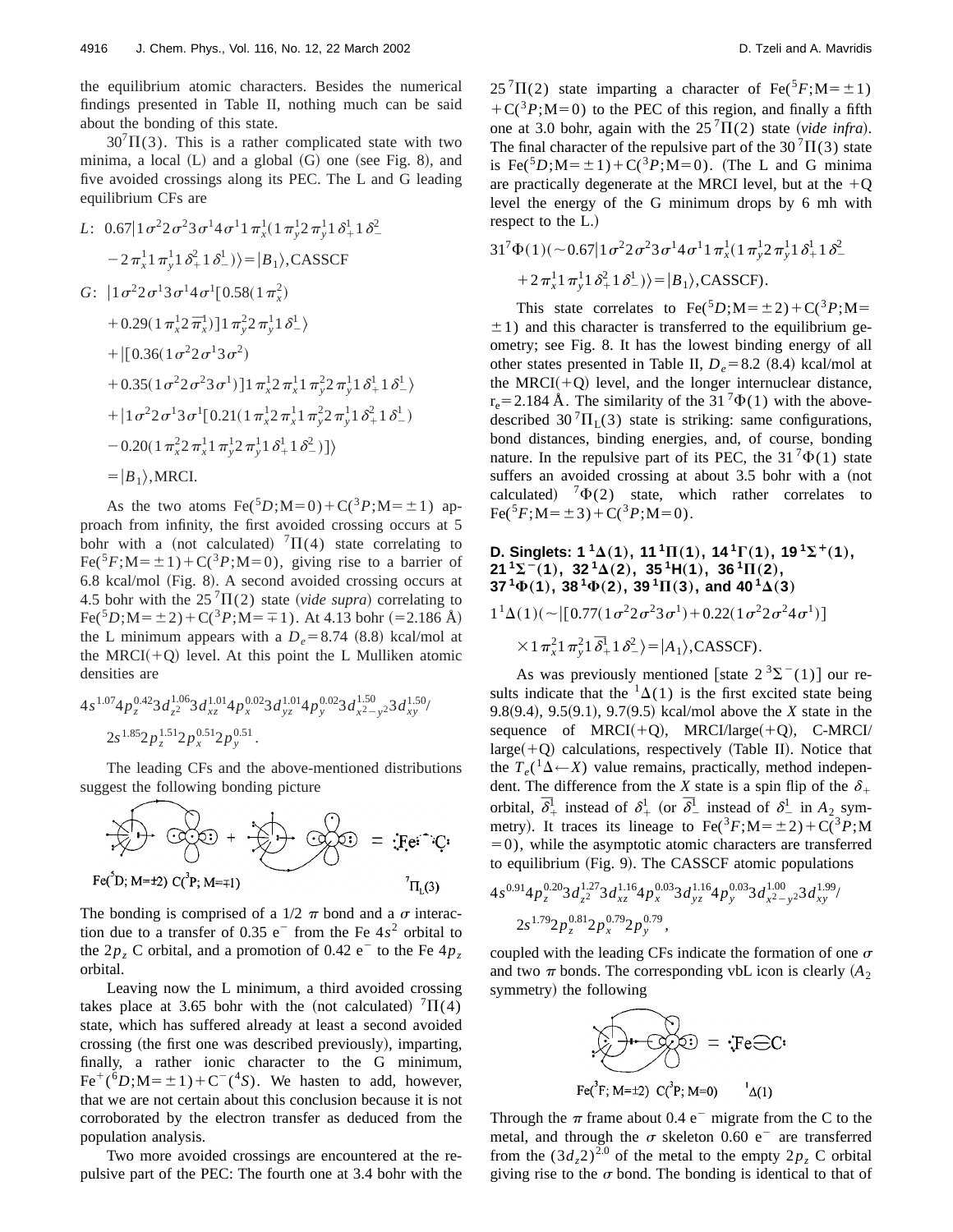



FIG. 9. MRCI potential-energy curves of the singlets  $1 \text{ }^1\Delta(1)$ ,  $14 \text{ }^1\Gamma(1)$ ,  $19^{1}\Sigma^{+}(1)$ ,  $21^{1}\Sigma^{-}(1)$ ,  $32^{1}\Delta(2)$ , and  $40^{1}\Delta(3)$  of the FeC molecule. Dotted line is referred to that part of the  $19^{1} \Sigma^{+}(1)$  state that has not been calculated.

the  $X^3\Delta$  state (*vide supra*), and this is reflected to, practically, the same bond length between the two states and rather similar bond strengths (Table II). As we can see from Table II, the  $r_e$ ,  $\omega_e$ , and  $\omega_e x_e$  values are in fair agreement with recent experimental results obtained by Aiuchi *et al.* by dispersed fluorescence spectroscopy.<sup>14</sup> The same workers determined the transition, first excited state← $X^3\Delta$ ,  $T_0$ <br>=3460 cm<sup>-1</sup>(=9.893 kcal/mol) or  $T_e = (T_0 + \Delta \omega_e/2)$  $=$  3460 cm<sup>-1</sup>( $=$  9.893 kcal/mol)  $=$  9.786 kcal/mol, suggesting also that the first excited state is of  ${}^{5}$  $\Pi$  symmetry. Our results clearly indicate that the first excited state is of  ${}^{1}\Delta$  symmetry; the same conclusion was reached by SG<sup>6</sup> and Hirano *et al*.;<sup>7</sup> see Table II. Finally, we would like to mention that the  $\Delta$  state has the largest binding energy,  $D_e$ =107.4 (109) kcal/mol at the MRCI(+Q) level, and the smallest internuclear distance,  $r_e = 1.585 \text{ Å}$  of all states studied. The corresponding MRCI/large $(+Q)$  and  $C-MRCI/large(+Q)$  values are 110.0(112), 111.0(114) kcal/ mol, and 1.575, 1.566 Å, respectively.

$$
11^{1}\Pi(1)(\sim 0.56|1\sigma^{2}2\sigma^{2}3\bar{\sigma}^{1}1\pi_{x}^{2}1\pi_{y}^{2}2\pi_{y}^{1}1\delta_{+}^{1}1\bar{\delta}_{-}^{1})
$$
  
+ 0.32|1\sigma^{2}2\sigma^{2}3\sigma^{1}1\pi\_{x}^{2}1\pi\_{y}^{2}2\bar{\pi}\_{y}^{1}1\delta\_{+}^{1}1\bar{\delta}\_{-}^{1})  
+ 0.21|1\sigma^{2}2\sigma^{1}3\sigma^{2}1\pi\_{x}^{2}1\pi\_{y}^{2}2\pi\_{y}^{1}1\bar{\delta}\_{+}^{1}1\bar{\delta}\_{-}^{1})  
= |B\_{1}\rangle, MRCI).

Figure 10 presents the PEC of the  ${}^{1}\Pi(1)$  state correlating to  $\text{Fe}(^{3}F; M=\pm 1)+C({}^{3}P; M=0);$  this character is maintained at the equilibrium,  $r_e$ =1.741 (1.717) Å at the  $MRCI(+Q)$  level, Table II. At this geometry the MRCI Mulliken densities are

FIG. 10. MRCI potential-energy curves of the singlets  $11^1\Pi(1)$ ,  $35^1H(1)$ ,  $36 \text{ }^1\Pi(2)$ ,  $37 \text{ }^1\Phi(1)$ ,  $38 \text{ }^1\Phi(2)$ , and  $39 \text{ }^1\Pi(3)$ . Inset: MRCI potentialenergy curves of  $37 \text{ }^1\Phi(1)$  and  $38 \text{ }^1\Phi(2)$  states.

$$
4s^{0.95}4p_z^{0.24}3d_{z^2}^{1.23}3d_{xz}^{1.20}4p_x^{0.04}3d_{yz}^{1.92}4p_y^{0.08}3d_{x^2-y^2}^{1.01}3d_{xy}^{1.01}/
$$
  

$$
2s^{1.71}2p_z^{0.80}2p_x^{0.74}2p_y^{0.96},
$$

which, in conjunction with the main CFs and the symmetry of the *in situ* atoms, support the following bonding picture  $(B_1$  symmetry)

$$
\sum_{\mathbf{F} \in (\mathbf{F}; \mathbf{M} = \pm 1)} \sum_{\mathbf{C} \in \mathbf{P}(\mathbf{F}; \mathbf{M} = 0)} \mathbf{F} \mathbf{e}^{\mathbf{C}} \mathbf{C} \mathbf{e}
$$

The two atoms are held together by a  $\pi$  and a  $\sigma$  bond, the latter formed by a transfer of 0.50  $e^-$  from the Fe(3*d<sub>z</sub>*2)<sup>2</sup> orbital to the (empty)  $2p_z$  C orbital, with the synchronous promotion of 0.24 e<sup>-</sup> to the  $4p<sub>z</sub>$  (Fe) orbital; via the  $\pi$  frame,  $0.25$  e<sup>-</sup> migrate from the C to the Fe atom. Our numerical results are in qualitative agreement with the corresponding results of  $SG^6$  (Table II).

 $14^{1}\Gamma(1)$ . The PEC presented in Fig. 9 shows that the fragments at infinity are  $\text{Fe}({}^{3}F; \text{M}=\pm 3)+\text{C}({}^{3}P; \text{M}=\pm 1)$ . It is of interest to give the CASSCF CFs in both symmetries  $A_1$  and  $A_2$  "compatible" with the  $\Gamma$  symmetry.

$$
14^{1}\Gamma(1)/A_{1} \sim 0.59|1\sigma^{2}2\sigma^{2}3\sigma^{2}1\pi_{x}^{2}1\pi_{y}^{2}(1\delta_{+}^{2}+1\delta_{-}^{2})\rangle
$$
  

$$
14^{1}\Gamma(1)/A_{2} \sim 0.83|1\sigma^{2}2\sigma^{2}3\sigma^{2}1\pi_{x}^{2}1\pi_{y}^{2}1\delta_{+}^{1}1\bar{\delta}_{-}^{1})\rangle.
$$

Of course, a true  $\Gamma$  state is a linear combination of the  $A_1$  and *A*<sub>2</sub> components,  $2(0.59)^{2} \approx 0.83^{2}$ .

Moving from infinity towards equilibrium, an avoided crossing occurs around 4.2 bohr with the  ${}^{1}\Gamma(2)$  state possi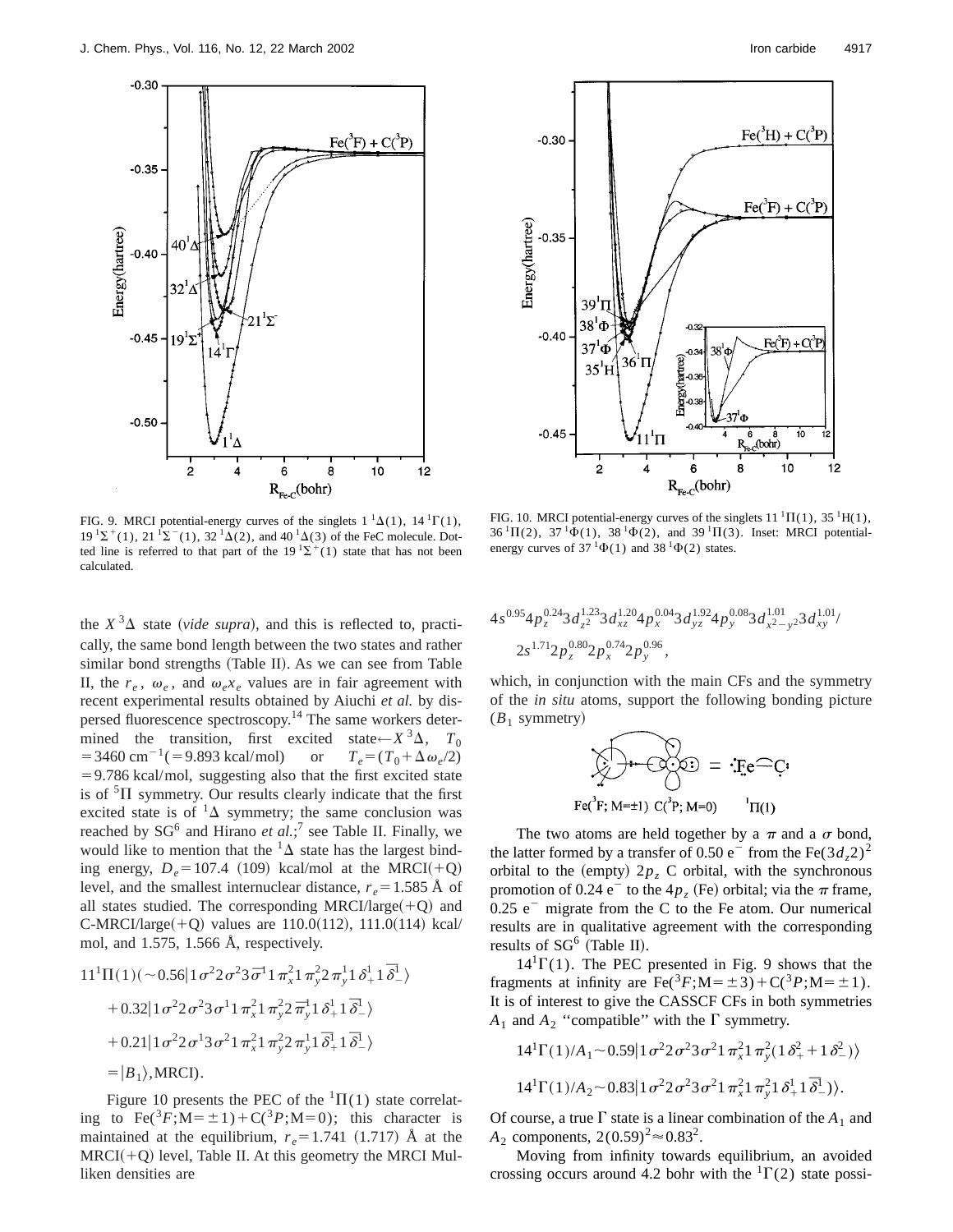bly correlating to  $\text{Fe}({}^{3}H; M = \pm 3 \text{ or } \mp 5) + C({}^{3}P; M = \pm 1)$ . This atomic character is imparted to equilibrium with the following Mulliken CASSCF distributions,

$$
4s^{1.20}4p_{z}^{0.23}3d_{z}^{1.62}3d_{xz}^{1.31}4p_{x}^{0.03}3d_{yz}^{1.31}4p_{y}^{0.03}3d_{x^{2}-y^{2}}^{1.01}3d_{xy}^{1.01}/
$$
  
 
$$
2s^{1.81}2p_{z}^{1.08}2p_{x}^{0.66}2p_{y}^{0.66}.
$$

In  $A_2$  symmetry the bonding can be visualized by the icon



$$
\text{Fe}(^{\circ}H; M=\pm 3, \text{ or } \mp 5) \text{ C}(^{\circ}P; M=\pm 1) \quad \Gamma(1)
$$

Through the  $\pi$  frame 0.3 e<sup>-</sup> are transferred from Fe to C, while, clearly, two  $\pi$  bonds are formed. The  $\sigma$  bond is formed due to the  $2p_z(C) + (4s4p_z3d_z^2)^{3.0}$  (Fe) interaction; less than  $0.1 e^-$  seems to be transferred from C to Fe through the  $\sigma$  frame. A  $D_e$ =66.1 kcal/mol (MRCI) is predicted with respect to Fe( ${}^{3}F$ ) + C( ${}^{3}P$ ), however, with respect to the diabatic products  $\text{Fe}(^{3}H) + \text{C}(^{3}P)$ , the internal bond strength is  $66.1 + \Delta E({}^3H \leftarrow {}^3F)^{13} = 86.6$  kcal/mol.

$$
19^{1}\Sigma^{+}(1) \quad (\sim 0.56 | 1 \sigma^{2} 2 \sigma^{2} 3 \sigma^{2} 1 \pi_{x}^{2} 1 \pi_{y}^{2} (1 \delta_{+}^{2} + 1 \delta_{-}^{2}) \rangle - 0.22 | 1 \sigma^{2} 2 \sigma^{1} 3 \bar{\sigma}^{1} 4 \sigma^{2} 1 \pi_{x}^{2} 1 \pi_{y}^{2} 1 \delta_{-}^{2} \rangle = |A_{1}\rangle, \text{CASSCF}.
$$

At infinity this state is represented by the product wave function,  $|{}^{3}F; M=0\rangle_{\text{Fe}} \times |{}^{3}P; M=0\rangle_{\text{C}}$ ; see Fig. 9. Severe convergence problems, probably caused by an avoided crossing, prevented us from calculating the PEC's part between 5.5 and 4.0 bohr. The assumed avoided crossing between 5.0 and 4.0 bohr is due to a (not calculated)  ${}^{1}\Sigma^{+}(2)$  state correlating rather to Fe( ${}^{3}H$  or  ${}^{3}P$ ;M= $\pm$ 1)+C( ${}^{3}P$ ;M= $\mp$ 1), thusly transferring this character to the *in situ* equilibrium atoms. The binding mode is very similar to that of the previously discussed  ${}^{1}\Gamma(1)$  state as is also reflected in the  $D_e$ and  $r_e$  values (Table II)

$$
21^{1}\Sigma^{-}(1)(\sim |[0.51(1\sigma^{2}2\sigma^{2}3\sigma^{1}4\sigma^{1})
$$
  
\n
$$
-0.24(1\sigma^{2}2\sigma^{1}3\sigma^{2}4\sigma^{1})]1\pi_{x}^{2}1\pi_{y}^{2}1\delta_{+}^{1}1\delta_{-}^{1}
$$
  
\n
$$
-0.29|1\sigma^{2}2\sigma^{2}3\sigma^{1}4\sigma^{1}1\pi_{x}^{2}1\pi_{y}^{2}1\delta_{+}^{1}1\delta_{-}^{1}
$$
  
\n
$$
-|1\sigma^{2}2\sigma^{2}3\sigma^{1}4\sigma^{1}[0.17(2\pi_{x}^{2}1\pi_{y}^{2}+1\pi_{x}^{2}2\pi_{y}^{2})
$$
  
\n
$$
+0.16(1\pi_{x}^{1}2\pi_{x}^{1}1\pi_{y}^{2}+1\pi_{x}^{2}1\pi_{y}^{1}2\pi_{y}^{1})]1\delta_{+}^{1}1\delta_{-}^{1}
$$
  
\n
$$
=|A_{2}\rangle, \text{MRCI}.
$$

The *in situ* atomic characters at equilibrium are the same with the asymptotic fragments,  $\text{Fe}(^{3}F; M=\pm 1)+C({}^{3}P; M)$  $=$   $\mp$  1); see Fig. 9. The MRCI atomic distributions at *r<sub>e</sub>*  $= 1.820 \text{ Å}$  are

$$
4s^{0.98}4p_z^{0.40}3d_{z^2}^{1.88}3d_{xz}^{1.17}4p_x^{0.05}3d_{yz}^{1.17}4p_y^{0.05}3d_{x^2-y^2}^{1.00}3d_{xy}^{1.00}/
$$
  

$$
2s^{1.70}2p_z^{0.96}2p_x^{0.77}2p_y^{0.77},
$$

consistent with the formation of two  $\pi$  bonds and the transfer of 0.54  $e^-$  via the  $\pi$  frame from Fe to the C atom. As usual the  $\sigma$  interaction is not so clear; we can only say that 0.24 e<sup>-</sup>

migrate back from the C to the Fe atom through the  $\sigma$  frame, populating the  $4p_z$  orbital of the latter: 0.40 e<sup>-</sup> $\approx$ 0.24  $+0.12$  (from  $3d_z$ 2)  $+0.02$  (from 4*s*). In other words, the  $\sigma$ interaction is caused by promoting  $0.40 e^-$  to the  $4p<sub>z</sub>$  (empty at infinity) Fe orbital. However, we would like to remark that the PEC's shape  $(Fig. 9)$  is not very "natural," reminiscent of an harmonic oscillator potential. It should be mentioned that we were unable to converge CASSCF energy points in the region 3.9 to 4.4 bohr for this state.

 $32<sup>1</sup>\Delta(2)$ ,  $40<sup>1</sup>\Delta(3)$ . The states  $<sup>1</sup>\Delta(2)$  and  $<sup>1</sup>\Delta(3)$  corre-</sup></sup> late to  $\text{Fe}(3F; M=\pm 3,\pm 1)+C(3F; M=\pm 1)$ , respectively (Fig. 9). Their main equilibrium CASSCF  $({}^{1}\Delta(2))$  and MRCI ( ${}^{1}\Delta(3)$ ) CFs are

$$
32^{1}\Delta(2): \sim \left[ [0.54(1\sigma^{2}2\sigma^{1}3\sigma^{2}) + 0.41(1\sigma^{2}2\sigma^{2}3\sigma^{1}) -0.19(1\sigma^{2}2\sigma^{1}4\sigma^{2}) \right]1\pi_{x}^{2}1\pi_{y}^{2}1\delta_{+}^{2}1\delta_{-}^{1} \rangle
$$
  
\n
$$
-0.20[1\sigma^{2}2\sigma^{1}3\sigma^{2}(1\pi_{x}^{2}2\pi_{y}^{2}) +2\pi_{x}^{2}1\pi_{y}^{2}1\delta_{+}^{1}\delta_{-}^{1} \rangle = |A_{2}\rangle
$$
  
\n
$$
40^{1}\Delta(3): \sim |1\sigma^{2}2\sigma^{2}3\sigma^{1}[0.37(1\pi_{x}^{1}2\pi_{x}^{1}1\pi_{y}^{2} +1\pi_{x}^{2}1\pi_{y}^{1}2\pi_{y}^{1} +0.25(1\pi_{x}^{1}2\pi_{x}^{1}1\pi_{y}^{2} +1\pi_{x}^{2}1\pi_{y}^{1}2\pi_{y}^{1}) +0.25(1\pi_{x}^{1}2\pi_{x}^{1}1\pi_{y}^{2} +1\pi_{x}^{2}1\pi_{y}^{1}2\pi_{y}^{1})]1\delta_{+}^{2}1\delta_{-}^{1} \rangle - |1\sigma^{2}2\sigma^{1}3\sigma^{2} \times [0.26(1\pi_{x}^{2}1\pi_{y}^{2}) -0.20(1\pi_{x}^{1}2\pi_{x}^{1}1\pi_{y}^{2} +1\pi_{x}^{2}1\pi_{y}^{1}2\pi_{y}^{1})]1\delta_{+}^{2}1\delta_{-}^{1} \rangle = |A_{2}\rangle.
$$

At 3.8 bohr an avoided crossing between these two  $\Delta$ states causes the exchange of the M values of the metal. Their equilibrium CASSCF populations are as follows for the  ${}^{1}\Delta(2)$  and  ${}^{1}\Delta(3)$  states (populations of  ${}^{1}\Delta(3)$  in parentheses)

$$
\begin{aligned} &4s^{1.03(0.94)}4p_z^{0.24(0.29)}3d_{z^2}^{1.02(1.10)}3d_{xz}^{1.19(1.15)}4p_x^{0.03(0.03)}\\ &3d_{yz}^{1.19(1.15)}4p_y^{0.03(0.03)}3d_{x^2-y^2}^{1.94(1.93)}3d_{xy}^{1.00(0.95)}/2s^{1.74(1.80)}\\ &2p_z^{0.98(0.86)}2p_x^{0.78(0.87)}2p_y^{0.78(0.87)}.\end{aligned}
$$

Without doubt, in both states, the bonding consists of two  $\pi$ and one  $\sigma$  bonds as shown in the vbL diagram  $(A_2 \text{ compo-}$ nents),



The net electron transfer from Fe to C is 0.30 and 0.40  $e^-$  for the  ${}^{1}\Delta(2)$  and  ${}^{1}\Delta(3)$  states, respectively.

$$
35 \, {}^{1}\text{H}(1)(\sim 0.47 \vert 1 \, \sigma^{2} 2 \, \sigma^{2} 3 \, \sigma^{1} 1 \, \pi_{x}^{2} 1 \, \pi_{y}^{2} 2 \, \bar{\pi}_{y}^{1} 1 \, \delta_{+}^{1} 1 \, \bar{\delta}_{-}^{1} \rangle
$$

$$
+ 0.38 \vert 1 \, \sigma^{2} 2 \, \sigma^{2} 3 \, \sigma^{1} 1 \, \pi_{x}^{2} 2 \, \bar{\pi}_{x}^{1} 1 \, \pi_{y}^{2} (1 \, \delta_{+}^{2} - 1 \, \delta_{-}^{2}) \rangle
$$

$$
- 0.27 \vert 1 \, \sigma^{2} 2 \, \sigma^{2} 3 \, \bar{\sigma}^{1} 1 \, \pi_{x}^{2} 1 \, \pi_{y}^{2} 2 \, \pi_{y}^{1} 1 \, \delta_{+}^{1} 1 \, \bar{\delta}_{-}^{1} \rangle, \text{CASSCF}.
$$

This is the highest  $\Lambda(=5)$  state of the present report; it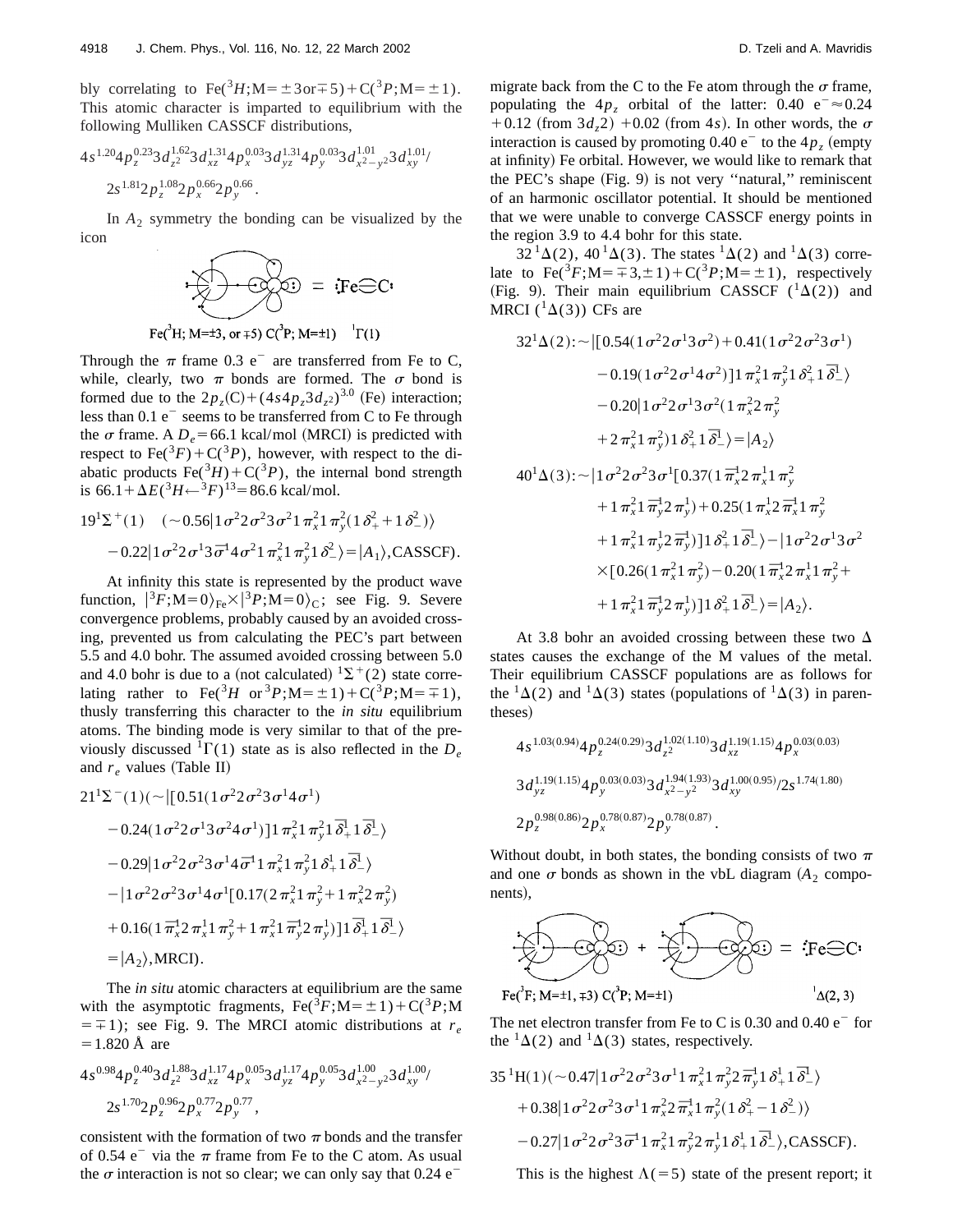correlates to  $\text{Fe}({}^{3}H; M=\pm 5) + C({}^{3}P; M=0)$ , Fig. 10, and the last state formally bound with respect to the ground-state products by just 0.2 kcal/mol, but strongly bound  $(D_e)$  $=62.4$  kcal/mol at the MRCI level) with respect to the asymptotic products. Although we were unable to locate any avoided crossings, we cannot exclude an interaction with an <sup>1</sup>H(2) state originating from Fe( $b^3H$ ; M= $\pm$ 5)  $+C(^{3}P; M=0)$ ; the Fe( $b^{3}H$ ) state is 19.3 kcal/mol above the Fe( $a^3H$ ). The equilibrium CASSCF atomic densities

$$
4s^{0.89}4p_z^{0.30}3d_{z^2}^{1.16}3d_{xz}^{1.58}4p_x^{0.04}3d_{yz}^{1.58}4p_y^{0.04}3d_{x^2-y^2}^{1.00}3d_{xy}^{1.00}
$$
  

$$
2s^{1.80}2p_z^{0.83}2p_x^{0.87}2p_y^{0.87},
$$

suggest the following bonding icon  $(B_1$  component)

$$
3d_2 \cdot \sum_{\text{Fe}(a^3H; M=\pm 5)} \cdot \overbrace{C_1^{(3)}}^{(3)} = \cdot \text{Fe}^{\text{Fe}}C_1^{(3)}.
$$

Through the  $\pi$  interaction 0.26 e<sup>-</sup> move from the C to the Fe atom. The  $\sigma$  bond seems to be caused, given the reservations expressed before concerning the interaction with an  ${}^{1}H(2)$ molecular state, by the transfer of  $0.63$  e<sup>-</sup> from the  $4s<sup>2</sup>$  Fe orbital to the  $2p<sub>z</sub>$  (empty at infinity) C orbital, and the promotion of  $0.30+0.16$  e<sup>-</sup> to the  $4p_z$  and  $3d_z$ <sup>2</sup> Fe orbitals, respectively. Alternatively, from the hybrid  $(4s4p<sub>z</sub>3d<sub>z</sub>2)^{3.0}$ on the Fe center,  $0.63$  e<sup>-</sup> diffuse to the  $2p_z$  C orbital.

$$
36^{1}\Pi(2)(\sim |1\sigma^{2}2\sigma^{2}3\sigma^{1}\{1\pi_{x}^{2}2\bar{\pi}_{x}^{1}1\pi_{y}^{2}[0.42(1\delta_{+}^{2})
$$
  
+0.41(1\delta\_{-}^{2})] - [0.40(1\bar{\pi}\_{x}^{1}1\pi\_{y}^{2}) + 0.24(2\bar{\pi}\_{x}^{1},1\pi\_{y}^{2})  
+ 0.17(1\bar{\pi}\_{x}^{1}1\pi\_{y}^{1}2\bar{\pi}\_{y}^{1}x)]1\delta\_{+}^{2}1\bar{\delta}\_{-}^{1}\}) = |B\_{1}\rangle,MRCI,  
39^{1}\Pi(3)(\sim 0.44|1\sigma^{2}2\sigma^{2}3\sigma^{2}(1\bar{\pi}\_{x}^{1}1\pi\_{y}^{2}1\delta\_{+}^{1}1\delta\_{-}^{2})  
- 1\pi\_{x}^{2}1\pi\_{y}^{1}1\delta\_{+}^{2}1\bar{\delta}\_{-}^{1})\rangle - 0.29|1\sigma^{2}2\sigma^{2}3\sigma^{1}1\pi\_{x}^{2}2\bar{\pi}\_{x}^{1}  
\times 1\pi\_{y}^{2}(1\delta\_{+}^{2}+1\delta\_{-}^{2})\rangle = |B\_{1}\rangle,MRCI).

The energy difference between the above  ${}^{1}\Pi$  states is 4.4  $(3.6)$  kcal/mol at the MRCI(+Q) level (Table II). They correlate to Fe( ${}^{3}F$ ;M=0, $\pm 2$ ) + C( ${}^{3}P$ ;M= $\mp 1$ ), states 36 and 39, respectively. For both states nothing much can be said about the bonding. An interaction between them occurs within 3.8–4.0 bohr, while the equilibrium character of the *in situ* atoms of the  ${}^{1}\Pi(2)$  state seems to be the same with the asymptotic fragments; we are not sure for the equilibrium atomic character of the  ${}^{1}\Pi(3)$  state. Also, for the latter, we were unable to construct the PEC's region between 4.2 to 9 bohr due to severe technical problems (Fig. 10). Given our reservations, we claim that the bonding for both states consists of a single  $\pi$  bond.

$$
37^{1}\Phi_{G}(1)(\sim |1\sigma^{2}2\sigma^{2}3\sigma^{2}[0.45(1\bar{\pi}_{x}^{1}1\pi_{y}^{2}1\delta_{+}^{1}1\delta_{-}^{2})
$$
  
+  $1\pi_{x}^{2}1\pi_{y}^{1}1\delta_{+}^{2}1\bar{\delta}_{-}^{1})+0.16(1\pi_{x}^{2}2\pi_{y}^{1}1\delta_{+}^{2}1\bar{\delta}_{-}^{1})$   
+  $2\bar{\pi}_{x}^{1}1\pi_{y}^{2}1\delta_{+}^{1}1\delta_{-}^{2} - 1\pi_{x}^{2}1\pi_{y}^{2}2\pi_{y}^{1}1\bar{\delta}_{-}^{1})]\rangle=|B_{1}\rangle,MRCI$ 

$$
38^{1}\Phi(2)(\sim |1\sigma^{2}2\sigma^{2}3\sigma^{1}1\pi_{x}^{2}1\pi_{y}^{2}[0.47(2\bar{\pi}_{y}^{1}1\delta_{+}^{1}1\bar{\delta}_{-}^{1})-0.27(2\pi_{y}^{1}1\bar{\delta}_{+}^{1}1\bar{\delta}_{-}^{1})]\rangle-0.39|1\sigma^{2}2\sigma^{2}3\sigma^{2}1\pi_{x}^{2}2\bar{\pi}_{x}^{1}1\pi_{y}^{2}1\delta_{+}^{1}\rangle+0.38|1\sigma^{2}2\sigma^{2}1\pi_{x}^{2}2\bar{\pi}_{x}^{1}1\pi_{y}^{2}1\delta_{+}^{1}1\delta_{-}^{2}\rangle=|B_{1}\rangle,MRCI).
$$

The two states, 37 and 38, correlate to Fe( ${}^{3}F$ ; M= $\pm$ 3,  $\pm 2$ )+C(<sup>3</sup>*P*;M=0, $\pm 1$ ), respectively, with their corresponding PECs shown in Fig.  $10$  (see also inset). As we move towards the equilibrium and around 5 bohr, the  ${}^{1}\Phi(2)$  state suffers an avoided crossing with a (not calculated)  ${}^{1}\Phi(3)$ state correlating to  $\text{Fe}({}^{3}H; M = \pm 4 \text{ or } \mp 2) + C({}^{3}P; M = \mp 1),$ and at 3.65 and 3.25 bohr two additional avoided crossings occur between the  ${}^{1}\Phi(1)$  and  ${}^{1}\Phi(2)$  states. As a result the <sup>1</sup> $\Phi$ (1) presents a global minimum at  $r_e$ (G)=1.756 Å  $(53.32 \text{ bohr})$  with atomic *in situ* characters of Fe(<sup>3</sup>*H*;M  $= \pm 4$ or $\pm 2$ ) + C(<sup>3</sup>*P*;M= $\mp 1$ ) and a local minimum at  $r_e(L) = 1.745 \text{ Å}$ (=3.30 bohr) with *in situ* atomic characters of the asymptotic fragments. The minimum of the  ${}^{1}\Phi(2)$ appears at 3.25 bohr, on top of the second avoided crossing between the  $\Phi(1)$  and  $\Phi(2)$  states; see Fig. 10.

Of course, for the  ${}^{1}\Phi(2)$  state, spectroscopic constants lack of meaning and only formal  $D_e$  and  $r_e$  values are given in Table II. Also, the type of leading CFs involved in the MRCI expansion of the  ${}^{1}\Phi(1)$  state do not allow any clear description of the bonding in the global minimum. As a matter of fact conventional bonding pictures break down for such states, so there is no meaning in discussing the bonding mechanism.

### **V. SYNOPSIS AND REMARKS**

For the FeC diatomic, a 12 active electron system, we have performed multireference variational calculations, specifically,  $CASSCF+1+2=MRCI$ , with a  $[7s6p4d3f/_{Fe}cc-pVTZ/c]$  basis set. For three out of 41 states examined, i.e., the ground  $\text{FeC}(3\Delta)$ , and the first two excited states ( ${}^{1}\Delta$  and  ${}^{3}\Sigma^{-}$ ), calculations were also done at the larger basis set  $\frac{7s6p4d3f2g}{Fe}$ cc-pVQZ/c  $\frac{1}{2}$  (MRCI/ large). In addition, for these three states we examined the results of core correlation effects by including the Fe  $3s<sup>2</sup>3p<sup>6</sup>$ electrons at the MRCI level (C-MRCI/large). For reasons of comparison the  $X^3\Delta$  state was also examined at the  $CCSD(T)/small$  level of theory.

For all states we report total energies, equilibrium bond distances, dissociation energies, dipole moments, and the most common spectroscopic constants  $(\omega_e, \omega_e x_e, \alpha_e, \text{ and } \alpha_e)$  $\overline{D}_e$ ) obtained by a Dunham analysis. Full potential-energy curves were also constructed for almost all states with the purpose of following the evolution of the atomic states along the reaction coordinate. A synopsis of our findings and conclusions follows.

 $(1)$  The FeC molecule is a genuine multireference system, therefore it is close to impossible to be tackled by any single reference-type method. For many of the examined states the largest variational CASSCF (or MRCI) expansion coefficients do not exceed the value of 0.4. Also, the existing DFT data seems to be in stark dis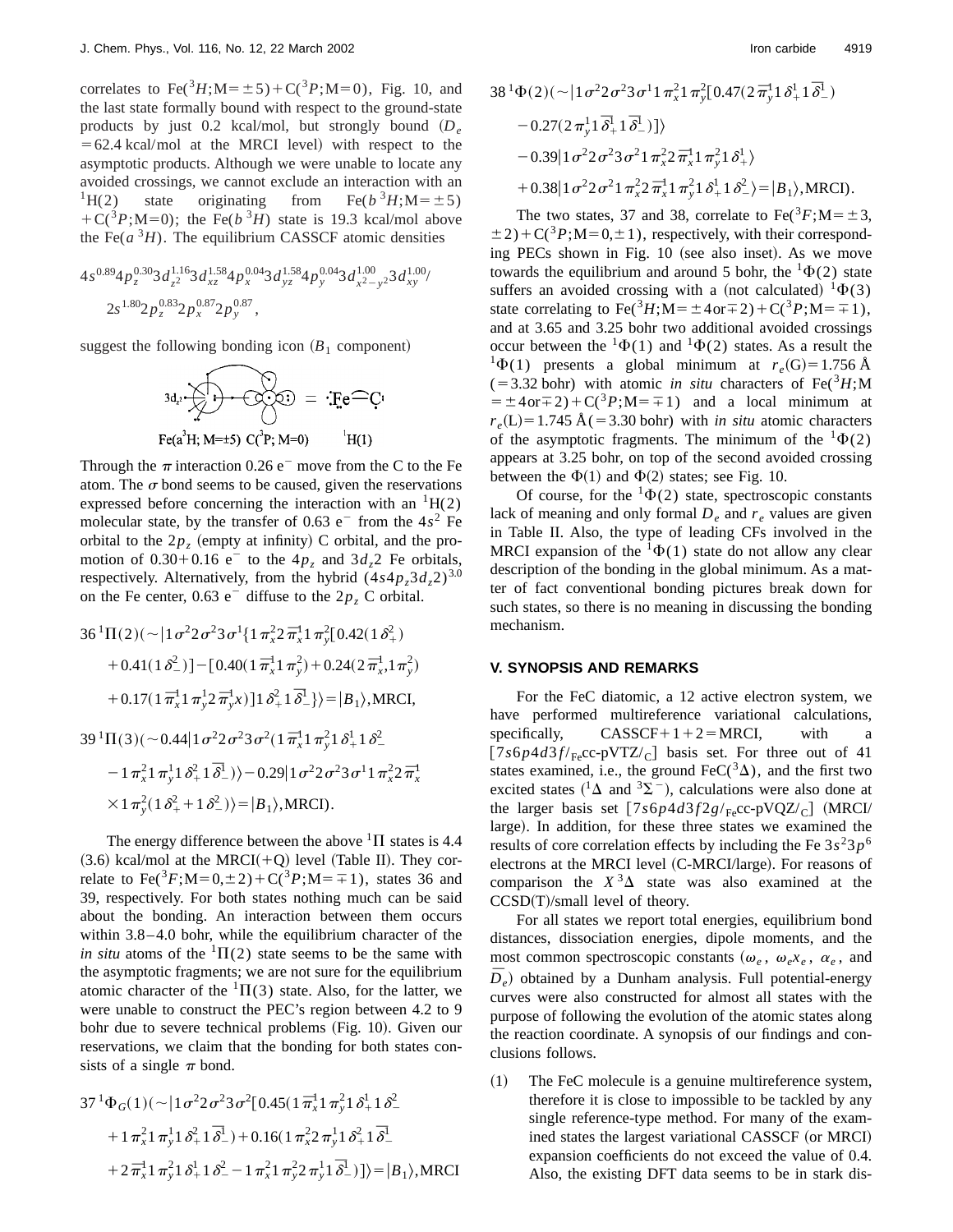agreement with corresponding experimental results or quality *ab initio* values. The same general disagreement between DFT and high level *ab initio* results was also recorded for the diatomic carbides  $ScC<sup>2</sup>$  and  $TiC.<sup>25</sup>$ 

- (2) For the ground state  $(X^3\Delta)$  and at the highest level of our calculations (C-MRCI/large), we predict a binding energy  $D_e = 86.7$  kcal/mol. By correcting this value for BSSE and scalar relativistic effects, $6$  we obtain  $D_e$ =84.3 kcal/mol. These values should be contrasted with two experimental values  $91.2 \pm 7$  kcal/mol (upper limit),<sup>11</sup> and 81.7 $\pm$ 4.6 kcal/mol,<sup>15</sup> or with their average of  $86.5 \pm 5.8$  kcal/mol.
- (3) The recently assigned by dispersed fluorescence spectroscopy  ${}^{5}\Pi$  state of FeC,  $\sim$ 10 kcal/mol above the *X* state, certainly has a different symmetry. Two states compete for that energy position in our calculations, a  ${}^{1}\Delta$  and a  ${}^{3}\Sigma^{-}$ . Our final results at the C-MRCI/large level suggest, with some confidence, that the  ${}^{1}\Delta$  is the first excited state 9.7 kcal/mol above the *X* state. At the same level of theory the corresponding splitting for the  $3\Sigma^-$  state is 14.1 kcal/mol; however, the Davidson correction brings those numbers to 9.5 and 10.8 kcal/ mol, respectively, or that  $\Delta E(^{3}\Sigma^{--1}\Delta)=1.3$ kcal/mol.
- (4) With the exception of  $18^3\Phi(1)$  state all our results are in good agreement with existing experimental data. For the  $3\Phi(1)$  state all our calculated parameters are in disagreement with experimental values. Our results suggest that, perhaps, this experimentally assigned  $3\Phi$ state is of  ${}^{3}$  $\Pi$  symmetry, specifically the 8  ${}^{3}$  $\Pi$ (2) state.
- ~5! All calculated states are bound with respect to their asymptotic products; with respect to ground state fragments, 35 states are bound, the last one being the <sup>1</sup>H(1) state. The <sup>1</sup> $\Delta$ (1) state has the largest binding energy (with respect to its asymptotic products), and the shortest bond length of all calculated states, namely,  $D_e = 111.0$  kcal/mol at  $r_e = 1.566$  Å at the C-MRCI/large level.
- ~6! In all states a net charge transfer is observed from Fe to C ranging from about  $0.50 e^-$  to  $0.25 e^-$  at the CASSCF level. At the MRCI this Fe→C electron transfer is diminished on the average by  $0.1 e^{-}$ .
- (7) All our computed states correlate to the ground-state carbon atom,  $C({}^{3}P; M=0,\pm 1)$ . In all cases where the *in situ* equilibrium C atom has the  $M=0$  character, i.e., two electrons distributed ''perpendicularly'' to the internuclear axis, a strong transfer of electrons is observed from Fe to C along the  $\sigma$  frame, thus, resulting in a very strong  $\sigma$  bond and rather high  $D_e$  values; see, for instance, the  $X^3\Delta$  and  $1^1\Delta(1)$  states. In cases where the *in situ* C finds itself in a  $M = \pm 1$  state, the  $\sigma$ interaction is turned off or it is very weak, and the charge transfer from Fe to C is forced to occur mainly through the  $\pi$  frame.
- $(8)$  In the *X* and the first  $(1)$  excited state, as well as in the 2, 7, 14, 19, 29, 32, 33, and 40 states, the two atoms are held by a triple bond.
- (9) For all states and for obvious reasons, the  $d_{x^2-y^2}(\delta_+)$ and  $d_{xy}(\delta_-)$  electrons remain strictly localized on the Fe atom; therefore, they do not play any significant role in the binding process.
- $(10)$  For many states of the FeC system the entangling of states of the same symmetry creates severe technical difficulties, sometimes unsolved, particularly if one wishes to compute complete potential-energy curves. However, in most cases complete PECs are necessary because the bonding depends on the detailed history of the atoms from infinity to equilibrium.
- $(11)$  The  $T_e$ 's of the following pairs or groups differ by about 1 mhartree and obviously the real ordering is possibly different,  $\{8^3\Pi(2), 9^7\Delta(1)\}, \{10^7\Pi(1),$  $11^{1} \Pi(1)$ ,  $\{11^{1} \Pi(1),12^{5} \Sigma^{-}(1)\}$ ,  $\{17^{5} \Pi(2),$ 18<sup>3</sup> $\Phi(1)$ , {18<sup>3</sup> $\Phi(1)$ ,19<sup>1</sup> $\Sigma$ <sup>+</sup>(1), {23<sup>5</sup> $\Sigma$ <sup>+</sup>(1),<br>24<sup>5</sup> $\Pi$ (3), {24<sup>5</sup> $\Pi$ (3),25<sup>7</sup> $\Pi$ (2), {25<sup>7</sup> $\Pi$ (2),  ${24^5\Pi(3), 25^7\Pi(2)},$  $26^{5}\Phi(1)$ ,  $\{26^{5}\Phi(1),27^{7}\Sigma^{+}(1)\}, \{30^{7}\Pi(3),$  $31^{7}\Phi(1)$  and  $\{37^{1}\Phi(1),38^{1}\Phi(2)\}$ . The ordering is reversed by adding the zero-point energy correction  $\Delta \omega_e/2$  for the pairs  $\{8^3\Pi(2), 9^7\Delta(1)\},\ \{26^5\Phi(1),\$  $27^{7} \Sigma^{+}(1)$  and  $\{30^{7} \Pi(3),31^{7} \Phi(1)\}\$  by 0.2, 0.1, and 0.1 kcal/mol, respectively; the two states  $37<sup>1</sup>\Phi(1)$  and  $38<sup>1</sup>\Phi(2)$  cannot be distinguished, the second state being lower than the zero-point energy of the first one. Last, by applying the Davidson  $+Q$  correction, the ordering is reversed for the groups  $\{11^1\Pi(1),$ <br>12<sup>5</sup> $\Sigma^-(1), 10^7\Pi(1)\},\{14^1\Gamma(1), 13^7\Sigma^-(1)\},\$  ${14^1}\Gamma(1),13^7\Sigma^-(1)$ ,  $\{16^3\Sigma^-(2),18^3\Phi(1),19^1\Sigma^+(1),17^5\Pi(2),15^5\Delta(2)\},\}$  $\{27^{7}\Sigma^{+}(1),26^{5}\Phi(1),23^{5}\Sigma^{+}(1),24^{5}\Pi(3),22^{7}\Delta(2),\}$  $25^{7}\Pi(2)$ ,  $\{32^{1}\Delta(2),31^{7}\Phi(1)\}$ , and  $\{36^{1}\Pi(2),$  $35^1H(1)$ .
- $1$ I. S. K. Kerkines and A. Mavridis, J. Phys. Chem. A  $104$ , 11777 (2000). 2A. Kalemos, A. Mavridis, and J. F. Harrison, J. Phys. Chem. A **105**, 755
- $(2001).$ 3R. S. DaBell, R. G. Meyer, and M. D. Morse, J. Chem. Phys. **114**, 2938
- $(2001).$ <sup>4</sup> See for instance, J. F. Harrison, Chem. Rev. 100, 679 (2000), and refer-
- ences therein.
- <sup>5</sup> B. K. Nash, B. K. Rao, and P. Jena, J. Chem. Phys. **105**, 11020 (1996).
- ${}^{6}$ I. Shim and K. A. Gingerich, Eur. Phys. J. D  $7$ , 163 (1999).
- <sup>7</sup>S. S. Itono, T. Taketsugu, T. Hirano, and U. Nagashima, J. Chem. Phys. **115**, 11213 (2001).
- 8R. M. Sosa, P. Gardiol, and G. Beltrame, Int. J. Quantum Chem. **65**, 919  $(1997)$ .
- 9W. J. Balfour, J. Cao, C. V. V. Prasad, and C. X. W. Qian, J. Chem. Phys. **103**, 4046 (1995).
- 10N. D. Allen, T. C. Pesch, and L. M. Ziurys, Astrophys. J. Lett. **472**, L57  $(1996).$
- $11$  D. J. Brugh and M. D. Morse, J. Chem. Phys.  $107$ , 9772 (1997).
- <sup>12</sup>R. L. Hettich and B. S. Freiser, J. Am. Chem. Soc. **108**, 2537 (1986).
- <sup>13</sup> C. E. Moore, *Atomic Energy Levels*, NSRDS-NBS Circular No. 35 (Washington, DC 1971).
- <sup>14</sup>K. Aiuchi, K. Tsuji, and K. Shibuya, Chem. Phys. Lett. **309**, 229 (1999). <sup>15</sup>C. Angeli, G. Berthier, C. Rolando, M. Sablier, C. Alcaraz, and O. Dutuit,
- J. Phys. Chem. A 101, 7907 (1997).
- <sup>16</sup> J. W.-H. Leung, W. S. Tam, Q. Rin, and A. S.-C. Cheung, Chem. Phys. Lett. 343, 64 (2001).
- $17$ A. Kalemos and A. Mavridis, Adv. Quantum Chem.  $32$ , 69 (1998); A. Kalemos and A. Mavridis, J. Phys. Chem. A 102, 5982 (1998); A. Kalemos and A. Mavridis, *ibid.* 103, 3336 (1999); A. Kalemos and A. Mavridis, J. Chem. Phys. 113, 2270 (2000).
- <sup>18</sup>C. W. Bauschlicher, Jr., Theor. Chim. Acta **92**, 183 (1995).
- <sup>19</sup> T. H. Dunning, Jr., J. Chem. Phys. **90**, 1007 (1989).
- <sup>20</sup> H.-J. Werner and P. J. Knowles, J. Chem. Phys. **89**, 5803 (1988); P. J. Knowles and H.-J. Werner, Chem. Phys. Lett. **145**, 514 (1988); H.-J.